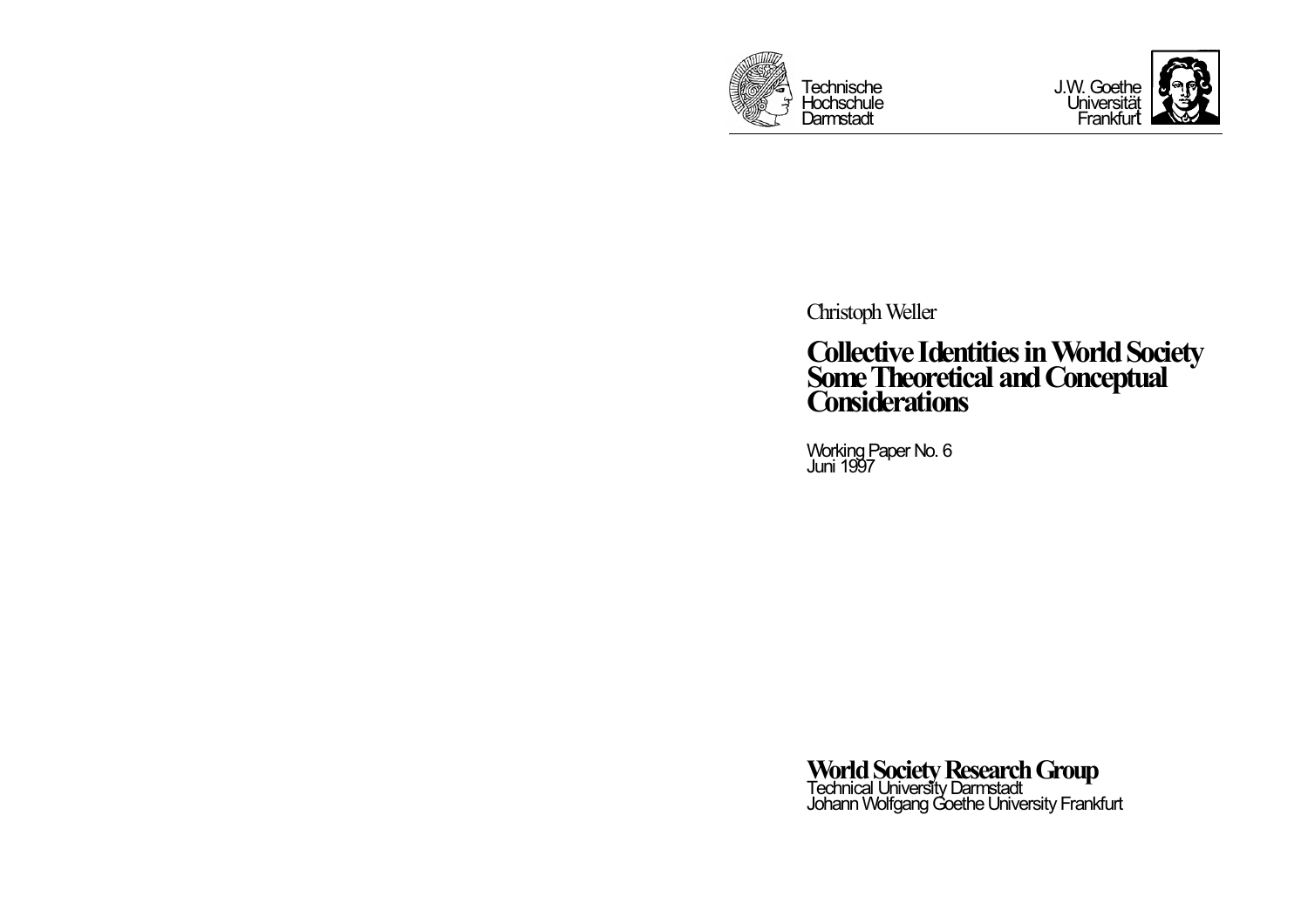Authors' address: Institut für Interkulturelle und Internationale Studien (InIIS) University of Bremen; Postfach 33 04 40; D-28334 Bremen Tel.: +49-421-218-7591; Fax: +49-421-218-7248 E-Mail: chweller@uni-bremen.de Copyright 1997 by the author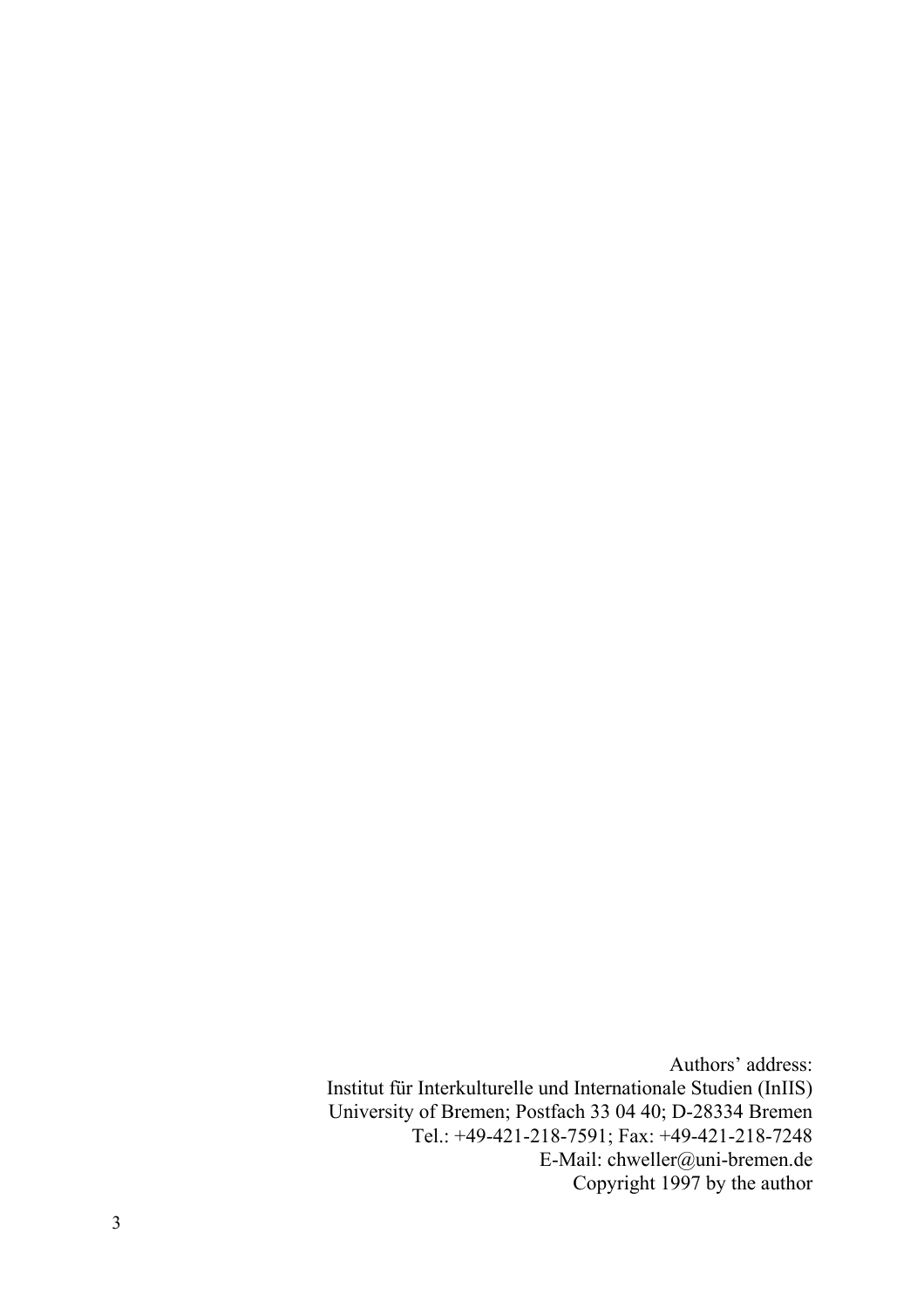Christoph Weller

# **Collective Identities in World Society**

Some Theoretical and Conceptual Considerations

## **Contents**

| Introduction                                 |                                              | 3  |
|----------------------------------------------|----------------------------------------------|----|
| The Concept of World Society<br>2.           |                                              | 6  |
| Identity<br>3.                               |                                              | 8  |
| 3.1.                                         | <b>Identity in International Relations</b>   | 12 |
|                                              | 3.2. National Identity                       | 22 |
|                                              | 3.3. Identity as a Social-Scientific Concept | 26 |
| 4. Social-psychological Theories of Identity |                                              | 28 |
|                                              | 4.1. Social Identity Theory                  | 28 |
|                                              | 4.2. Self-categorization Theory              | 30 |
| 5. Collective Identities in World Society    |                                              | 34 |
| References<br>6                              |                                              | 38 |
|                                              |                                              |    |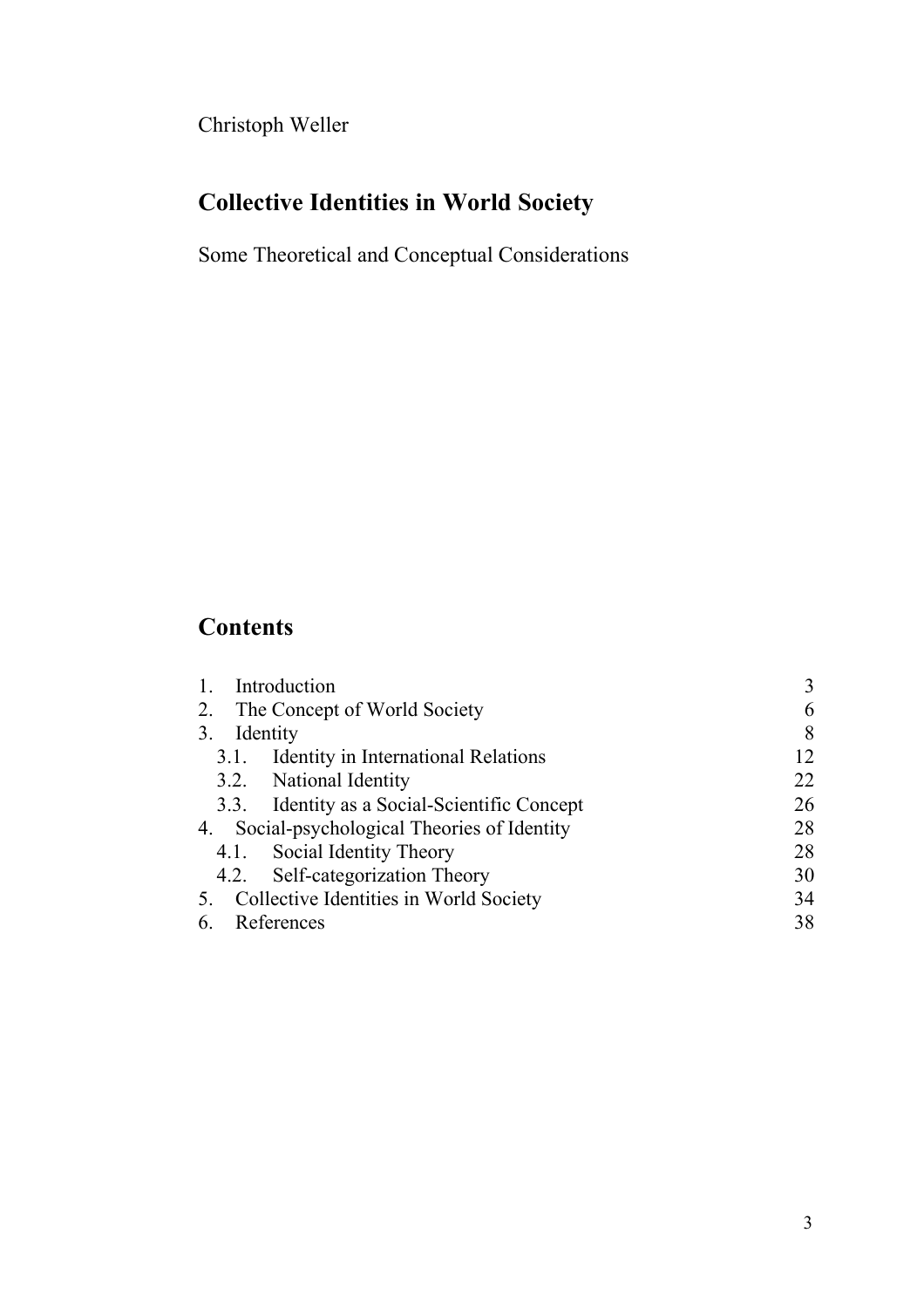## **Introduction 1**

How should social scientists react to what appear to be increasingly contradictory developments in social relations at the end of the twentieth century? With a postmodern shrug of the shoulders? If familiar institutional structures are in an advanced state of decomposition, traditional scholarly methods of trying to get a grip on them are also likely to be of little avail. One often has the impression that "anything goes": globalization proceeds alongside fragmentation (Zürn 1992); supranational political entities develop at the same time as a renaissance of the nationstate (Langewiesche 1995); increasing international and transnational interdependence is apparently not inconsistent with strengthened nationalism and ethnicity (Elwert 1989; Leggewie 1994); integration and separatism are quite compatible with one another. In short, it looks as though reality is no longer paying any attention to traditional theories of society.

If we were to insist on hanging on to the idea of modernization as a process of ever-increasing rationalization, all these instances of re-drawing of borders would be no more than temporary anachronisms, momentary setbacks within a development that cannot ultimately be held back - from communal social relations to global society-formation in the Weberian sense.<sup>2</sup> In this chapter I put forward a different view, namely that a significant portion of social action is "based on a subjective feeling of the parties [...] that they belong together" (Weber 1968: Vol. I, 40), that is to say it is a matter of community-formation (Vergemeinschaftung) rather than rationally-motivated society-formation. This means that society- and communityformation should be understood not only as ideal types existing side by side, but also as modes of social relations which exist in a constant interrelationship with one another, neither of which can replace the other because each of them performs a specific function within human society as a whole. Nationalism, ethnicity, separatism and other forms of social fragmentation can thus be understood as specific expressions of community-formation (see Connor 1994), which come into being under certain conditions and can serve either to advance or to hinder the society-formation process which is advancing at the same time. Similarly, the extent and intensity of societyformation influences in a number of ways the conditions in which community-

<sup>1</sup> I would like to thank Gerard Holden for translation, and am grateful for valuable comments on earlier versions of this chapter to the colloquium of the Institut für Politikwissenschaft at the Technische Hochschule Darmstadt, the Darmstadt-Frankfurt Weltgesellschaft colloquium, and in particular to Heidrun Abromeit, Lothar Brock, Tillmann Elliesen, Gunther Hellmann, Gerald Mörsberger, Rainer Schmalz-Bruns, Hilmar Schmidt, Thomas Schmidt, Christina Schrade, Ingo Take, Jürgen Wilzewski, Klaus Dieter Wolf and Michael Zürn.

<sup>&</sup>lt;sup>2</sup> Weber (1968: Vol. I, Part One, Ch. I,  $\S$  9); see also Esser (1988).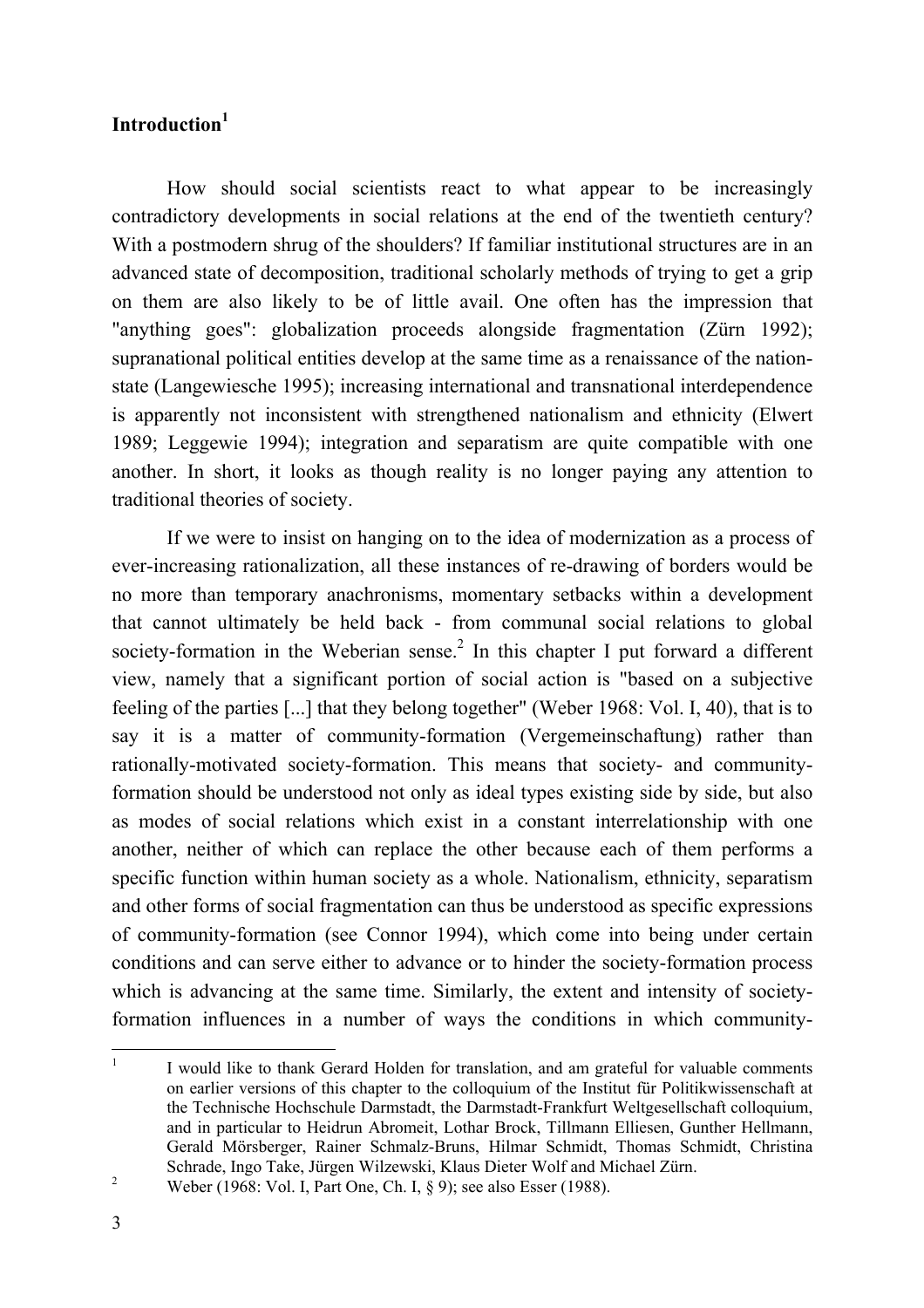formation comes about and the effects it has. If, therefore, we understand communityformation not as a leftover from pre-modern social relations but as a necessary form of those relations in the present, we have to ask how it occurs.

There is general agreement that globalization, increasing interdependence, integration and the creation of supranational institutions as forms of international society-formation can be interpreted in terms of rationally-motivated adjustment of interests or similarly motivated agreement (Weber 1968: Vol. I, 41).<sup>3</sup> However, some other kind of motivation may be at the root of the simultaneous trend towards social fragmentation. For Weber (1968: Vol. I, 40-41), the ideal-typical distinction between society- and community-formation is based on a difference of attitude which lies at the root of these two forms of social relationship. Community-formation is not motivated by interests, but comes about on the basis of a feeling of belonging. Assuming that nationalism, separatism, regionalism and the formation of ethnic groups are forms of social relations in which community-formation dominates over society-formation, we must examine the motivations behind this communityformation if we want to find out more about the conditions which encourage social fragmentation.

In this paper, I seek to answer this question with the help of socialpsychological theories. <sup>4</sup> According to social identity theory, the desire and striving for a positive self-image is the driving force behind the evaluation of social categories and groups, because there is an individual advantage to be derived from a positive evaluation of categories and groups of which one is oneself a member.<sup>5</sup> "Social identity" is understood to mean "those aspects of an individual's self-image that derive from the social categories to which he perceives himself as belonging" (Tajfel/Turner 1986: 16). This means that we can speak of "collective identity" whenever a certain social identity is of overriding importance for the members of a collective, i.e. when a number of individuals accept a social categorization which enables them to differentiate themselves as a group from the rest of the world, and in the process to

<sup>3</sup> See the abundant literature on globalization; an excellent overview of this literature can be found in Beisheim/Walter (1997).

<sup>&</sup>lt;sup>4</sup> This approach seems to me to be a more promising way of investigating the connections between individual identity, collective identities, and international relations than Bloom's "identification theory" (Bloom 1990), a concept which is more psychoanalytically oriented and applied only to national collective identities.

<sup>&</sup>lt;sup>5</sup><br>The fact that individual advantage is central to the assumptions of this social-psychological theory does not necessarily place it in the vicinity of rational choice approaches, as this psychological gain is not accessible to any intentional calculation.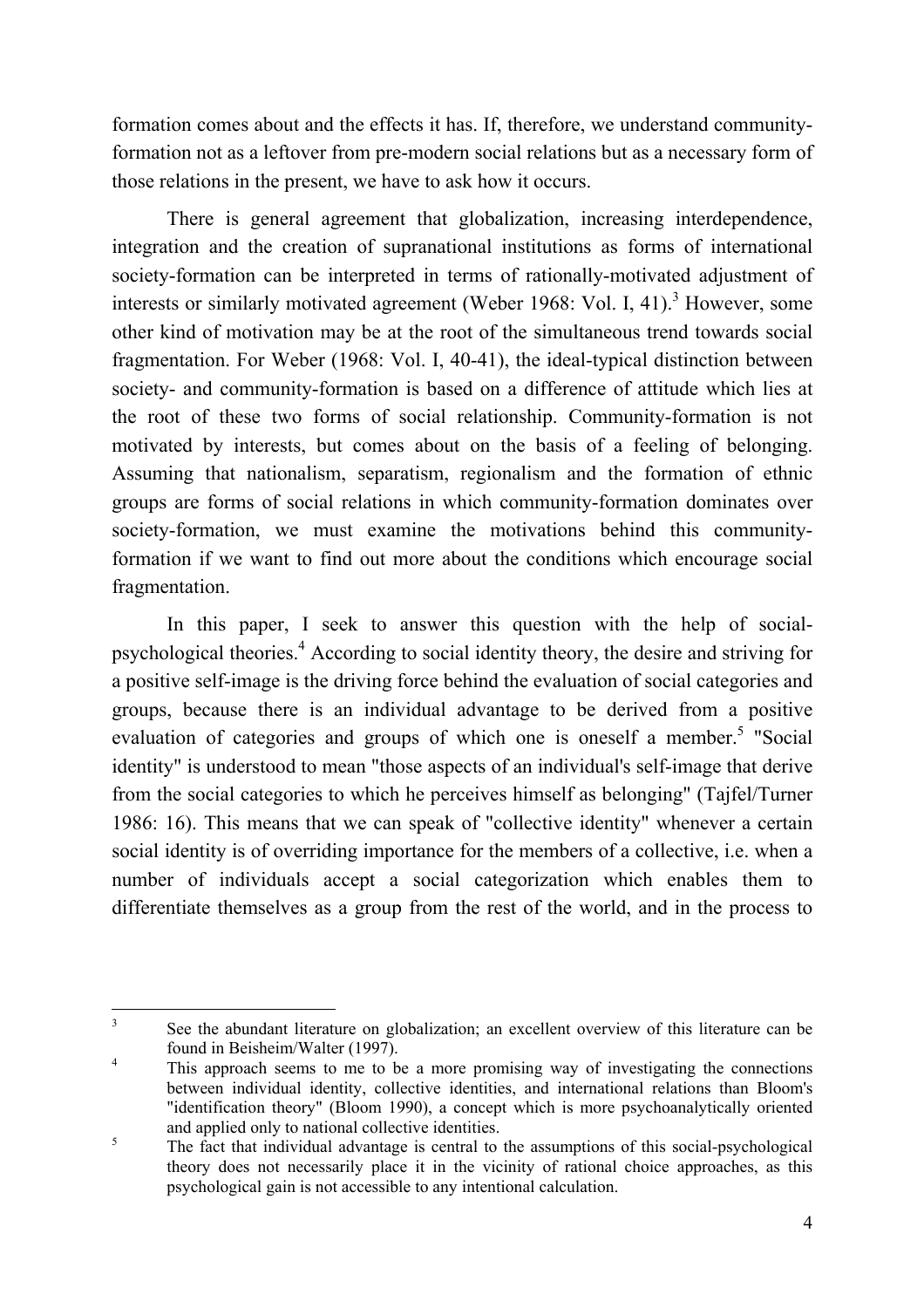value the group more highly - which in turn enables each individual to benefit in terms of his or her own self-esteem. 6

The individual's need for a positive social identity can therefore be seen as the basic motivation for the construction of collective identities and thus for communityformation in social relations.<sup>7</sup> But the individual's need for community is not enough to explain tendencies towards fragmentation which are extremely diverse in their scope and intensity. We therefore need to develop a model which can specify the factors that are significant in the creation of collective identities, in order both to answer the question of which collective identities emerge as world society develops, and to make it possible to make statements about the strengths of these identities. While society-formation seems to involve a tendency towards de-bordering, community-formation is always associated with the drawing of boundaries because identity-formation requires a demarcation of one's own group from those who do not belong to it. It is this relationship of tension between society- and communityformation which makes it so important, in view of the increasing globalization of social relations, to ask precisely what effects those social relations in which community-formation is dominant have on international relations; in other words, the question of central concern is that of the conditions under which collective identities are formed within world society.

In order to pursue this question, I begin by presenting a concept of "world society" which provides a framework for the analysis of the various dimensions of trans-border social relations already mentioned. The next step is an examination of the concept of identity which, in contrast to other approaches to the term, stresses its reflexive dimension. Those concepts of "identity" already employed in the IR literature are then examined in order to establish what contribution they are able to make to our understanding of collective identities and to the research question outlined above. A brief overview of the literature on national identity follows. In the fourth section I take up the social-psychological concept of identity, social identity theory and self-categorization theory, approaches which offer a good basis for an investigation of community-formation processes understood in terms of the formation of collective identities. The task here is to make plausible the claim that the categorizations involved in every perception of reality also fulfill the individual's need

<sup>6</sup> Social identity theory is set out in more detail in section 4 of this paper.

<sup>&</sup>lt;sup>7</sup> Weber himself can be cited to make more plausible the association of collective identities with his concept of community-formation: "All kinds of other visible differences can, in a given case, give rise to repulsion and contempt [...]. Seen from their positive aspect, however, these differences may give rise to consciousness of kind, which may become as easily the bearer of group relationships" (Weber 1968: Vol. I, 387).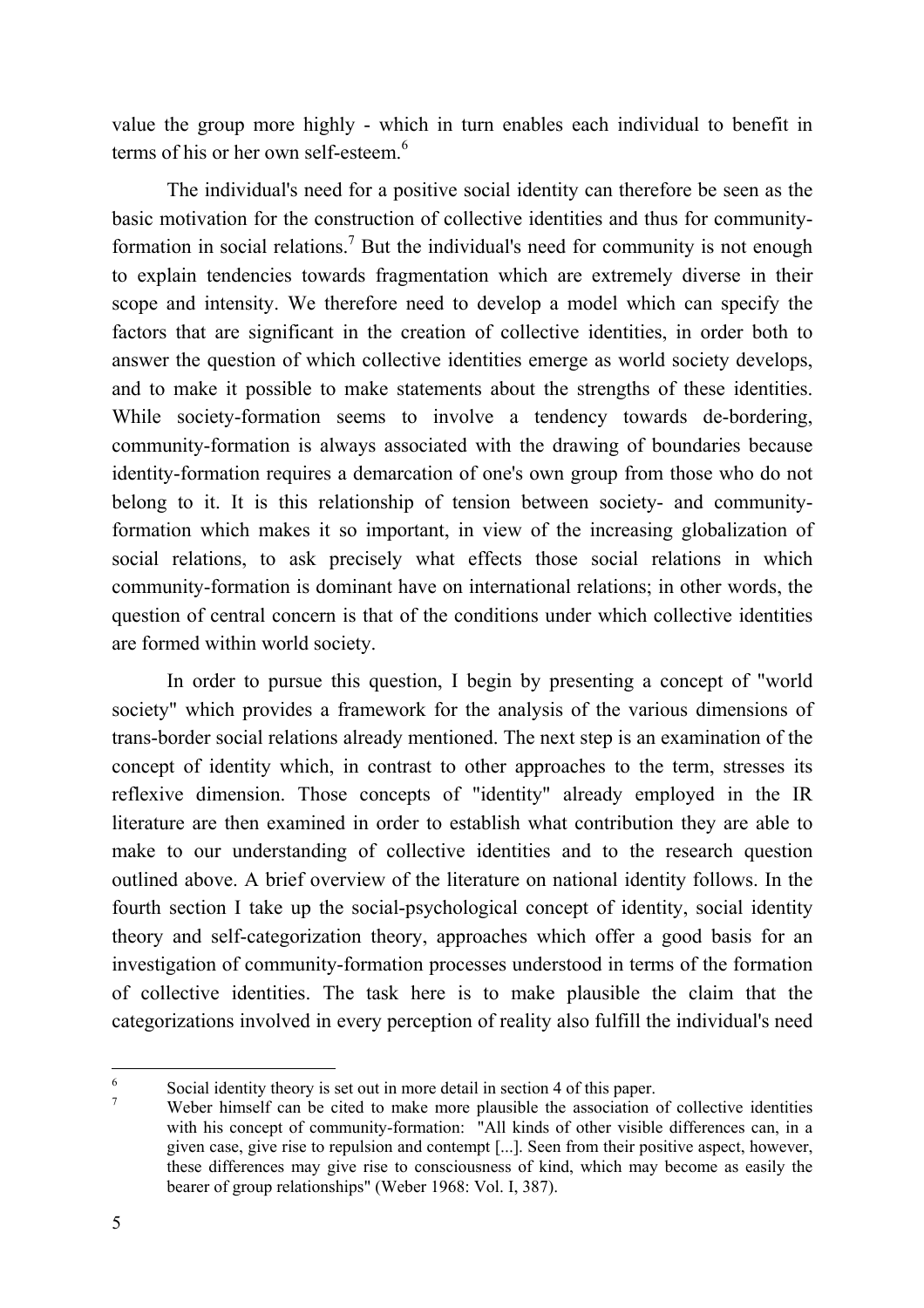for social identity, and that this need provides the basic motivation for the construction of all collective identities. It becomes clear that these identities are constructed in accordance with Weber's ideal-typical category of communityformation, not least because this social relation between individuals and larger collectives is based on a subjective feeling and not motivated by rational, objectively identifiable interests. 8 In conclusion, I offer some thoughts on the relationship between collective identity-formation and the development of world society.

#### **2. The Concept of World Society**

Our concept of world society is an attempt to develop an analytical instrument whose primary purpose is to make possible a more differentiated investigation of globalization and its consequences than the traditional concepts of International Relations allow (see World Society Research Group 1996). By linking our concept to Weber's ideal-typical distinction between society- and community-formation, we are able to examine relations in world society in terms of the specific mixture of rationally-motivated adjustment of interests and subjective feelings of belonging that are present in each case.

However, we should not forget that in each case we are dealing with ideal types, nor that society- and community-formation are, at both levels, processes which are interconnected with one another in various ways. An example will help to make this clear. Weber says that a national community is similar to an erotic relationship in being a typical expression of community-formation, while a market exchange relationship or a purposive (zweckrational) agreement designed to ensure a constant balance of interests correspond to the ideal type of society-formation (Weber 1968: Vol. I, 41). In this sense globalization and the revival of nationalism do not contradict one another, but are distinct forms of social relationship whose interconnections can be investigated. This enables us to understand nationalism's stress on subjective feelings of belonging as a logical reaction to the advance of de-bordering processes brought about by globalization, which constantly place in question traditional feelings of community. As a consequence existing borderlines are emphasized more strongly, which serves to put a brake on the de-bordering process. Globalizing society-

<sup>8</sup> Weber emphasizes this dimension of community-formation in his discussion of "race": "Of course, race creates a 'group' [*Gemeinschaft*] only when it is subjectively perceived as a common trait [...]. The resulting social action is usually merely negative: those who are obviously different are avoided and despised or, conversely, viewed with superstitious awe" (Weber 1968: Vol. I, 387).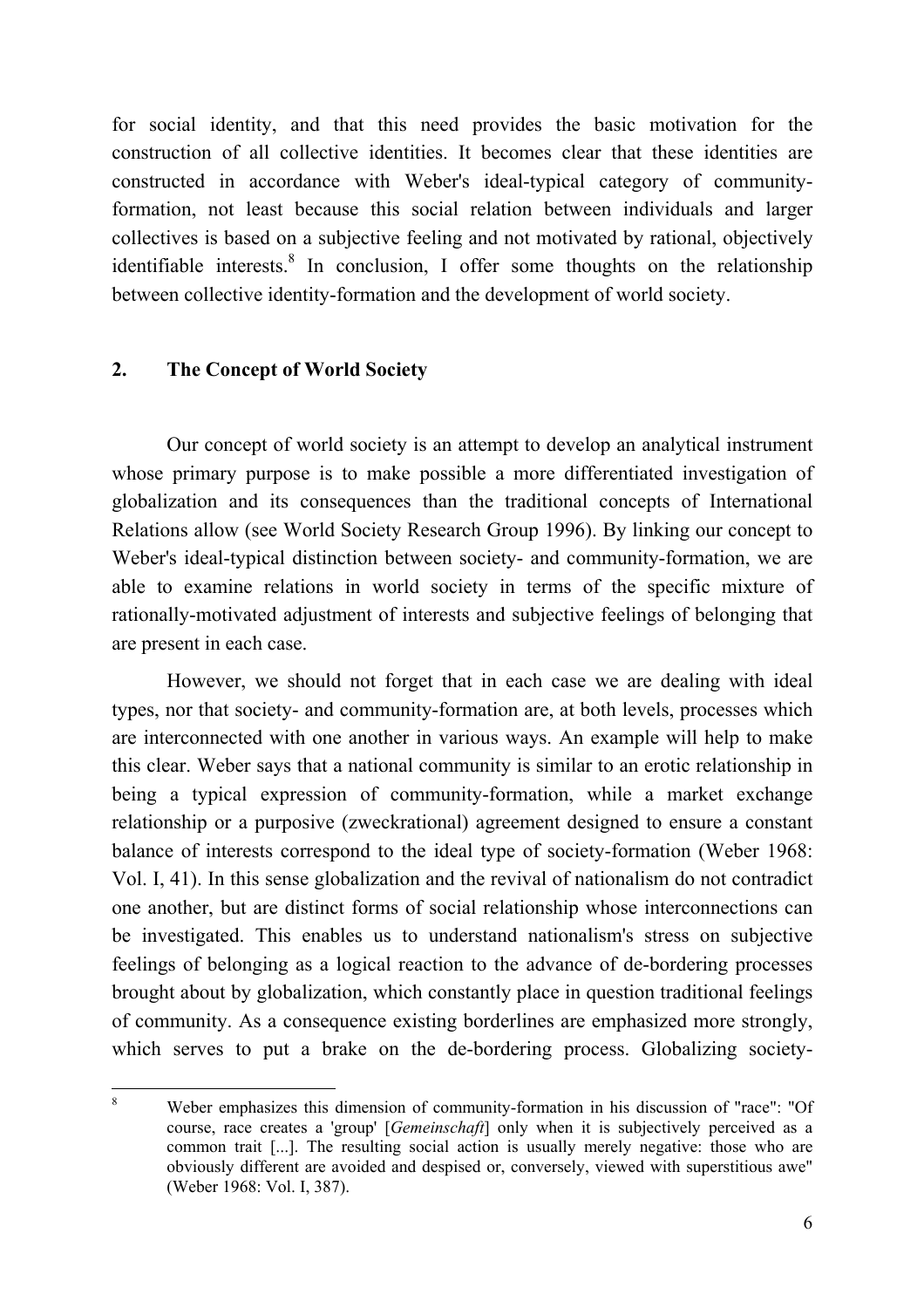formation is able to satisfy certain interests, but not the need for positive social identity which lies at the heart of community-formation. It is only the distinction between one's own group (for example the nation) and the rest that can provide the individual with a feeling of social identity.

However, it is also possible for society- and community-formation to have a positive interrelationship with one another, as Weber himself explains:

"Every social relationship which goes beyond the pursuit of immediate common ends, which hence lasts for long periods, involves relatively permanent social relationships between the same persons, and these cannot be exclusively confined to the technically necessary activities [...] there is always some tendency in this direction [to community-formation], although the degree, to be sure, varies enormously" (Weber 1968: Vol. I, 41).

For example, it may be that the existing transnational community in Western Europe, which exists in part on the basis of a shared cultural tradition, is partly responsible for the fact that society-formation processes at both the inter-state and the transnational level continue to advance, and thereby have positive effects on transnational community-formation in this region. But it is only when the external borders of intensive society- and community-formation are congruent with one another that communal social relations can be considered a factor supporting, securing, and driving forward society-formation.

This concept of an interrelationship between society- and communityformation seeks to distinguish itself from a model in which one stage succeeds the other, as is for example the case according to the frequently-encountered thesis that society-formation gradually replaces communal social relations.<sup>10</sup> A much more satisfactory move is to integrate both forms of social action, together with the worldsocietal developments identified here as the institutionalization of trans-border relations and the diffusion of actors, within one analytical concept which is not

<sup>9</sup> "For example, there is the question of the factors determining and the significance of transnational collective identities, which are one form of community-formation at the transnational level. This kind of transnational community-formation can contribute both to globalization and to the fragmentation of international relations, and the developing conflict structures in world society are particularly interesting here. One important factor seems to be the question of whether collective identities cross or follow geographical borders. It is possible that this is what determines whether conflicts take a violent or non-violent form" (World Society Research Group 1996), and see also Weller (1995).

<sup>&</sup>lt;sup>10</sup> This view was originally held by Marx and Engels (1848), subsequently also by Durkheim (1897), and more recently by Beck (1983, 1986). Lohauß (1995: Ch. 8) has shown how inadequate this position is and proposed the concept of "societal community" (*gesellschaftliche Gemeinschaft*).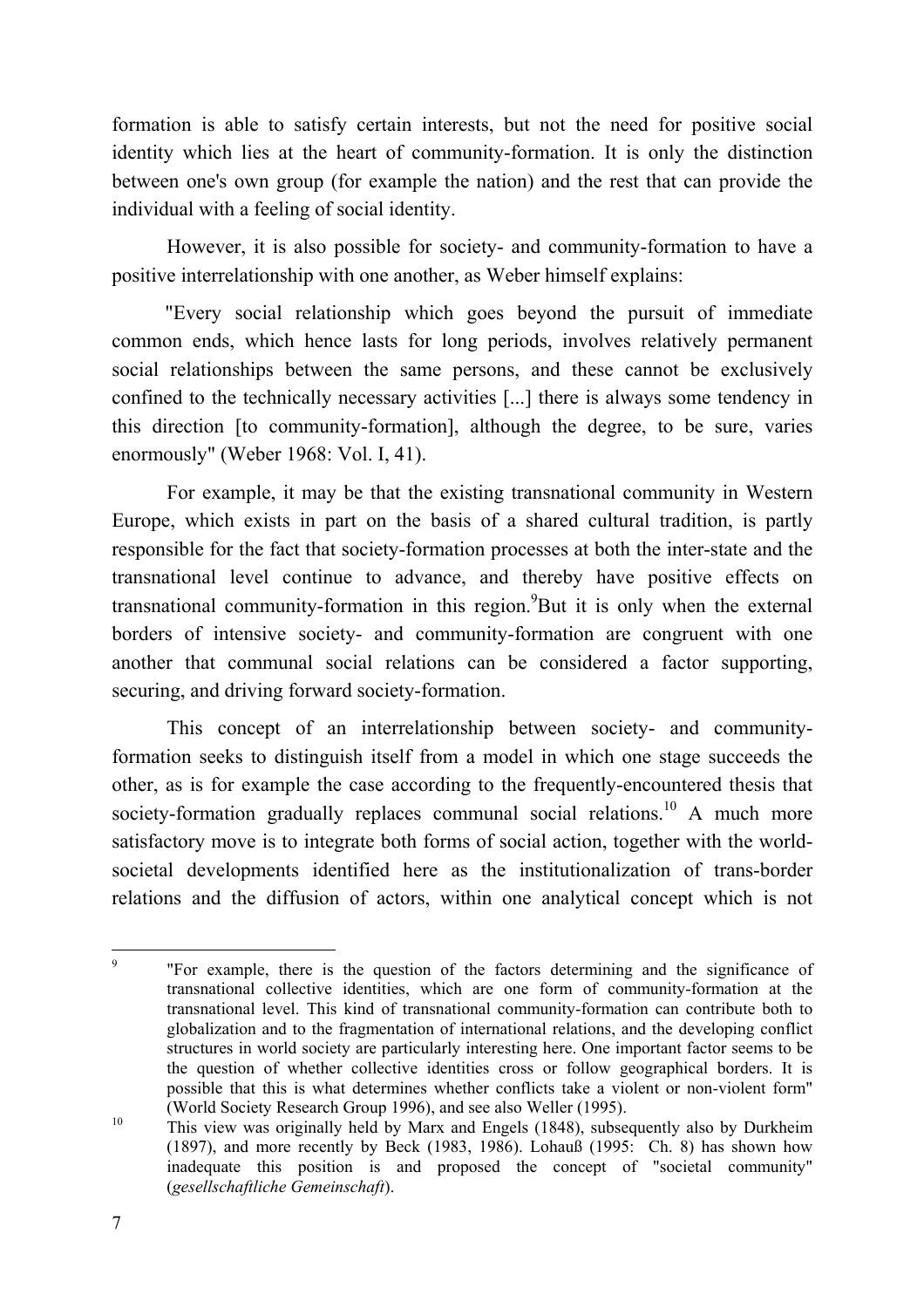teleological, either in respect of any particular type of social actor or in respect of specific structures of social institutions. It is questionable, in view of the social fragmentation that can be observed everywhere and is breaking out along the most diverse lines of demarcation, whether it still makes sense to cling to a rationalism which insists on categorizing these developments as temporary obstacles encountered on the road to modernization. It is equally questionable whether states will remain the dominant actors in global social relations, and indeed they may already have lost this status in circumstances in which world-societal developments are passing them by in the shape of trans-border institutionalization and trans-national relations. An analytical concept put forward in this area should at least make it possible to assess how far states are being forced to share their dominant role in both society- and community-formation with other institutions and actors, and whether they are losing or regaining ground here. A state-centric constructivism (or to be more accurate, a constructivist realism) as proposed by Wendt (1992) cannot capture developments such as these.

Our concept of world society goes beyond this state-centrism, which can be explained by the fact that the American debate is still dominated by competition with realist theories, and examines states in their interactions with societal actors (see World Society Research Group 1996). The more societal actors orient themselves toward trans-border institutions and transnational relations become independent of events at the inter-state level, the stronger is the tendency for other collective identities to be formed at the transnational, regional, or other levels. However, before developing a social-scientific approach to dealing with the conditions in which collective identities come into existence within world society, it is necessary to clarify what is meant here by the terms "identity" and, still more importantly, "collective identity".

### **3. Identity**

"We need to situate the debates about identity within all those historically specific developments and practices which have disturbed the relatively 'settled' character of many populations and cultures" (Hall 1996: 4).

Hall and other authors see globalization processes and increasing migration as the triggers of a debate about identity that is being conducted both in political essays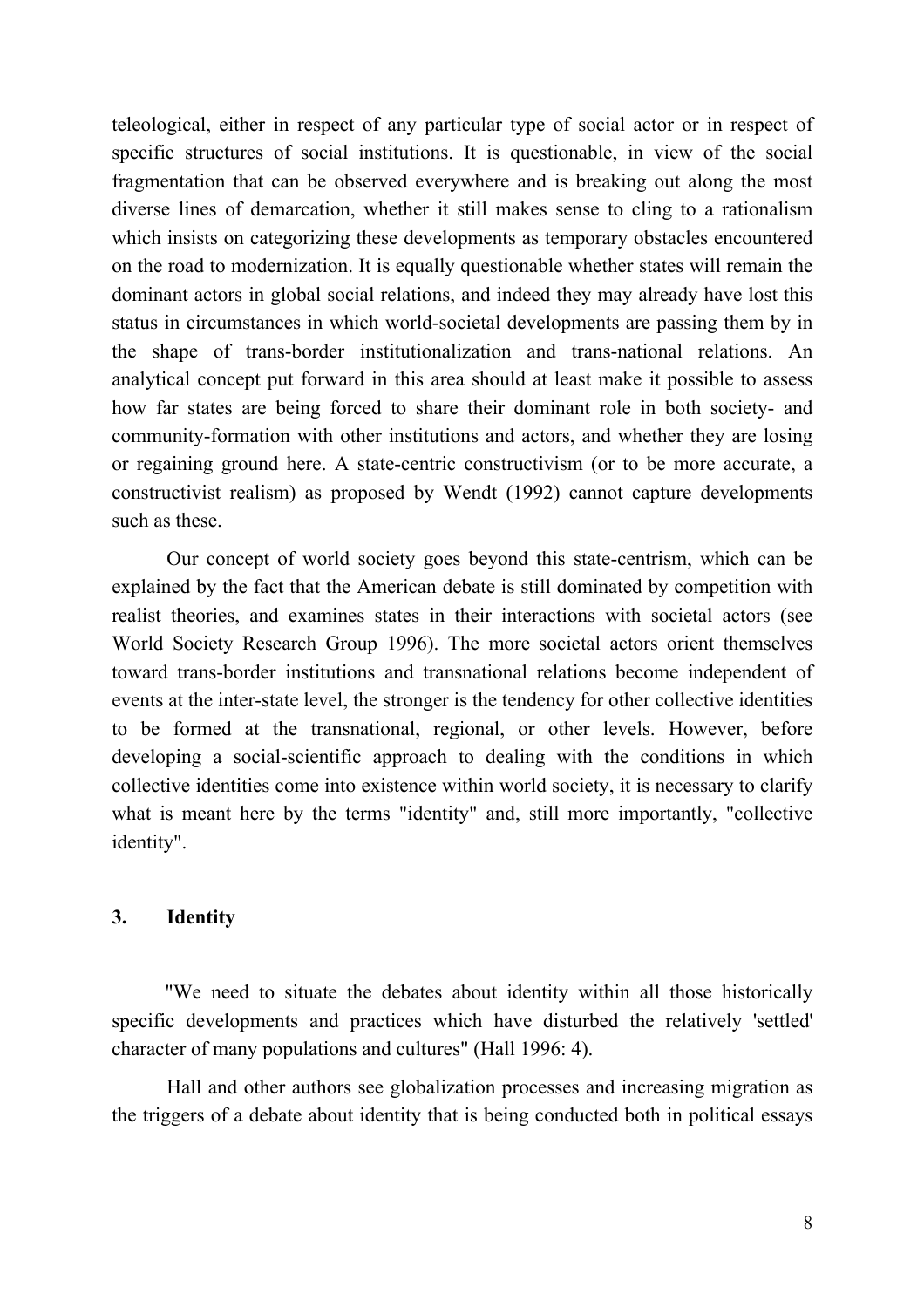and in the social-scientific literature (Hall 1996; see also Fuchs et al. 1993: 391).<sup>11</sup> But the frequency with which the term is used should not divert us from the fact that there is still no widely accepted concept or theory of identity to hand in the social sciences (see Henrich 1979: 136). It is therefore not surprising that those of a mocking disposition treat all talk of identity, not without reason, as a case of the blind leading the blind:

"What could these terms mean, 'collective identity' and 'national identity'? They are, quite frankly, as clear as mud. Who endows whom with identity, how, and to what end? Up until now, no-one has been able to exlain how this process works, but the terms are on everyone's lips. As Nestroy might have said: Whatever no-one understands is 'collective identity' [Was keiner versteht, ist 'kollektive Identität']."<sup>12</sup>

This is not entirely unfair as a characterization of the present state of the discussion, but the fact remains that the term "identity" evidently says something to contemporary sensibilities; a term that was completely without content would hardly come to be used in such an inflationary way or become so prominent. Standard reference works can be of some help in the search for a more precise conceptualization, but they cannot solve the problem.<sup>13</sup> For example: a recent German lexicon of politics defines collective identity as "the persistence through time and generations of the institutions, symbols, values and goals belonging to a group or to a society organized in the form of a state, as preserved for example in the 'national

<sup>11</sup> Assmann (1993: 252f) takes a similar view. Bausinger (1978: 204) argues: "Some authors have recently examined the inflationary use of the word 'identity' and criticized its vagueness. There is no doubt that identity is a fashionable concept, but such fashions - even in scholarly terminology - do not arise by chance. The reason why there is so much talk of identity is that identity has become a problem. Even though the concept has a number of diverse connotations, it embodies an element of order and security in the middle of change; what makes it particularly attractive is the fact that it does not in fact suggest something inflexible or ossified, but suggests relative elasticity, something that persists through changing constellations".

<sup>12</sup> Rudolf Walther: Was ist "nationale Identität"? in: Die Zeit 33, 12.8.1994: 28. Similar views were expressed some time ago by Marquard (1979: 347) and by Henrich (1979: 133), who complained of the "extreme obscurity and confusion which characterizes the present usage of the term 'identity', especially in the social sciences". See also Michael Scharang: Abgrenzungswahn und Mordgier. Über das Geschwätz von der Identität, in: Konkret 9/92: 42-44.

<sup>13</sup> Further evidence that fashion is an important factor is provided by the fact that in 1992 there was no entry for "identity" in the lexicon *Geschichtliche Grundbegriffe* (Brunner/Conze/Kosselek 1992). The 1982 edition of the *Wörterbuch der Soziologie* (Hartfiel/Hillmann 1982) has an entry for "*Ich-Identität*", but nothing for the collective identity. Schmidt's *Wörterbuch zur Politik* (Schmidt 1995: 409) refers to the identity theory of democracy, but can offer only one social-psychological concept of identity, which supposedly characterizes "the oneness of an individual or collective actor with its roles and locations within the societal and political environment".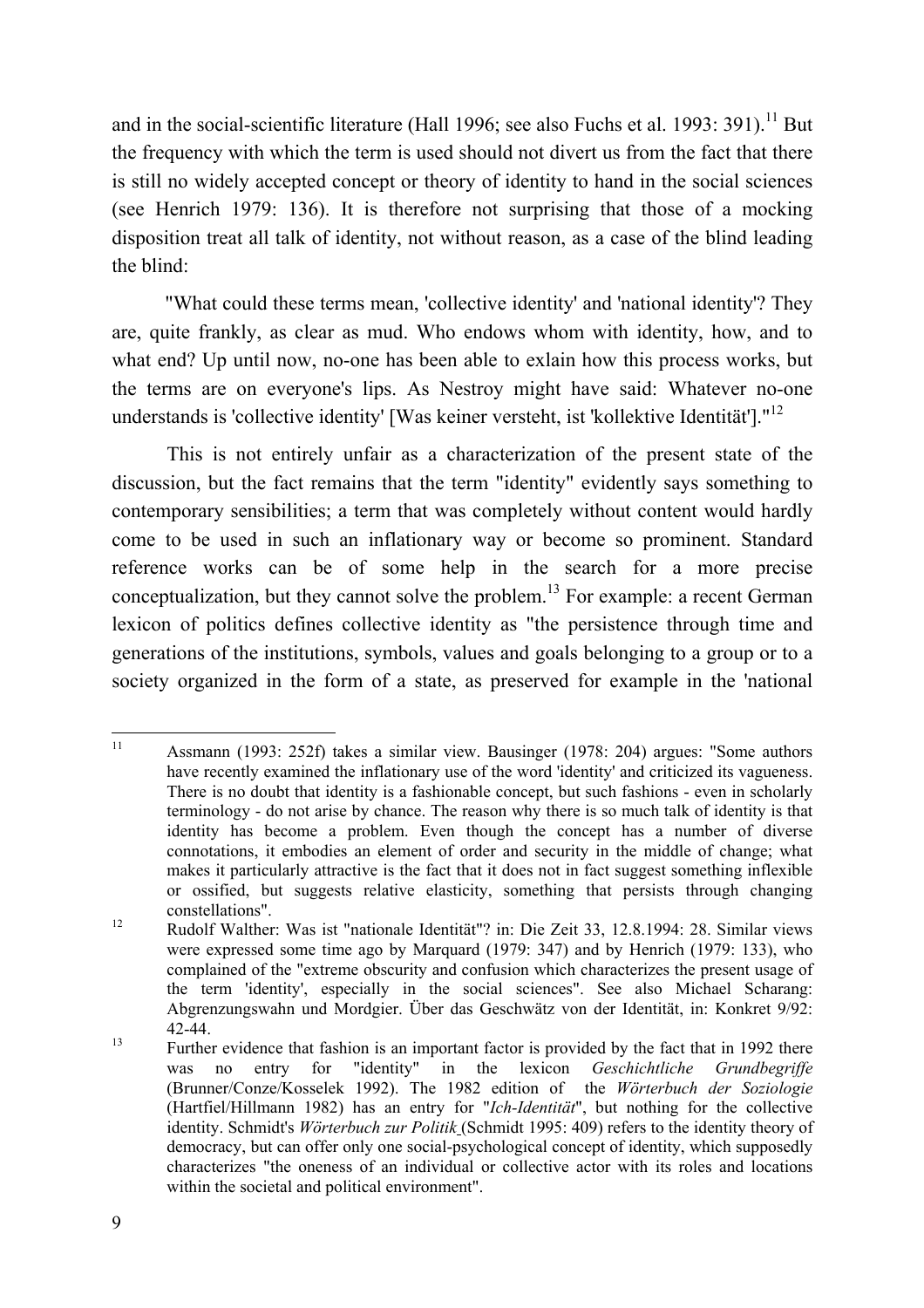consciousness'" (Holtmann 1991: 237; Gerdes 1985: 348 gives a similar definition). Another lexicon defines collective identity by means of an analogy with personal identity:

"Both personal and collective identity come into being as the result of a process of self-definition [...]. By analogy with personal identity, collective identity emerges from interaction, roles and symbols. Establishing a collective identity requires shared convictions, attributions, and classifications. Identity is expressed in people's ways of thinking and in the forms in which their world-views and societal constructs are anchored" (Weidenfeld 1992: 376).

This kind of pseudo-definition is more a reflection of the diversity of current usages than a contribution to terminological clarification. The main problem is that such attempts at definition leave unanswered fundamental questions such as that of the subject of identity, and therefore unintentionally demonstrate once again how vague the concept is.<sup>14</sup>

The Latin root of the word "identity" has as its main meaning "unity of nature or being" (Wesenseinheit), in other words something like total equality, congruence, or correspondence.<sup>15</sup> Thus the initial connotation of "identity" is always complete correspondence with oneself, with one's own nature or being. This suggests that individuals should be seen as the bearers of identity, because one can hardly conceive of any way in which collectives could become conscious of correspondence with themselves.<sup>16</sup> Nevertheless, all these suggested definitions show that "collective identity" certainly does entail the attribution of some kind of "nature" to a group or society, which leads us to the conclusion that the identities of collectives are seen to reside in permanent features such as norms, values, and institutions.<sup>17</sup> If the identity of a collective could be determined on this basis, it may be possible to say whether collective behavior corresponds to or diverges from this collective identity. Collective identity could then be used as an explanatory variable whenever it was possible to generate statements specifying the conditions under which the established identity influenced the behavior of collective actors. On the other hand, the idea that collective

<sup>14</sup> "The terms 'collective', 'local', 'national', and 'ethnic' identity are often used in such a way that it remains entirely unclear who the subject of these concepts is, i.e. who is identical to what. It is not unreasonable to suspect that what is going on here is the same kind of terminological short-circuit as occurs with concepts like '*Volkspersönlichkeit*'. It is at least advisable to begin with a rather more precise definition of the terminology involved" (Bausinger 1978: 205; see also Bausinger 1986: 143).

<sup>15</sup> See *Wahrig Fremdwörter-Lexikon*, München 1983: 294; *Duden Fremdwörterbuch*, 5th. edition, Mannheim 1990: 331.

<sup>16</sup> "While the possibility of personal identity seems plausible, collective identity appears problematic", comments Assmann (1993: 240).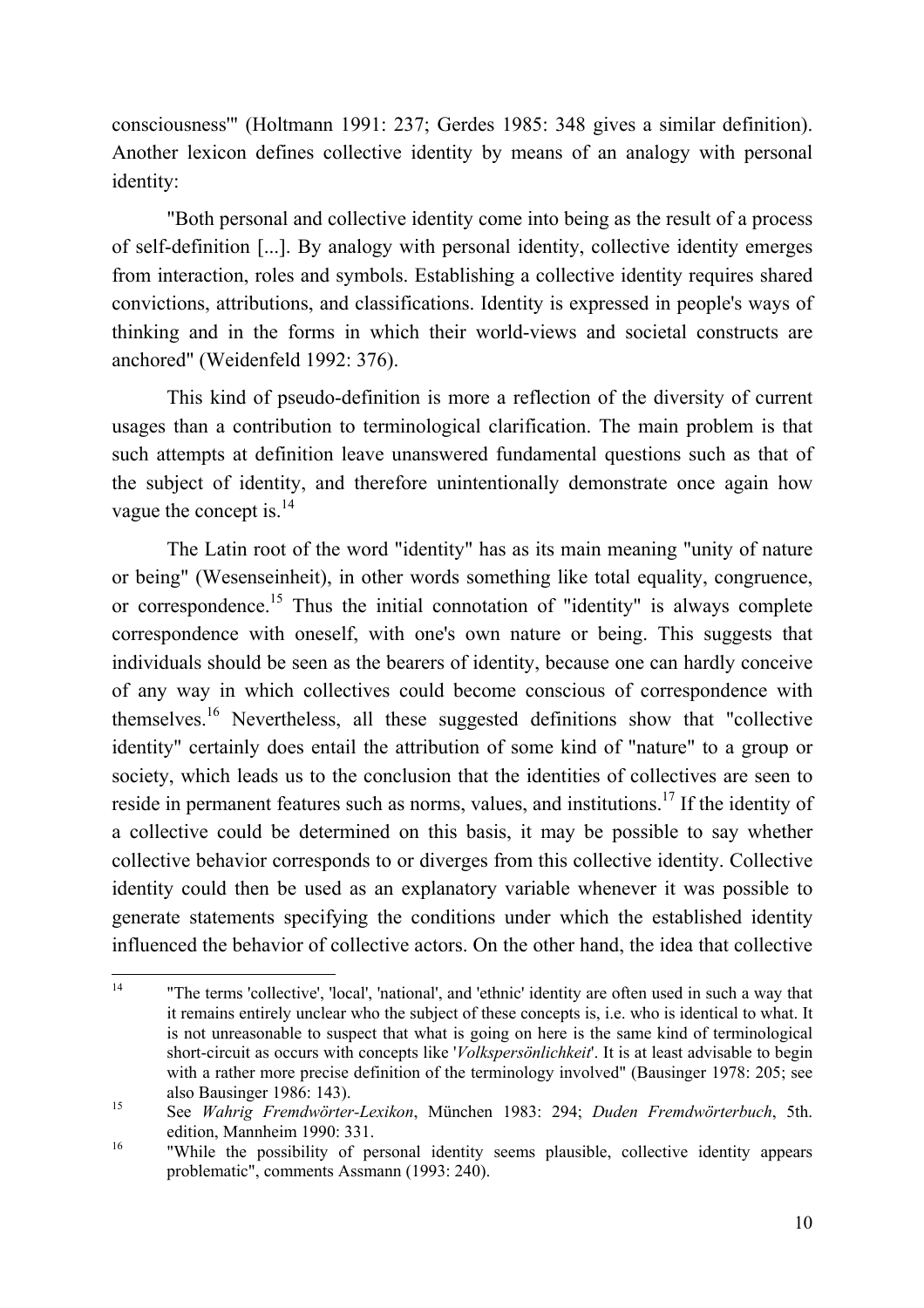identities are also subject to change would require the expenditure of additional theoretical energy, because this would mean that their constitutive conditions would have to be specified independently of their effects; in other words, we would need a theory of how identities change. This would have to make it possible to specify how far a collective would have to change before we could speak of a new collective identity which, under certain conditions, influences the behavior of collective actors. However, one can also conceive of a concept of collective identity which treats the individual as the bearer of identity and uses the term "collective identity" for the relation of correspondence between the individual identities of the members of this group.

Lapid, discussing the role of identity in IR theory, comments:

"The problem is not the absence, but the oversupply of potentially rewarding definitions. The challenge, in other words, is not to push energetically to some consensual but arbitrary reduction, but to reflectively match suitable definitional assets to declared theoretical missions" (Lapid 1996: 7).

It therefore seems appropriate to begin by examining the use of the concept of identity in the relevant theoretical contexts, and to look for the answers that are offered, often no more than implicitly, to such basic questions as: Who are the bearers of identity? What conditions the emergence of identity and changes in identities? How can we explain the effects of identity? Who is the subject of the identification process, i.e. who attributes or ascribes identity?

The bearer of identity can be the individual within a social system; this identity reveals "a combination of characteristics and role expectations which render it recognizable and identifiable [...]. In this understanding of the term, identity is considered to be a complex of characteristics ascribed from the outside" (Frey/Haußer 1987: 3). In other words, identity is a matter of a specific combination of qualities belonging to an individual, which distinguish that individual from others. In much the same way, identities are often attributed to collectives and social systems - groups, institutions, states etc. - by the identification of features considered to be characteristic of that collective or social system. However, while an individual's identity can come into existence either via the attribution of characteristics from outside or, so to speak, from within as a performative self-reflection of the individual's consciousness, the identity of social systems or collectives is only conceivable as a complex of features ascribed from outside, since "for any social system, the system cannot be identical with its members; each member is at most a part of the system" (Frey/Haußer 1997:

17

See Assmann (1993) for a discussion of essentialist notions of collective identity.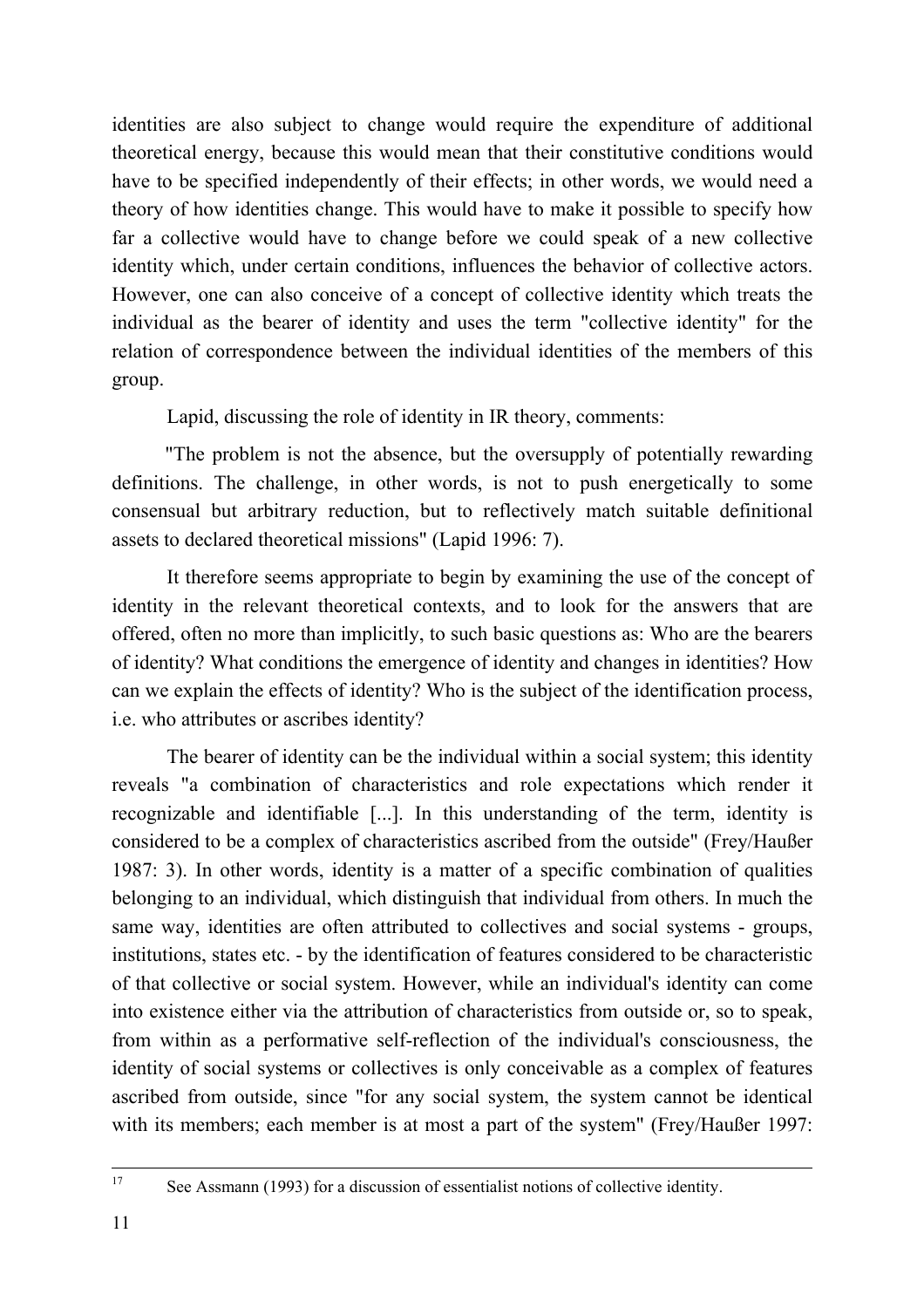4). In the case of this kind of ascription of identity from without, in which the subject of identification differs from its object, the most important questions will be related to the appropriateness and correspondence of the identification, and the questions of how identity comes into being and of its effects will be of secondary significance.

Things are quite different in the case of the reflexive concept of identity, where the subject and object of the identification process are the same person.

"In this case, identity is understood as a self-reflexive process initiated and carried through by an individual. A person constructs his or her own identity by processing his or her own experiences and knowledge of him/herself [...]. In every case, what happens is that a person identifies him or her self, or aspects of that self, from an internal perspective" (Frey/Haußer 1997: 4).

However, this kind of reflexive identity emerges not out of an internal monolog, but as part of a societal process. The social environment is a precondition of this form of identity (see Mead 1973: Part III, especially Ch. 29), which is why the term "social identity" is so widely used. Most important of all, however, is the fact that this is a subjective concept of identity which results from reflection on one's own experience. On this basis, the individual constructs an image of him or herself. This identity then affects the behavior of the individual; in order to avoid identity conflicts, the individual will seek to act in conformity with his or her own self-image, and will orient his or her social relations towards the goals of developing and maintaining a positive social identity (see below, section 4).

The foregoing discussion has offered a brief sketch of two different, and in many respects competing, concepts of identity, and has drawn attention to some of the most problematic issues that arise in any discussion of the term. The next step is to present the concepts of identity in current use within International Relations, and to examine critically how far they contribute to the investigation of collective identities.

#### **3.1. Identity in International Relations**

"Identity" has recently been discovered by IR scholars. "A swing of the pendulum toward culture and identity is [...] strikingly evident in post-Cold War IR theorizing", comments Lapid (1996: 3; for similar remarks see also Katzenstein 1996b: 22, and Neumann 1996: 140). The three traditional, classical schools of thought in IR - realism, pluralism, and globalism - are unable directly to integrate identity (however defined) in their explanatory models (on this point see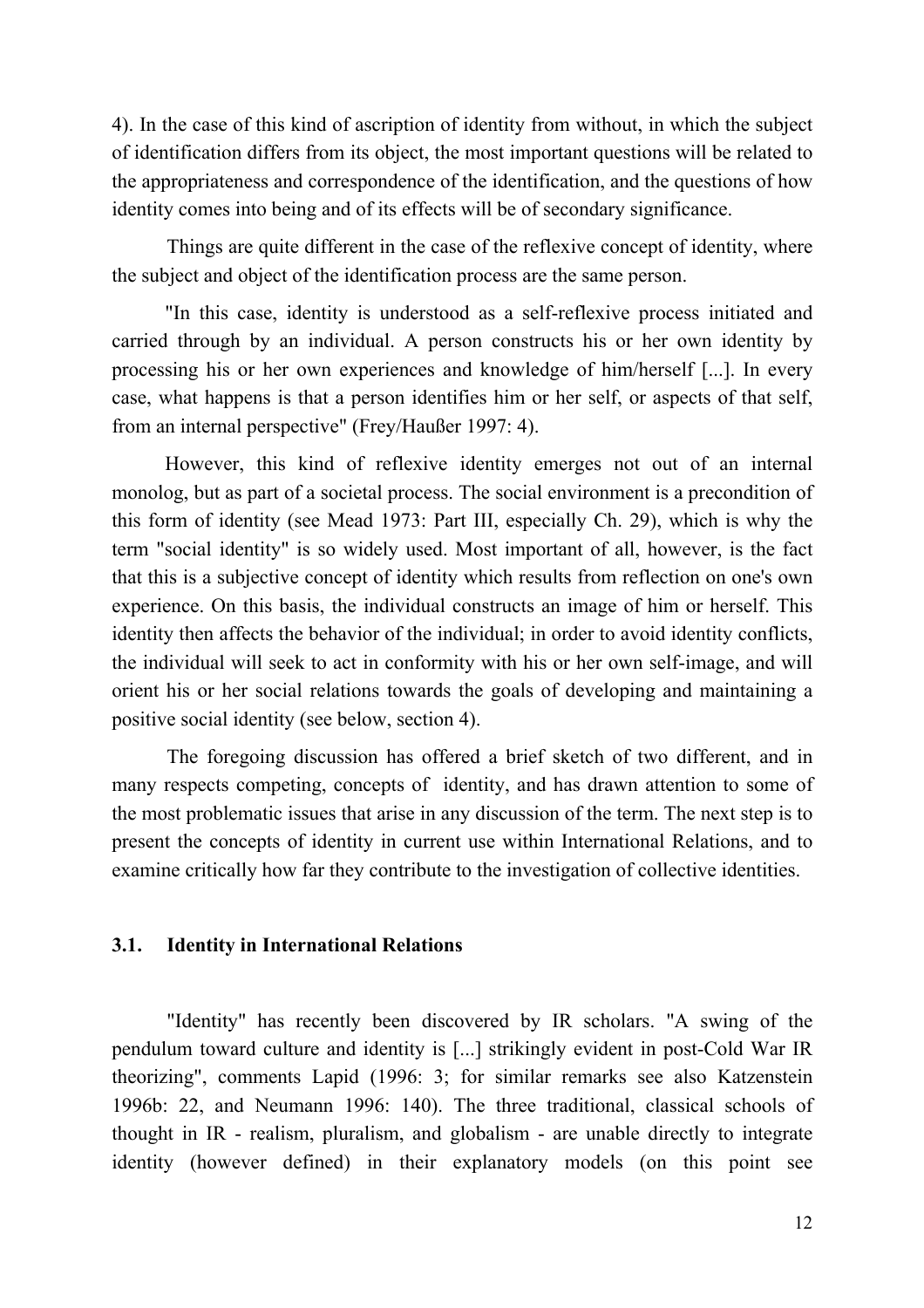Zalewski/Enloe 1995: 294-7, and Jepperson et al. 1996: 68-72). This observation is perhaps unsurprising, but it means that a good deal of analytic work needs to be done before we can hope to apply fruitfully in IR the meanings that can be teased out of the term "identity", and to develop the concept in such a way as to bring out its potential for this field of enquiry. The present treatment does not seek to explain what it is that makes "identity" so attractive, and perhaps necessary, in explanations of international relations after the end of the East-West conflict.<sup>18</sup> Rather, the objective is to present briefly some significant recent contributions to IR which employ the term "identity", and to specify more precisely the concepts of identity used. In this way I hope to be able to pursue the questions of how a fruitful concept of identity might be developed for use in IR, and whether this would help to advance the research project outlined at the beginning of this chapter - the investigation of the conditions in which collective identities are formed within world society.

Feminist scholars have singled out identity as an issue of particular importance (see Zalewski/Enloe 1995: 280f), and have on this basis persistently posed questions about the identity of actors in international politics. "It is no exaggeration to say that feminist research as such revolves around the question of identity", observes Locher (1996: 385, fn. 7). Personal identity is central here, since gender is primarily a characteristic of individual persons. Zalewski and Enloe (1995: 280) ask: "Who do people think they are and how does this shape not just their local but their international actions?", although they are unable to offer a concept which might provide an answer to their own question.<sup>19</sup> They try to work with a very broad concept of identity, incorporating both the reflexive dimension and the attribution of identity from outside (Zalewski/Enloe 1995: 282). They fall back on a reflexive concept of identity in dealing with the significance of group membership for the identity of individuals, but also want to focus on the way in which identity is assigned from outside in "identity politics". This means that they are unable to take any clear position on how specific identities come into being, and their thoughts on the effects of identity are equally vague:

"The consequences of who we are, how we identify ourselves, how we are identified by others (parents, police, journalists) are enormous. Identity determines

<sup>18</sup> For discussions of this question, see Lapid (1996), Kratochwil (1996), Zalewski/Enloe (1995), Katzenstein (1996b), and Jepperson et al. (1996).

<sup>19</sup> I have singled out Zalewski and Enloe's treatment of the question because it appears in a "collection of essays about the major theoretical questions today" (Booth/Smith 1995: xi), because its title ("Questions about Identity in International Relations") indicates that it is relevant to my subject, and because the editors of this collection describe the individual contributions as essays "on the state of thinking about their particular topic" (Booth/Smith 1995: xi).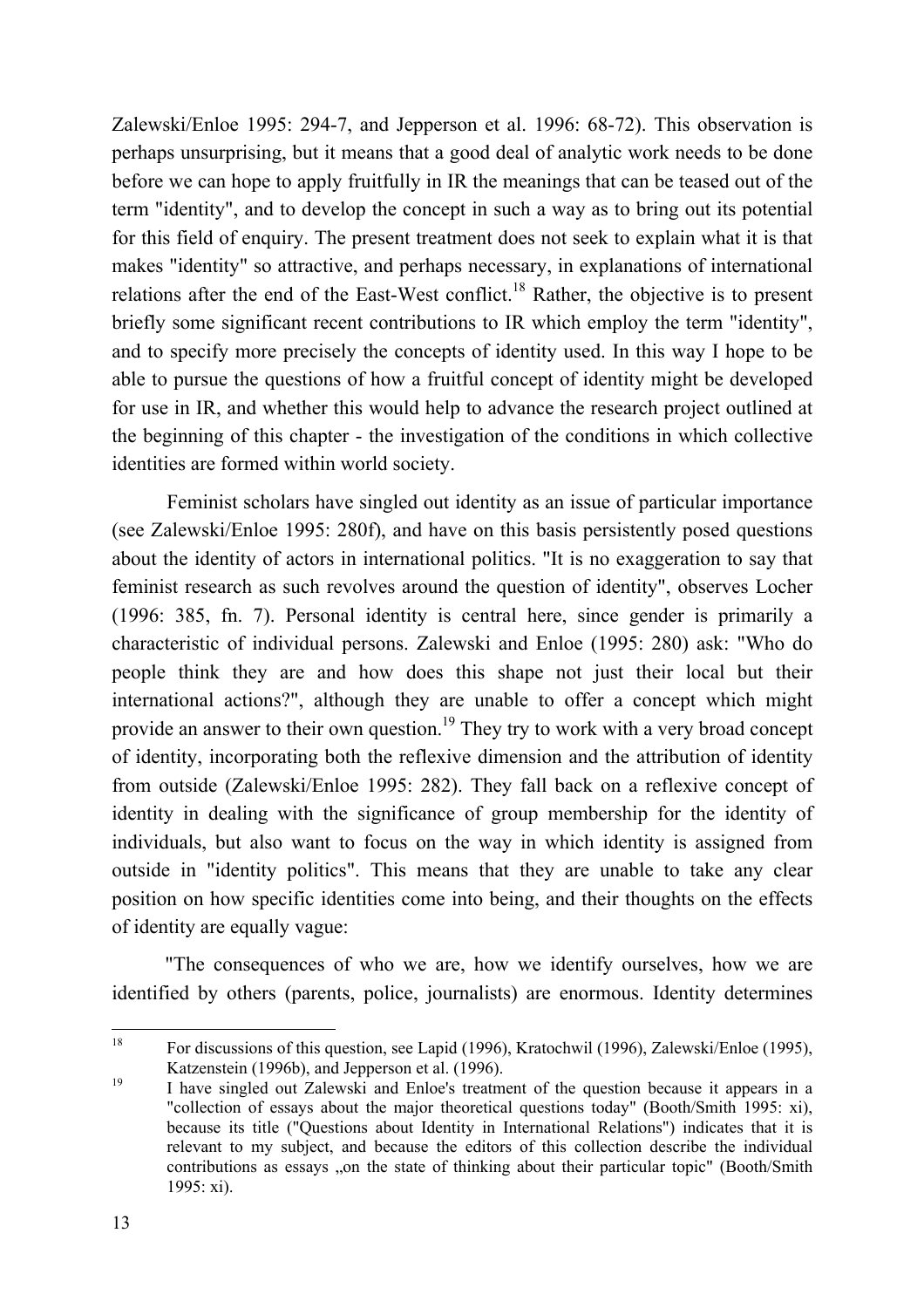how you are treated, what is expected of you, what you expect of yourself, what jobs will be available to you, what jobs you will even apply for, what your health will be, whether you will be allocated as a primary carer for children, whether you will be seen as an enemy or a friend." (Zalewski/Enloe 1995: 282-3)

In Zalewski and Enloe's use of the term, therefore, both individuals and collectives can be the bearers of identity, but there is no discernable mechanism connecting these two levels; rather, it looks as though collective identities are formed by some process analogous to that which produces individual ones.

There is a similar lack of clarity about the identity concept used by Ole Wæver, Barry Buzan, Morten Kelstrup and Pierre Lemaitre (1993) in their definition of "societal security".<sup>20</sup> With one partial exception (Wæver 1993: 21), these authors see identity as an objective reality and so a quality of societies that is assigned to them from outside; there is no examination either of how it comes into existence, or of how it might change.<sup>21</sup> McSweeney's review points out how problematic this is:

"In their view, identity is a property of society, not to be confused with human beings. It 'emerges' (a frequently used term) from the peculiar interactions of people and institutions in each society, fixed and incorrigible like the computer output of a complex arithmetic. Identity describes the society, and society is constituted by identity. Since its computation or construction does not crucially depend on human decisions, it makes no sense to speak of correcting it. Societal identity just is. We are stuck with it" (McSweeney 1996: 87).

Wæver and his co-authors seem - and perhaps this is true of others as well - to have succumbed to the temptation to take up the concept of identity because it is currently fashionable; unfortunately, neither they nor anyone else seems to know where this trend is taking us: "Identity is a good thing, with a human face and ephemeral character which make it at once appealing and difficult to grasp" (McSweeney 1996: 82).

<sup>20</sup> In an exemplary review of Wæver et al.'s book, McSweeney (1996) has sharply criticized the concept of "societal security" put forward by these authors, and argued that a contradictory concept of identity lies at the root of the problem. I shall not, however, repeat here the details of McSweeney's critique.

<sup>&</sup>lt;sup>21</sup> Wæver's presentation of the concept shows occasional signs of a constructivist approach, but this is not compatible with the definition of societal security as "the security of a social agent which has an independent reality and which is more than and different from the sum of its parts" (Wæver 1993: 26); on this point see McSweeney (1996: 84).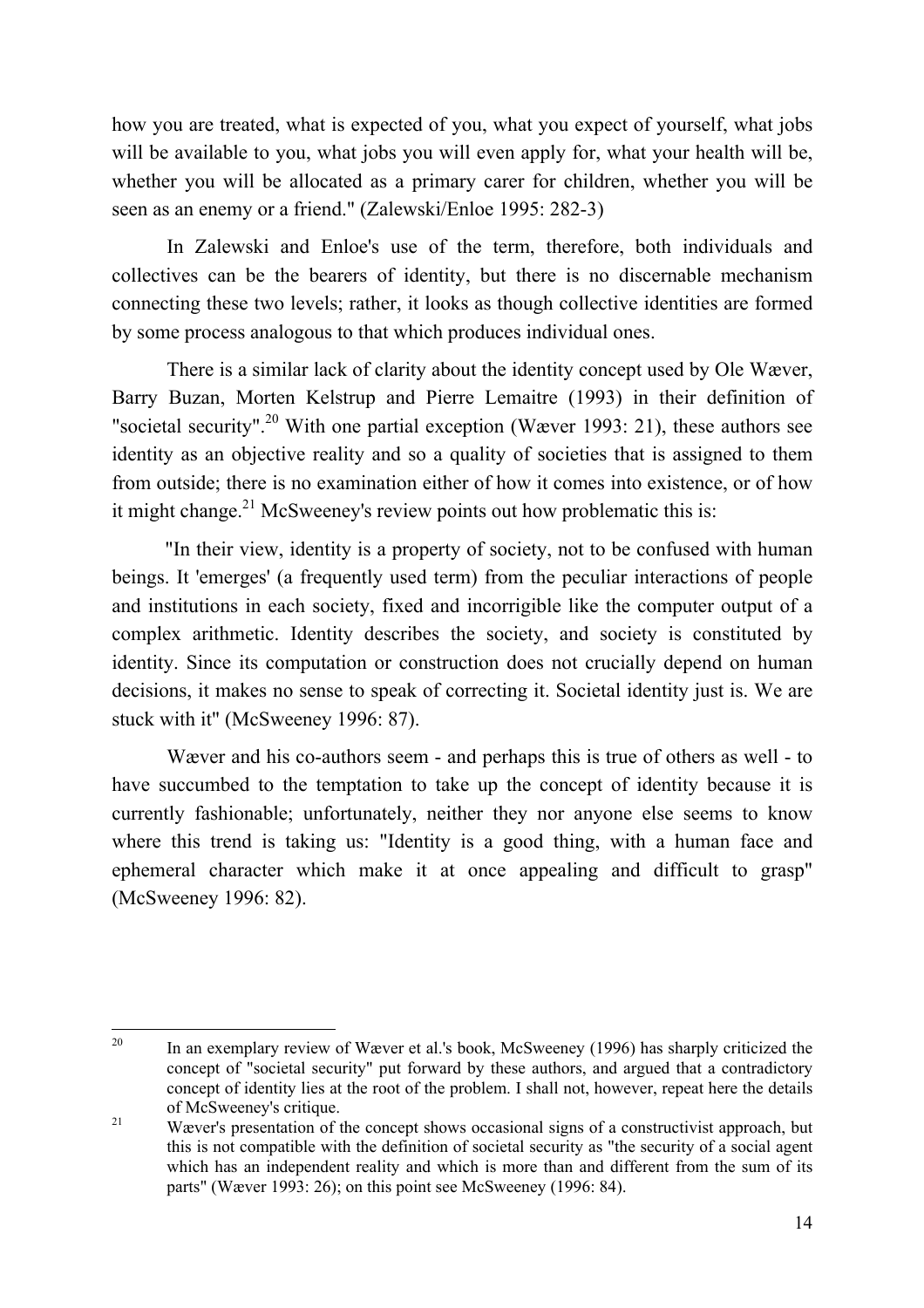Another author who has taken up the concept, in the context of an ambitious project in the field of security policy, is Peter Katzenstein. Katzenstein (1996a) sets out to investigate the significance of "Norms and Identity in World Politics":<sup>22</sup>

"This volume concentrates on two underattended determinants of national security policy: the cultural-institutional context of policy on the one hand and the constructed identity of states, governments, and other political actors on the other" (Katzenstein 1996b: 4).

Because it is increasingly difficult to explain the behavior of state actors on the basis of interests which, as the theory requires, should be derivable from the structure of the system, additional explanatory factors which influence interest-formation must be introduced. This brings us to the question of "'how people and organizations define self-interest.' The answer lies in the issue of identity, in variations to the degree of expansiveness and restrictiveness, with which people and organizations relate to one another. To what extent does the 'self' incorporate relevant aspects of the 'other' in its calculations of gains and losses?" (Katzenstein 1996b: 15).

The concept of identity being applied here is then explained in a closely-argued theoretical chapter written by Ronald Jepperson, Alexander Wendt and Peter Katzenstein. It is stated at the outset that "identity" is treated simply as one of several influential cultural factors, $^{23}$  and that this concept is not to be understood "as a signal of commitment to some exotic (presumably Parisian) social theory" (Jepperson et al. 1996: 34). As a rule, the state is the bearer of identity, and "the concept of 'identity' thus functions as a crucial link between environmental structures and interests" (Jepperson et al. 1996: 59). "Identity" indicates "the basic character of states" (Jepperson et al. 1996: 33), and Jepperson, Wendt and Katzenstein see it as belonging, alongside "capabilities", to the "properties of actors" (Jepperson et al. 1996: 41). Various factors are involved in the formation of identity:

 $22$  The main reason for Katzenstein's choice of research question is the fact that traditional utilitarian theories based on the rational choice approach are clearly inadequate to the task of offering an adequate representation or a satisfactory explanation of events, and above all of changes, in international relations in the 1990s (Katzenstein 1996b: 22; Jepperson et al. 1996: 40). In Katzenstein's view, the central problem is the assumption made within traditional theoretical approaches that the interests of states are laid down from the start: "State interests do not exist to be 'discovered' by self-interested, rational actors. Interests are constructed through a process of social interaction. 'Defining', not 'defending', the national interest is what this book seeks to understand" (Katzenstein 1996b: 2).

<sup>&</sup>lt;sup>23</sup> The title of the volume, "The Culture of National Security: Norms and Identity in World Politics", is also to be understood in this way: "The empirical essays in this volume focus on the ways in which norms, institutions, and other cultural features of domestic and international environments affect state security interests and policies" (Jepperson et al. 1996: 37).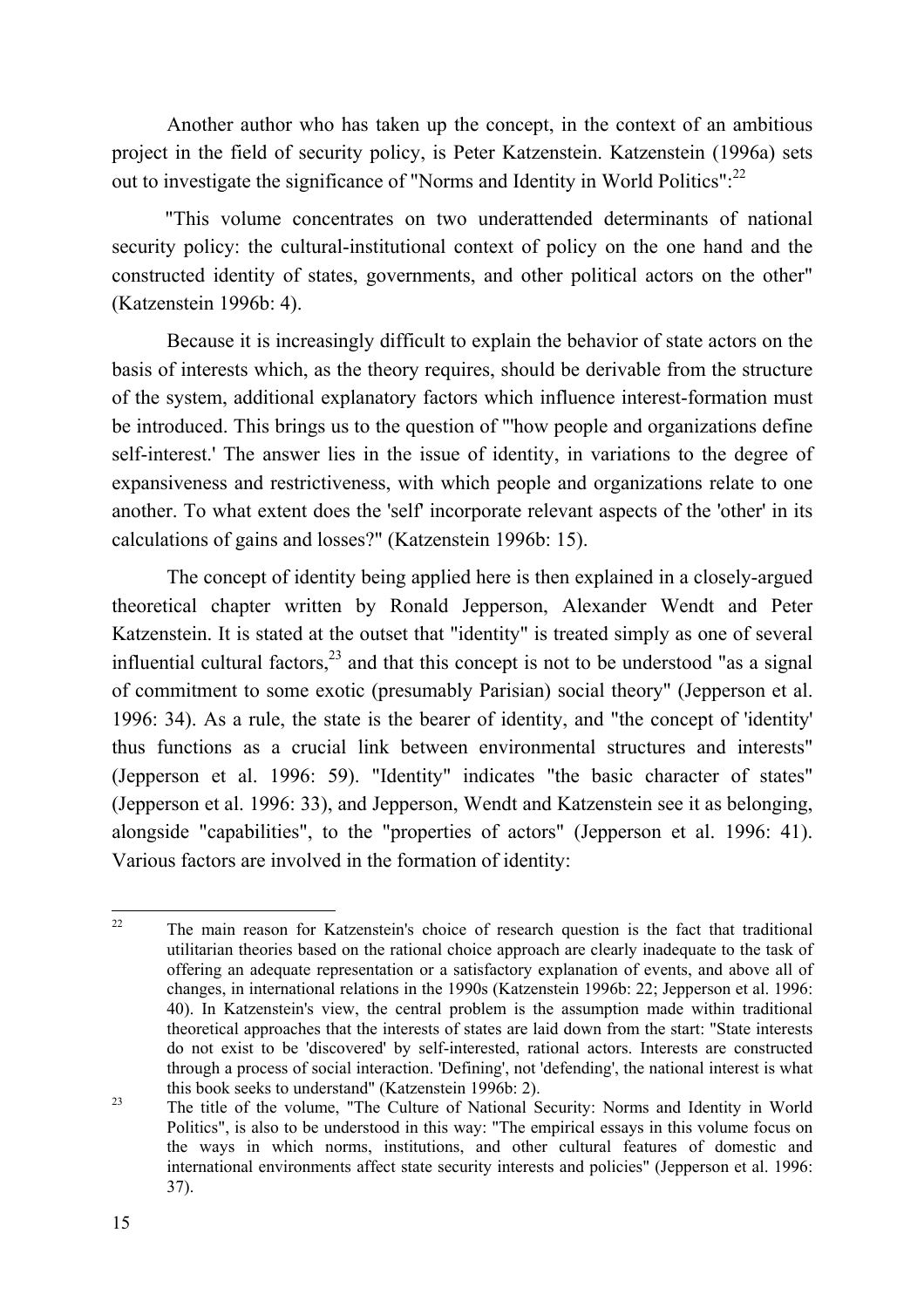"Thus norms either define ('constitute') identities in the first place or prescribe or proscribe ('regulate') behaviors for already constituted identities [...]. Cultural and institutional structure may also constitute or shape the basic identities of states, that is, the features of state 'actorhood' or national identity" (Jepperson et al. 1996: 54, 58).

It will have become clear from the cited passages that this conception, like others already examined, does not employ a reflexive concept of identity - simply because the bearers of this identity are all collectives.<sup>24</sup> This means that identity stands for characteristics attributed from the outside. The problem then arises of which identity is to be treated as primary when there is no agreement about these characteristics, or when there are contradictions between different characteristics attributed to an actor.<sup>25</sup> Moreover, the use of analogy cannot answer the question of which characteristics of a collective are used in the derivation of its identity. Without some way of answering this question, it seems at the very least problematic to proceed, as Jepperson et al. (1996) do, to suggest explanatory models of political decisionmaking in terms of the causal effects of identities: "Variation in state identity, or changes in state identity, affect the national security interests or policies of states [...]. Configurations of state identity affect interstate normative structures, such as regimes or security communities" (Jepperson et al. 1996: 52).

Jepperson and his co-authors adopt more or less the conception of identity worked out by Wendt (1992, 1994, 1996) within his own specific, constructivist analysis. Wendt's critique of rationalism is developed on the basis of his contribution to the agency-structure debate (Wendt 1987) and the initial constructivist thesis developed there to the effect that, in Risse-Kappen's version, "social reality is a constructed reality in which agents and societal structures are mutually constitutive of one another" (Risse-Kappen 1995a: 175). Wendt's critique of rationalism is formulated as follows:

<sup>&</sup>lt;sup>24</sup> These authors do discuss this aspect of their use of the concept, but there is no theoretical discussion and the problem is "solved" by means of an analogy: "The term [identity] comes from social psychology, where it refers to the images of individuality and distinctiveness ('selfhood') held and projected by an actor and formed (and modified over time) through relations with significant 'others'. Thus the term (by convention) references mutually constructed and evolving images of self and other. Appropriation of this idiom for the study of international relations may seem forced, since states obviously do not have immediately apparent equivalents to 'selves'. *But nations do construct and project collective identities, and states operate as actors*. A large literature on national identity and state sovereignty attests to this important aspect of international politics. We employ the language of 'identity' to mark these variations. For the purpose of this project, more specifically, we employ 'identity' as a label for the varying construction of nationhood and statehood" (Jepperson et al. 1996: 59, my emphasis).

<sup>&</sup>lt;sup>25</sup> Once again, McSweeney's critique of Wæver et al. is relevant; in particular McSweeney (1996: 87-90).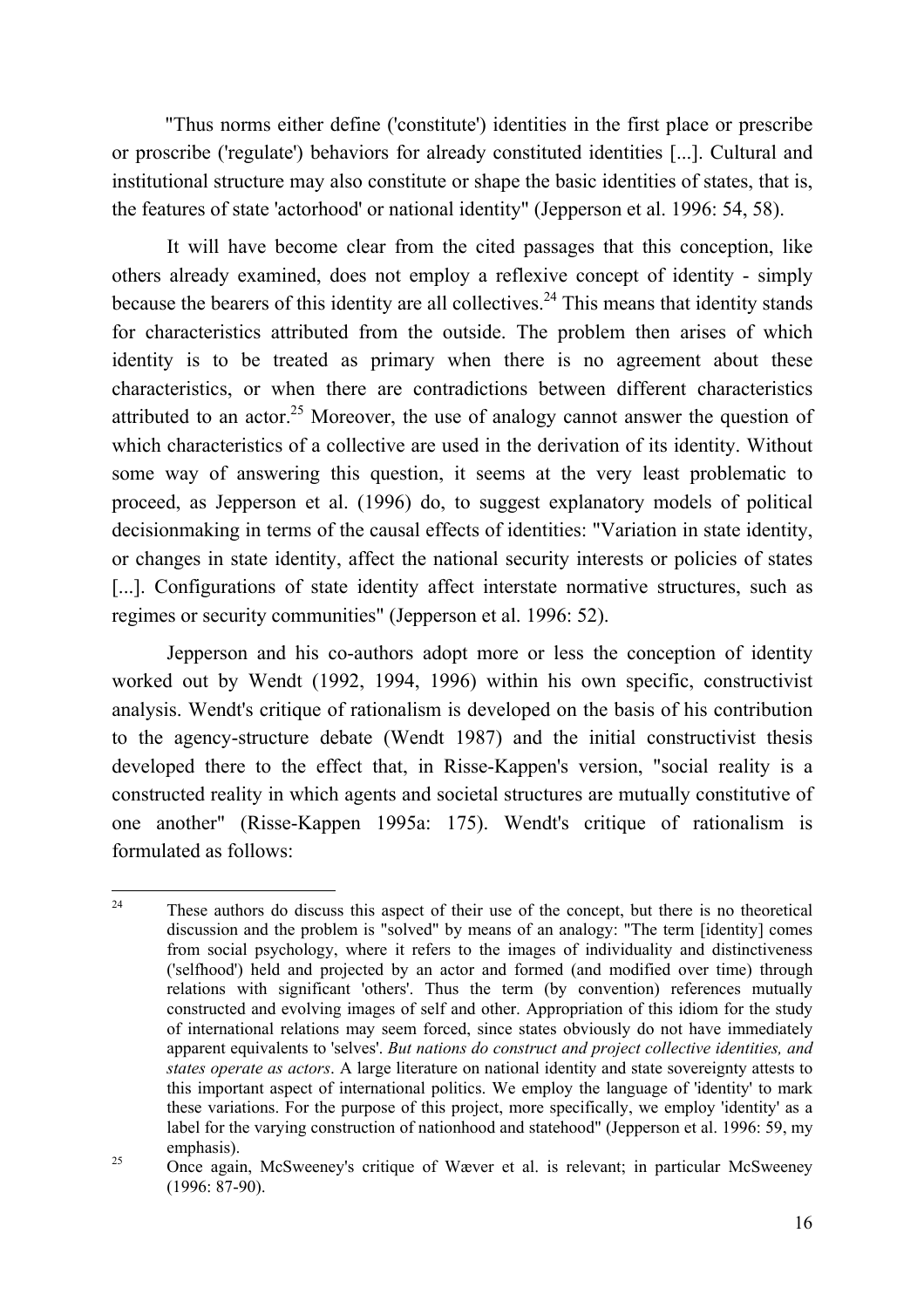"Like all social theories, rational choice directs us to ask some questions and not others, treating the identities and interests of agents as exogenously given and focusing on how the behavior of agents generates outcomes. As such, rationalism offers a fundamentally behavioral conception of both process and institutions: they change behavior but not identities and interests" (Wendt 1992: 391-392).

"Identity" is thus taken to mean those characteristics of actors which are largely generated out of the structures which the actors constitute by means of their social action (Wendt 1994: 385). Thus societal structures constitute identities as characteristics of actors, and the actors form their own interests on this basis: "Identities are the basis of interests" (Wendt 1992: 398). But because of the assumption that social reality is constructed, this construction and perception of reality must itself be integrated into the analysis:

"A fundamental principle of constructivist social theory is that people act toward objects, including other actors, on the basis of the meaning that the objects have for them. [...] It is collective meanings that constitute the structures which organize our actions. Actors acquire identities - relatively stable, role-specific understandings and expectations about self - by participating in such collective meanings. Identities are inherently relational: 'Identity, with its appropriate attachments of psychological reality, is always identity within a specific, socially constructed world', Peter Berger argues".<sup>26</sup>

Although there is a suggestion of a reflexive concept of identity here, Wendt's constructivism remains in the final analysis partly a prisoner of materialism because he always treats identity as a characteristic of states, and treats these states as actors rather than as social structures, which one has to do if social constructivism is to be applied consistently.<sup>27</sup>

There may be good reasons why Wendt proceeds in this fashion, but theoretical problems and the associated failure to appreciate changes and transformations in the state-system cannot be resolved in this way (see Jaeger 1996; World Society Research

<sup>&</sup>lt;sup>26</sup> Wendt (1992: 396-398); the quotation is from Berger (1966: 111).

<sup>27</sup> "I treat states as agents having identities" (Wendt 1994: 392). When Wendt uses the terms "collective identity", "corporate identity", and "social identity" (Wendt 1994), they always refer to inter-state relations. In 1994, Wendt treated the claim that "states are the principal units of analysis for international political theory" as one of the three "core claims" (Wendt 1994: 385) of his IR constructivism. He made only minor changes to this thesis in a revised version of his 1994 article published in 1996 - "states are the principal actors in the system" (Wendt 1996a: 48). However, his very clear response to Mearsheimer abandons this argument and reduces the fundamental assumptions of IR constructivism to two (see Wendt 1995: 71f).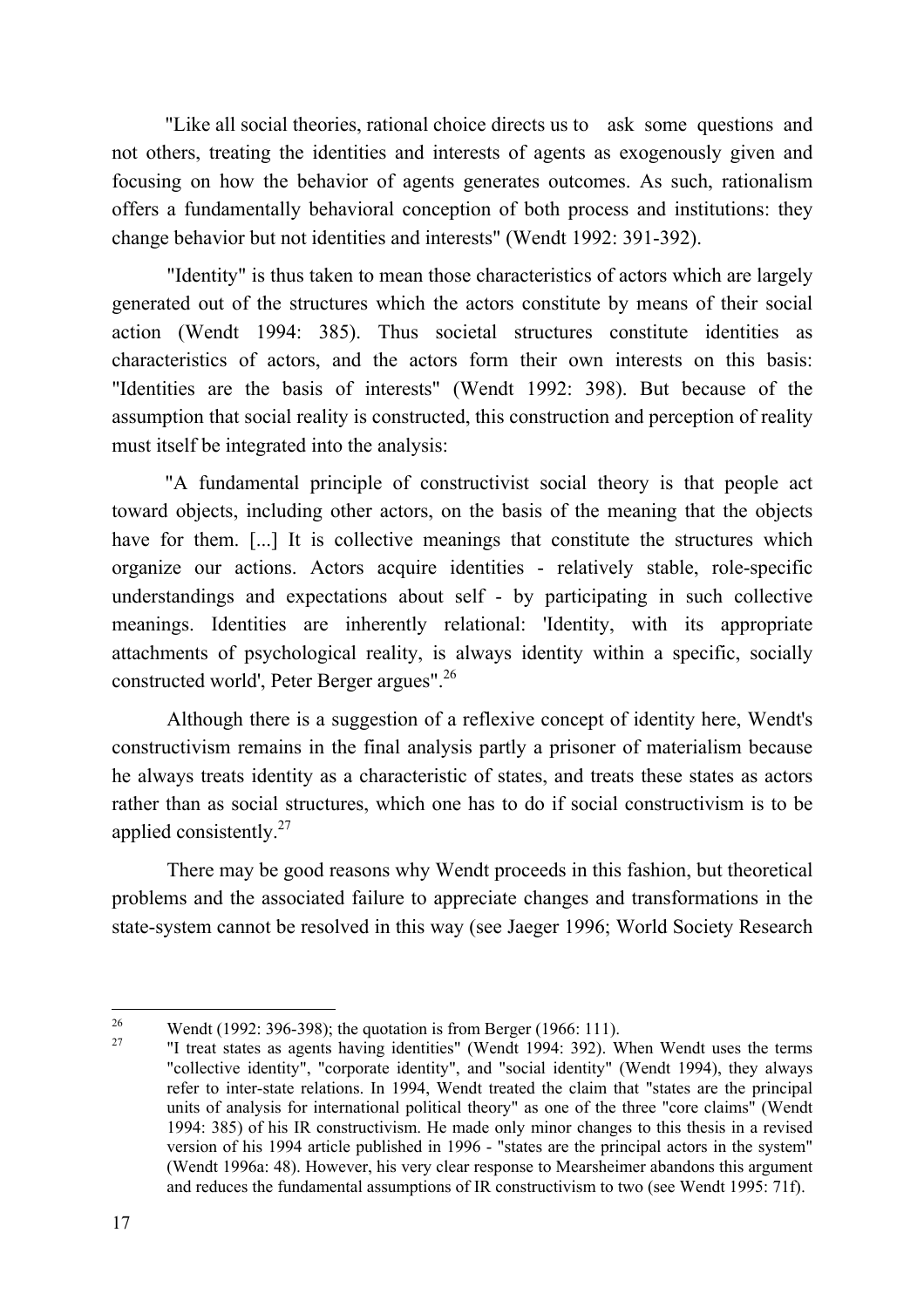Group 1996; Brock/Albert 1995).<sup>28</sup> There are good reasons to be skeptical about whether this approach, which we could more accurately call constructivist realism or "sociological institutionalism" (Jepperson et al. 1996: 72) can deliver on its promise "to help us explain fully what John Mueller aptly calls a quiet cataclysm: the dramatic changes in world politics since the mid-1980s which have profoundly affected the environment for the national security of states".<sup>29</sup> The main challenge confronting this approach is that it will have to fill the gaps opened up by its concept of identity: "to focus more directly on identities and interests as the dependent variable and see whether, how, and why they change" (Wendt 1994: 331, my emphasis). Since the authors whose views have been summarized here agree that a whole bundle of independent variables are simply waiting for their chance to affect state identity, the greatest difficulty arising from this concept could in the final analysis be the problems it has dealing adequately with state identity as a dependent variable.

Recent work by Thomas Risse-Kappen employs an equally underdetermined concept of identity, especially with regard to the fundamental question of who the bearers of identity are. In Risse-Kappen's work, these could be individuals involved in communication situations, whose identities - in the sense of self-understanding (see Risse-Kappen 1995a: 176) - could be placed in question as the result of arguments (Risse-Kappen 1995a: 177, 178, 179); they could also be collectives or states or their representatives, whose identity is imposed upon them (see for example Risse-Kappen 1994: 175). If other democracies "are seen as similar, and therefore non-threatening, the result is the emergence of a common identity" (Risse-Kappen 1994: 179). The English version of this article published in the European Journal of International Relations has a slightly different slant on the question of the bearers of collective identity:

"The democratic character of one's domestic structures then leads to a collective identification process among actors of democratic states defining the 'in-group'. [...] If we assume a collective identity because of shared liberal values among democratic

28 "Structuration theory makes it impossible to classify collective entities as actors. A collective unit such as a state can only exist if and when it is reproduced via the institutionalized practices of bureaucrats, politicians, and societal agents who make their own demands. The assumption that the state is an actor reifies the state when what is needed is a problematization of the mechanisms which reproduce it" (Jaeger 1996: 320). Although Jaeger voices this criticism from a perspective that is explicitly indebted to structuration theory (Jaeger 1996: 315), it is just as relevant in a social-constructivist context (see Berger/Luckmann 1980: 55).

 $\frac{29}{2}$  Katzenstein (1996b: 2), referring to Mueller (1995).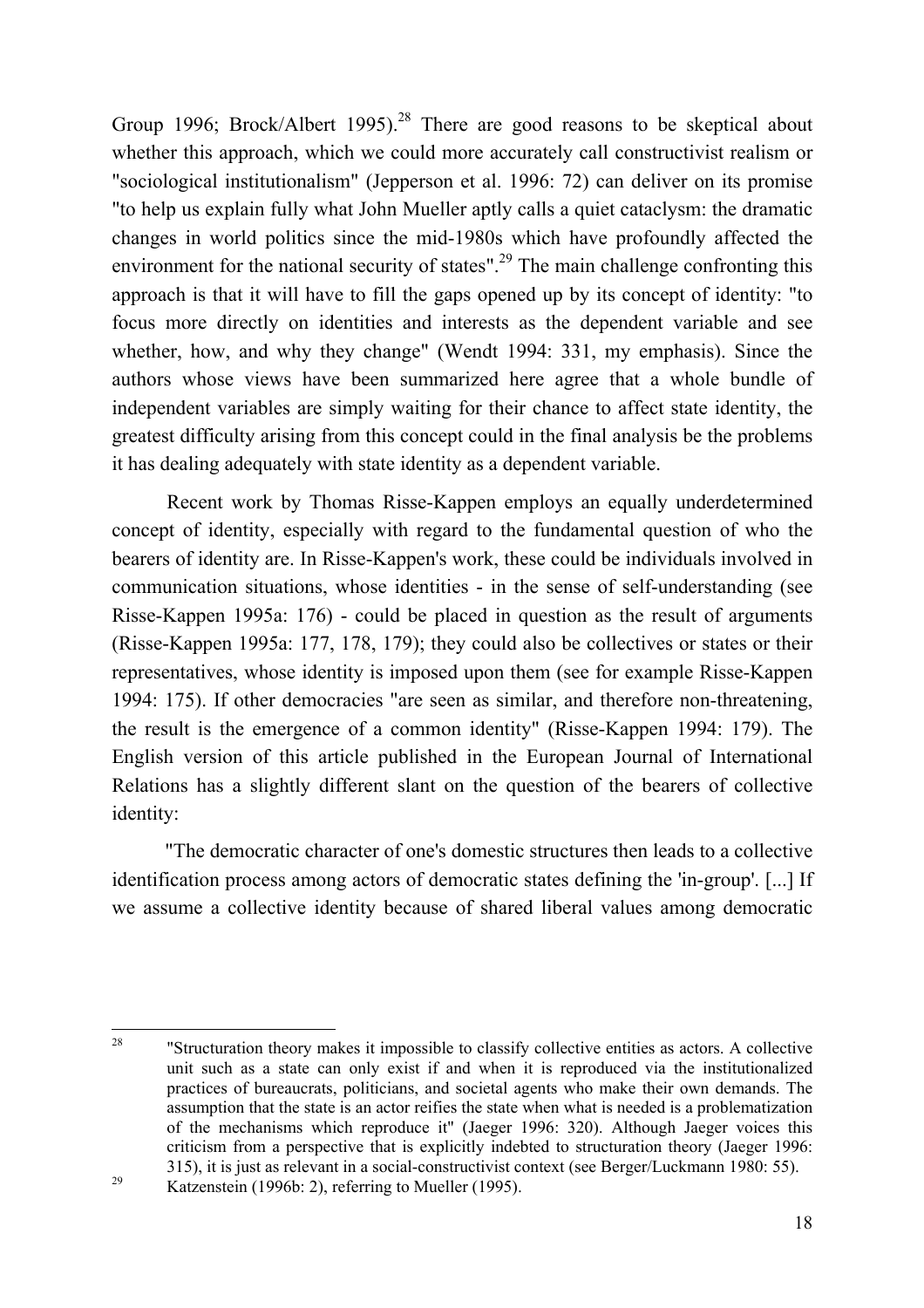state actors, cooperative norms regulating the interactions among democracies are likely to emerge when liberal systems are faced with cooperation problems."<sup>30</sup>

According to Risse-Kappen, the values and norms shared by state representatives form the basis of collective identities (Risse-Kappen 1995b: 4; 1995c: 509); norms "shape the identity of political actors through processes of socialization, communication, and enactment" (Risse-Kappen 1996: 366).<sup>31</sup> But there remains a major problem with this non-reflexive concept of identity. Risse-Kappen provides no answer to the question of which of the many common features present are significant for the formation of a collective identity. If actors have a number of different identities (Risse-Kappen 1996: 370) and collective identity is to be an explanatory variable, this question cannot be left to be settled by empirical analysis alone (as Risse-Kappen 1996: 370f suggests). If different identities are in competititon with one another, it is not legitimate for the researcher to decide which identity is to be treated as the explanatory variable relevant to the resulting identity-formation.<sup>32</sup>

However, Risse-Kappen's writings on the conceptualization of identity in International Relations do make one important contribution: they examine the domestic preconditions of international relations and attempt to provide a systematic description of the connections between them: "A sociological interpretation of a liberal theory of international relations then claims that actors' domestic identities are crucial for their perceptions of one another in the international realm" (Risse-Kappen 1996: 367; see also Risse-Kappen 1995b: 7, 28).

The next step must be a theoretically-oriented conceptualization of this connection, which implies that it would be most productive to treat individuals as the bearers of identity. Risse-Kappen himself has systematically elaborated concepts of norms, transnational relations and two-level games (see Risse-Kappen 1995b: 204- 210), but no such concept for collective identities; hence, he can only make fairly

<sup>30</sup> Risse-Kappen (1995c: 505, my emphases). See also Risse-Kappen (1996: 393), and Risse-Kappen (1995b: 205): "... the collective identity among decision-makers".

<sup>31</sup> Risse-Kappen uses the term differently in his book *Cooperation Among Democracies* (1995b), where populations as totalities are the bearers of collective identity: "One would expect a collective identity to emerge when democracies interact in an institutionalized setting such as an alliance. While Americans do not cease to remain Americans, and Europeans remain Europeans (or British, German, and French), they nevertheless identify with each other and care about each other's fate. Liberal theory assumes that the *content* of this collective identity refers to shared values such as human rights, the rule of law, and democratic governance" (Risse-Kappen 1995b: 204, emphasis in original).

<sup>&</sup>lt;sup>32</sup> Risse-Kappen's arguments about the possibility of stronger or weaker collective identities remain equally unsatisfactory (Risse-Kappen 1995b: 216, and 1996: 397f) as long as he can provide no way of measuring the strength of identity; it will hardly be possible to solve this problem without a specification of the bearers of identity.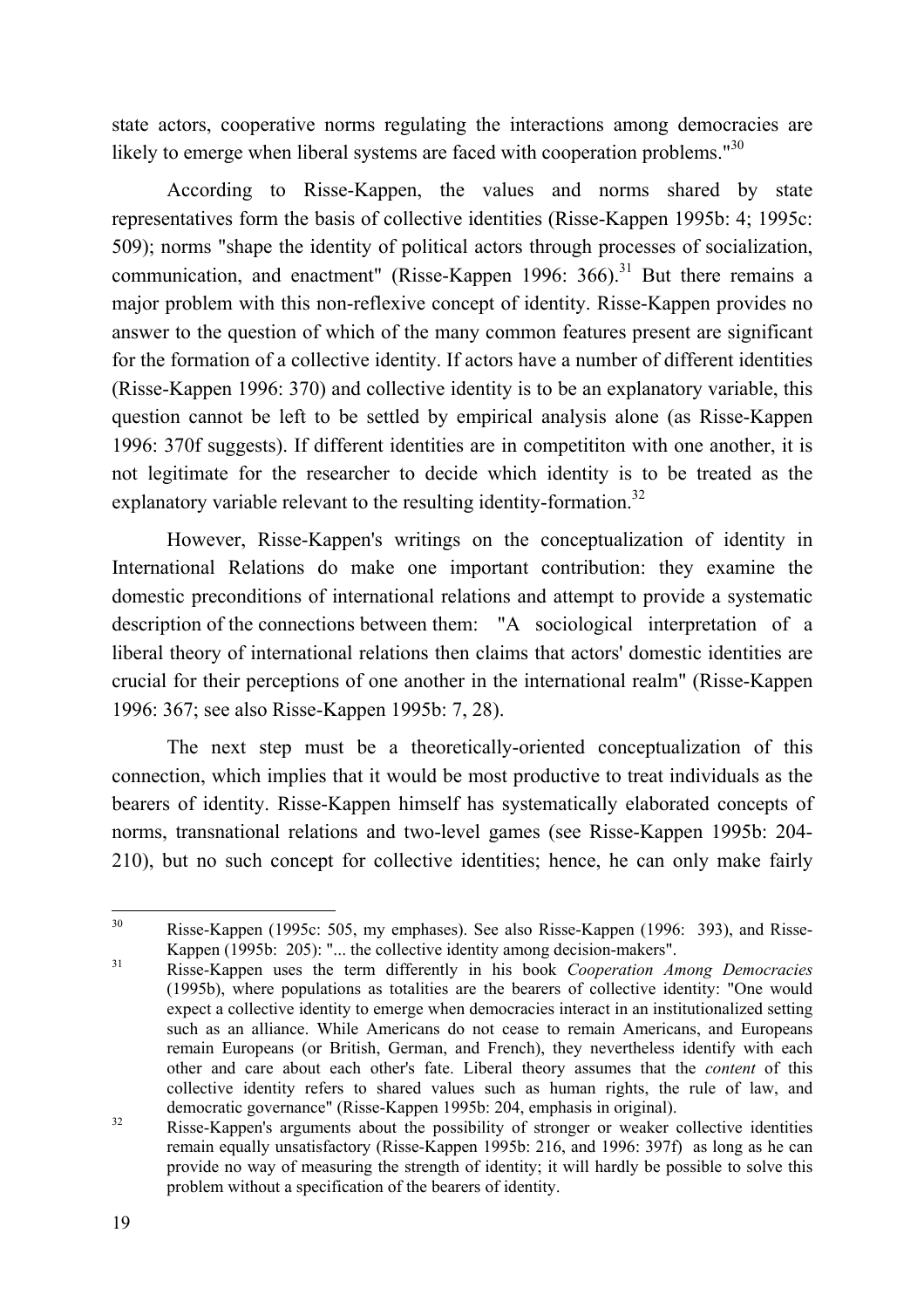vague statements about the effects of these identities (see, for example, Risse-Kappen 1995b: 32, 34, 184, 199-200, 205, 214, 218, and 223). It is also unclear how far his concept of identity is a reflexive one. On the one hand, Risse-Kappen refers to social constructivism and stresses that "state actions cannot be adequately understood without taking communications and self-understandings of actors seriously" (Risse-Kappen 1995b: 7, my emphasis), but at the same time a reflexive concept is inconsistent with the idea that collectives should be seen as the bearers of identity.<sup>33</sup>

We have seen that Wendt, by introducing "identity" as an intermediate element situated between structures and interests, argues against the neorealist assumption that behavior is directly determined by structure, and that Risse-Kappen uses "collective identities" as a tool designed to strengthen a liberal approach. Another author who has written on the subject is Jonathan Mercer (1995). Mercer's response to Wendt is an attempt to use "identity" in order to present the realist self-help system as an intergroup structure which results from human nature itself, and from which there is therefore no escape (see Mercer 1995: 236, 252). He supports this argument by incorporating Social Identity Theory, which explains the relative preferences expressed by group members within the "minimal group paradigm" (on this point see Diehl 1990; Weller 1993, 1995: 73f; and Mercer 1995: 237f) in terms of the individual's need for a positive social identity.

The central element of this social-psychological theory (for a more comprehensive account see section 4 below) is its exploration of the relationship between group membership and feelings of self-worth. In the individual's selfperception, membership in groups determines a person's position in society; this gives rise to the individual's social identity, which therefore contains those aspects of the individual's self-image which arise out of the group memberships. Because the sense of individual self-worth is partially derived from the evaluation of those groups of which the individual feels him or herself to be a member, there is an ever-present tendency to inter-group comparison, and to contrast groups to which one belongs with others (see Brown 1988). And because this comparison is intended to produce a positive result - for it is only in this case that the individual sense of self-worth can benefit - the individual tries to find ways of making this possible. As a result,

<sup>33</sup> If one searches for a systematic discussion of "collective identity" in Risse-Kappen's liberalconstructivist approach, one gets the impression that he could in fact manage without the term and could base his analysis on nothing more than values, norms, and a "sense of community" (Risse-Kappen 1996: 371; 1995b: 39); even so, Risse-Kappen repeatedly stresses collective identity when he makes general statements (for example: Risse-Kappen 1995b: 4, 26, 195; 1995c: 506; 1996: 358f, 385).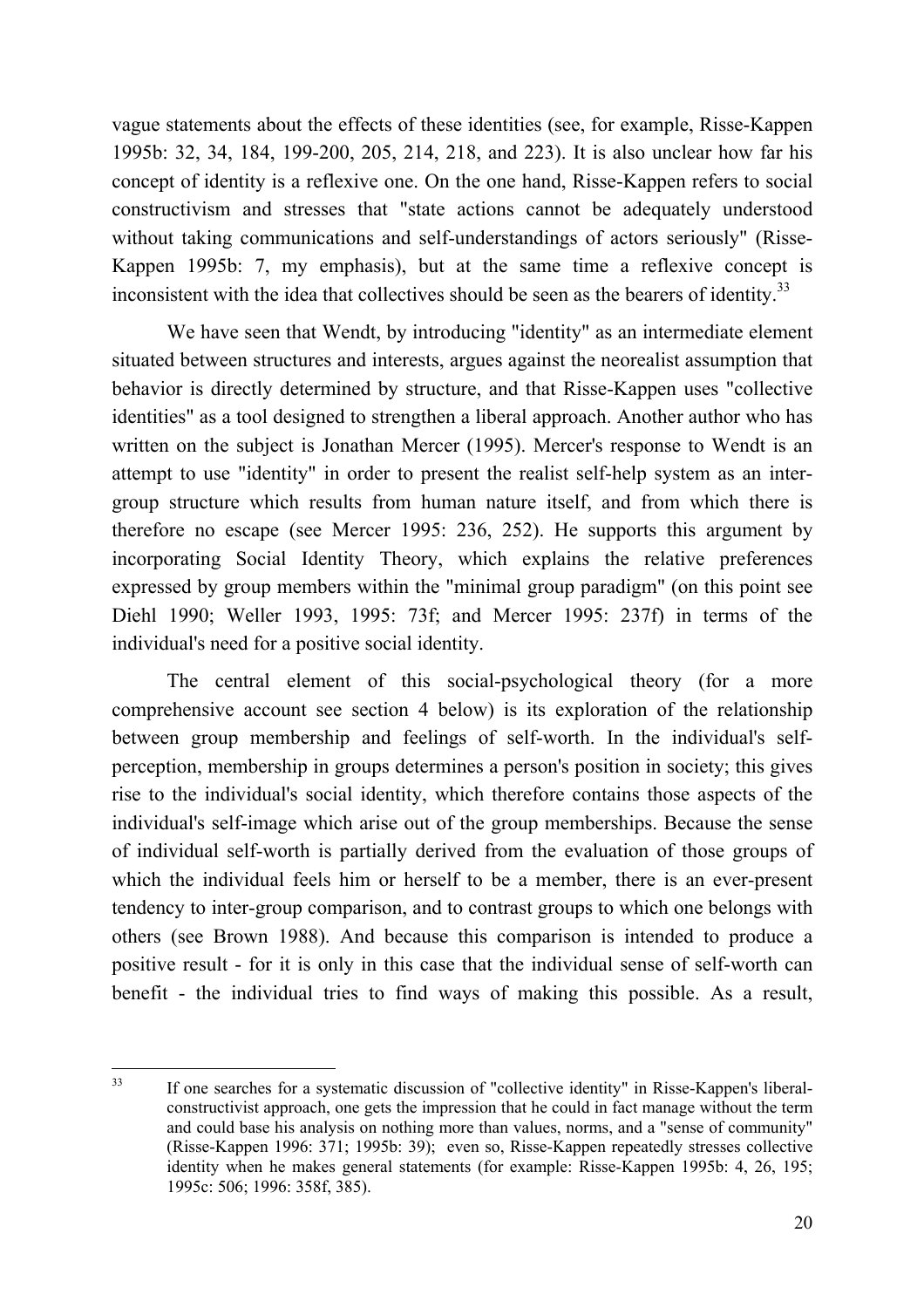"mistakes of judgment" are often made which are to the advantage of one's own group and the detriment of other groups (see Weller 1993: 213).

Mercer fails to appreciate two problems with this thesis: firstly, the incompatibility of Wendt's understanding of state identity with the individual-based and reflexive concept used in Social Identity Theory, and secondly the multiple social identities possessed by each single individual. Mercer's unthinking equation of intergroup with interstate relations (Mercer 1995: 243) prevents him seeing the potential of the concept of social identity for the understanding of inter- and transnational relations.<sup>34</sup> Since Social Identity Theory only generates statements about the social identity of individuals, it provides no "theoretical and empirical support for the neorealist assumption that states are a priori self-regarding" (Mercer 1995: 251). Indeed, Mercer himself refutes his own claim when he observes correctly that group boundaries are not fixed, and that in the case of the EU one could imagine an ingroup consisting of a number of states. The formation of social identity is not based on the state system, as Mercer would have us believe, but on the categorization that is performed in the course of the perception of the social world (see Tajfel/Turner 1986: 13f, and Oakes et al. 1994: Ch. 4). These categorizations may in certain cases be congruent with state borders, as for example during the live broadcast of a football match between two national teams. But most of the time quite different categorizations determine our perceptions, and thereby the boundaries between ingroup and outgroup that go to create social identity - for instance, between men and women, rich and poor, "First and Third World", Christian and Islamic worlds, and so on. In order to render the identity concept used in Social Identity Theory fruitful for IR, we need to know which categorizations determine the perceptions involved in

<sup>34</sup> Surprisingly enough, Neumann (1996) also fails to appreciate the potential of Social Identity Theory. Neumann's valuable review of the literature on concepts of identity in International Relations does deal with this school of thought in its treatment of the question of "Self and Other in International Relations", and in connection with the observation that "the working boundary between an 'us' and a 'them' is the home turf of social psychology" (Neumann 1996: 144; an earlier article, Neumann 1992, is also relevant here). But he fails to see that Social Identity Theory would be eminently suited to developing further the research strategy he sketches: "The focus for studies of identity formation should therefore be the socially placed one of how these boundaries come into existence and are maintained. Students of international relations have studied physical and economic borders for a long time. The concern with these types of boundaries needs to be complemented by a focus on how *social* boundaries between human collectives are maintained. [...] Any social field will harbour more than one type of politically relevant collective identity. Particular care must be taken not to prejudice analyses by singling out only one type of human collective, say, nations, and neglecting others. [...] Collective identities emerge as *multifaceted*, and must be studied as such" (Neumann 1996: 167, emphases in original). My argument is that the concept of collective identity in world society, which I am in the process of developing here, can go a considerable way toward answering the questions posed by Neumann.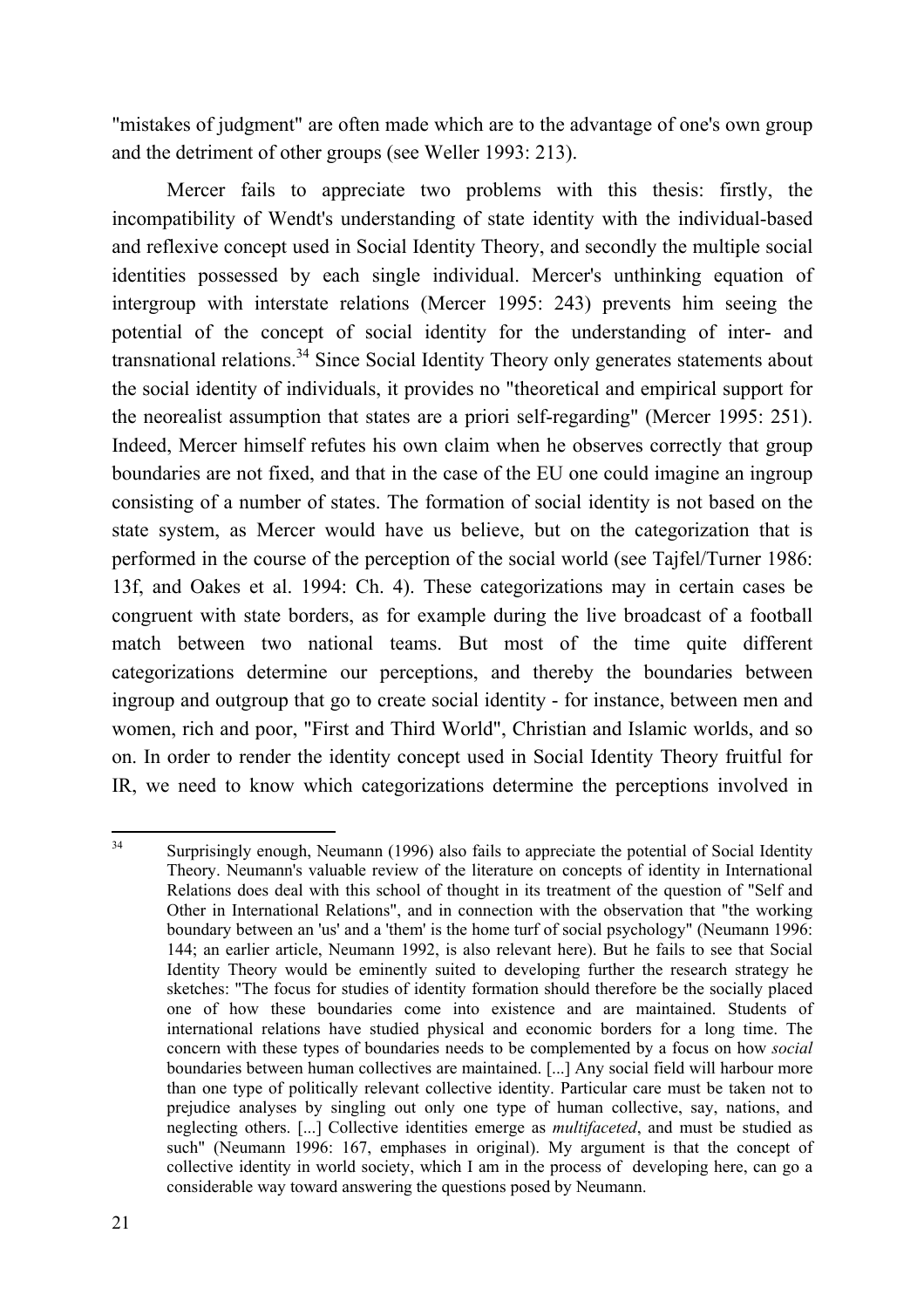inter- and transnational relations; only when we know this will we be able to say more about the borders along which the mechanism of attaching a positive value to the ingroup, and a negative value to the outgroup, functions, and only then will we be able to say when this can come to have major political consequences. After all, the political implications of international football matches for inter-state relations are minimal one only has to consider the very low ratio of "football wars" to international matches in the period since the coming into being of the modern state system.

#### **3.2. National Identity**

Perhaps the most frequently examined identity concept is "national identity". Discussions of the factors determining national identity frequently suffer from the normative weight carried by the term (see Westle 1994: 454-463).<sup>35</sup> However, there are also cases in which a theoretical perspective dominates, and these are more productive. It is possible to find a number of points of contact with the concept of "collective identity", which is taken up again in the following section.<sup>36</sup> "National identity" is most frequently taken up in connection with research on nationalism itself. Anthony Smith sees nations and nationalism as cultural phenomena based on national identity, which in turn is a specific expression of collective identity (Smith 1991: 3-8). Smith's concept of national identity is based on assumptions derived from his historical work on the origins of nations:

"The existence of these common assumptions allows us to list the fundamental features of national identity as follows: (1) a historic territory, or homeland; (2) common myths and historical memories; (3) a common, mass public culture; (4) common legal rights and duties for all members; (5) a common economy with territorial mobility for members. A nation can therefore be defined as a named human population sharing a historic territory, common myths and historical memories, a mass, public culture, a common economy and common legal rights and duties for all members" (Smith 1991: 14).

The bearer of national identity is a "political community" (Smith 1991: 9), a collective which shares the common features listed. Smith's concept of national

<sup>&</sup>lt;sup>35</sup> Willms (1982: 89) comments: "We can observe in many different contexts historical, cultural and political work related to the consciousness of national identity, a striving to place the national argument once again in the position of preeminence which its fundamental political importance is thought to merit".

<sup>&</sup>lt;sup>36</sup> Estel (1994) provides a comprehensive overview which also goes beyond the question of national identity; see also Brand (1993).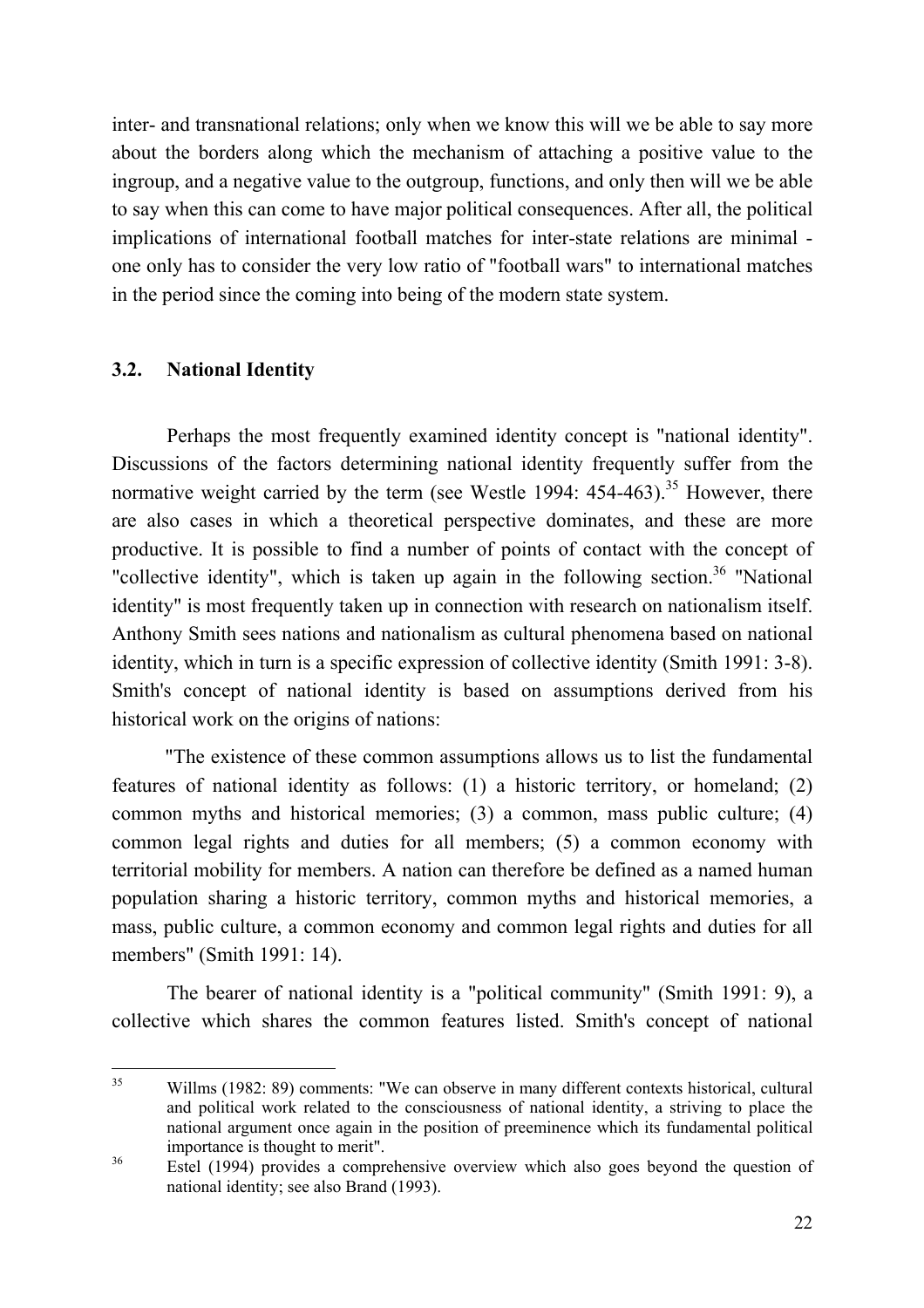identity is a multilayered one which not only comprises these material dimensions, but also incorporates the reflexive dimension in pursuing the question of the functions of national identity: "Finally, a sense of national identity provides a powerful means of defining and locating individual selves in the world" (Smith 1991: 17).<sup>37</sup> Like the authors considered earlier, Smith pays no particular attention to the connections between individual and collective identity, but concentrates on the substantive, historical-cultural common features which constitute collective identity. For Smith, therefore, the question to be answered in connection with the possibility of a European collective identity is: "So what is common to all Europeans?" (Smith 1992: 70), although he does not entirely rule out the possibility that such common features could also be constructed (Smith 1992: 67-76).

The construction of national identity occupies a much more central place in Benedict Anderson's analysis (Anderson 1991). Anderson's view is that "nationality [...] as well as nationalism, are cultural artefacts of a particular kind" (Anderson 1991: 4). A nation is therefore "an imagined political community", "imagined" because "the members of even the smallest nation will never know most of their fellow-members, meet them, or even hear of them, yet in the minds of each lives the image of their communion" (Anderson 1991: 6). For Anderson, therefore, a nation is a societal construction of belonging and exclusion. 38 "The nation is imagined as limited" (Anderson 1991: 7, emphasis in original), and this "nation" can be constituted in a number of different ways.<sup>39</sup>

"The nation is above all an imagined order, a culturally defined conception which designates a human collective as a single unit. The nature of this entity emerges out of the criteria laid down for the determination of national collectivity in the concept of order adopted by the nation. [...] Depending on these criteria and on the way in which they are mingled together, the results are various human collectives which are supposed to form an association characterized by national solidarity. The distinctive features which are acknowledged within the imagined order of the nation

<sup>&</sup>lt;sup>37</sup> Larsen et al. (1993) use an equally multidimensional concept of national identity in their study of American national identity.

<sup>&</sup>lt;sup>38</sup> Anderson's concept of an "imagined community" fits in very well with Weber's "communityformation", according to which concept it is also quite possible that those involved do not know each other and need not be participants in any active process of negotiation of a communal identity (Weber 1968: Vol. I, 365) , and which only requires that something be subjectively experienced as a common feature (Weber 1968: Vol. I, 387). On this point see also Estel (1994: 37), and Fuchs et al. (1993: 350).

<sup>39</sup> "Recent research on nationalism emphasizes, quite correctly, that 'the nation' was a kind of blueprint, an artefact resting on the desire to find something held in common, something shared" (Jeismann 1993: 14). Weber himself comments on this (Weber 1968: Vol. I, 397-8), and see also Estel (1994).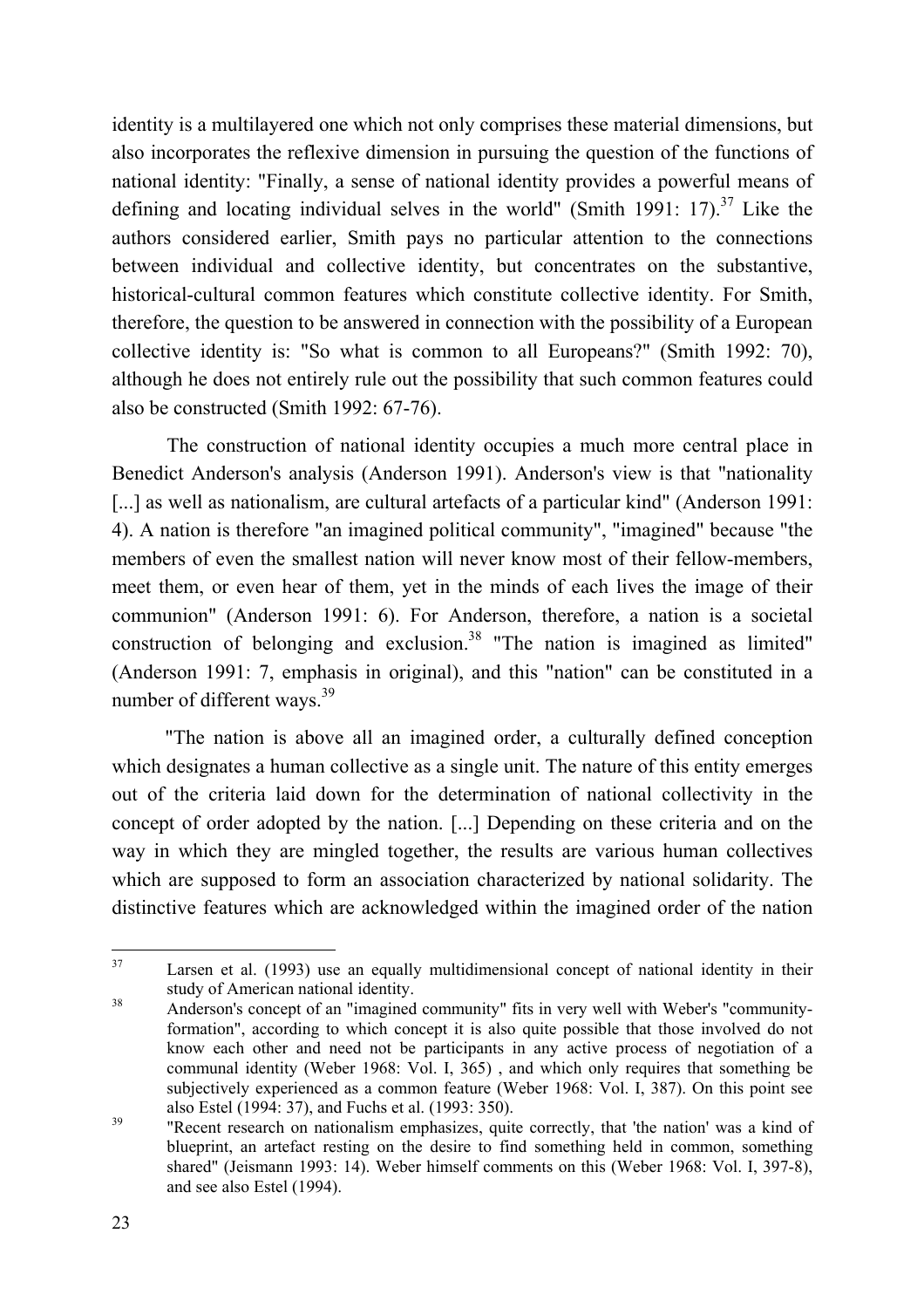therefore form the basis of different sorts of nations. This means that the nation is by no means a natural and unambiguous form of social order; it can change over time and is capable of adapting itself to historical developments" (Lepsius 1990: 232).

But even if this means that we can treat the nation and national identity as social constructions, we still have to explain the preeminent position occupied over a long period by national identity in relation to other collective identities, whether at the trans-state level (for example a European identity) or on a smaller scale (sub-state regional identity). All social institutions offer possibilities for identification, and can provide feelings of belonging (see Burke 1992: 305, and Axtmann 1995: 93). The particular prominence of national identity as a specific expression of collective identity-formation is above all related to the societal norms governing legitimate violence. Before the nation state took on its function in the formation of societal structures, individuals' primary emotional attachments were to other institutions towns, villages or tribes "were the objects of common identification, the shared objects of individuals' emotional attachments" (Elias 1970: 151). From a functional point of view, these institutions serve the purpose of defence against external physical threats. The emotional attachment is therefore strongly rooted in the prohibition and the legitimate use of violence (see also Weber 1968: Vol. I, 394; Assmann 1993: 245; Erdheim 1992: 732).

"When one examines what it is that unites the various figurations which at different levels attract this type of emotional attachment on the part of the individuals who form them, the first thing one discovers is that they are all units which exercise a more or less strict control over the use of physical force in relations between their members, while at the same time preparing these members for the use of force in relations with non-members, and in many cases even encouraging this" (Elias 1970: 151).

The legitimation of this kind of destructive violence, which is forbidden within one's own society, both presupposes and strengthens the categorical distinction between ingroup and outgroup. If relations with members of another society differ from relations within societies in respect of such a fundamental issue as the use of force, this fact must regulate perceptions of the social world in a very special way, for a misperception could take on existential significance. The distinction between "natives" and foreigners is therefore extremely important for the structuring of perceptions of the social world. Moreover, this categorization involves an evaluation: the outgroup must be accorded a lower value than the ingroup, for this is the only way in which the use of force, forbidden in respect of members of the ingroup, can be justified in respect of the outgroup. The recognition of this normative basis of the state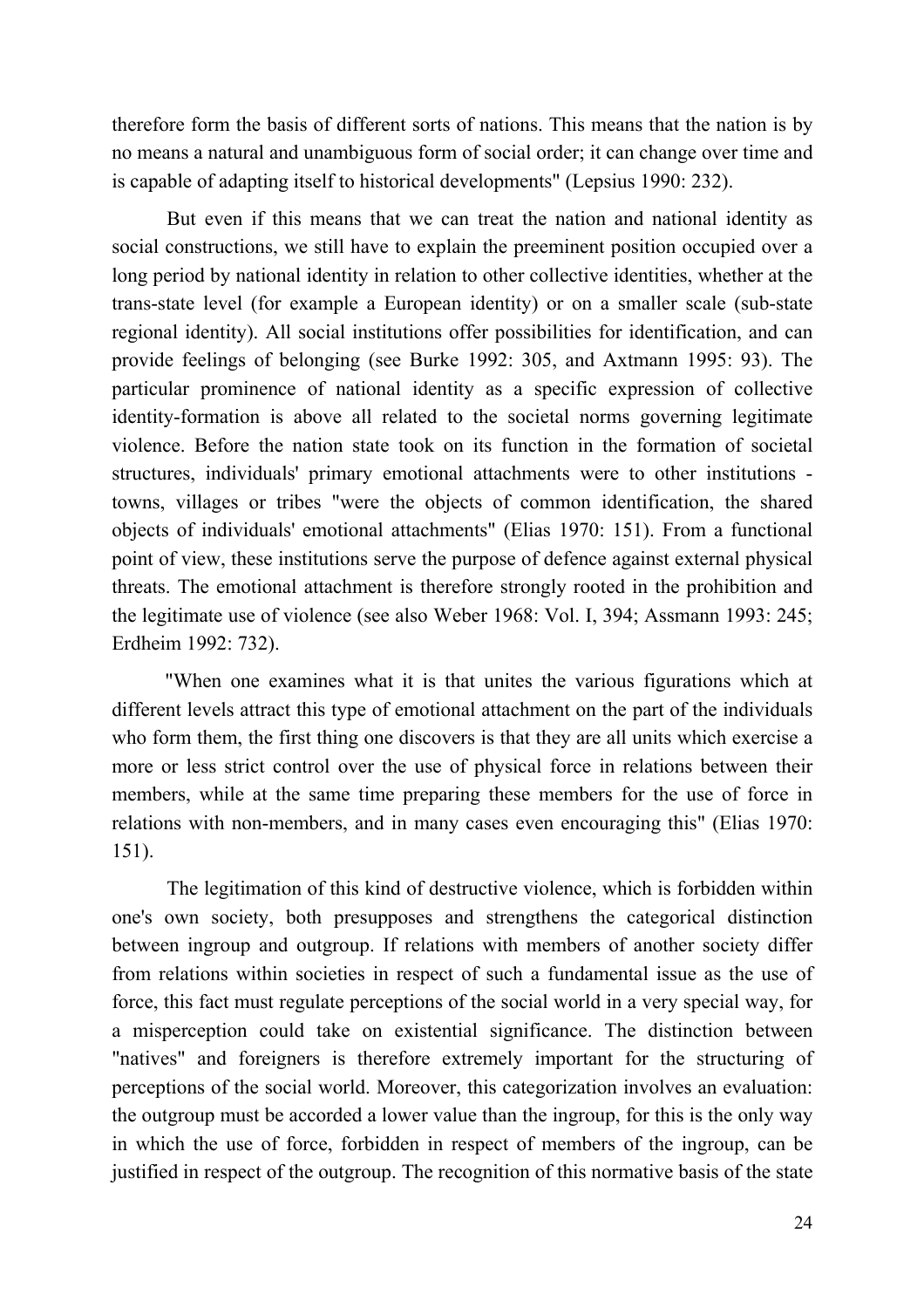involves an identification with one's own state that will always be a positive one, because the ingroup is valued more highly than the outgroup.

In more recent history this understanding of the state has been decisively relativized, through the experience of trans-border exchange and international interdependence, and also with the help of international agreements and norms, in particular the prohibition of the use of force in international relations which is laid down in the UN Charter. In this way, intra-state norms have been carried over into inter- and transnational relations, and the significance of borders and so the preeminence of social categorization on the basis of state citizenship has been reduced by the growing importance of societal actors in international relations. This means that developments towards a world society (see section 2 above) are contributing to a decline in the significance of national identity, above all for those people whose social relations constitute this world society.

It seems, however, that the decline in significance of national identity which can be observed in some areas is being more than offset by other forms of collective identity.<sup>40</sup> The mass media and political essayists are quick to assign a collective identity to any group as soon as it shows signs of understanding itself as such. Because collectives now tend - especially since 1989 - to stress sub-national differentiations and exclusions more frequently, in addition to their common national elements, a number of new identity concepts have now joined "national identity". Common features such as culture, language, religion, descent, and region, which would be immediately noticeable if they had not already been used in the construction of nation states, have been discovered as new fields of collective identity-formation. Here a regional identity is said to be developing; there ethnic identity is playing a role; elsewhere religious identities are becoming more impotant; in certain places cultural identity-formation has made a breakthrough; here and there national identity has managed to return with a vengeance.

Whenever collectives stress one or more of their specific common features in order to differentiate themselves from the rest of the world and to emphasize their own exclusiveness, it is claimed that collective identity is involved. In this way, "identity" can easily become a category which covers everything and therefore explains nothing, a reference to features common to a collective on any scale whatsoever. Once again,

<sup>40</sup> Fuchs et al. (1993: 391) regard the process of West European unification and the waves of migration affecting some West European countries as factors which could have led to a "weakening or eclipsing of national-state identities" in this region. "Divisions between nation states play virtually no role in the construction of collective identities in the countries of Europe" (Fuchs et al. 1993: 395). This finding is based on representative surveys of public opinion conducted in the (then) 12 EU countries in autumn 1988.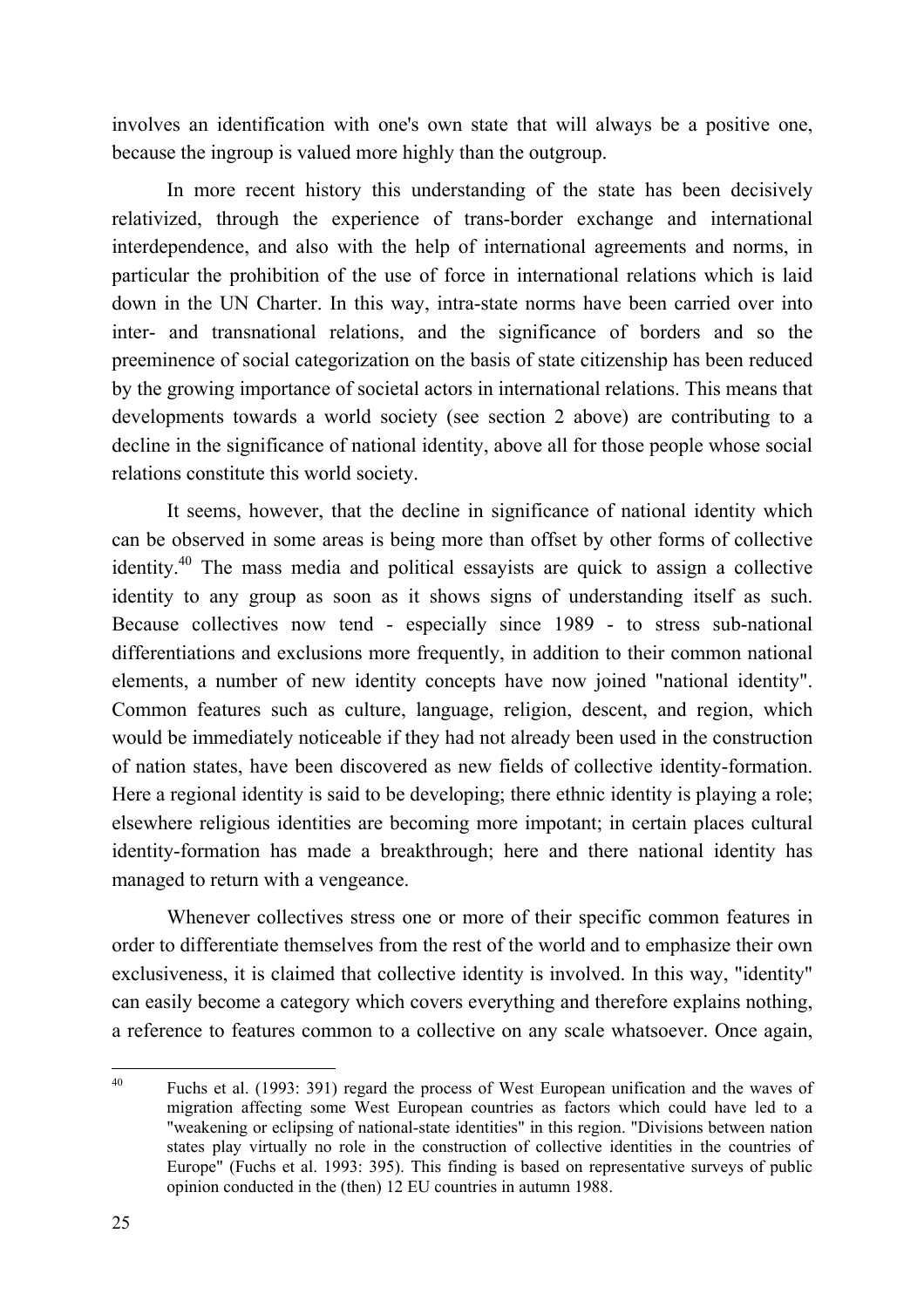as Nestroy might have said: Whatever provides us with no explanation is collective identity. The Bavarians, after all, have something in common. But why then have they not, up until now at least, developed a regional identity strong enough to make them want to secede from the Federal Republic of Germany? Europeans as a whole also have things in common, and one sometimes hears talk of a "European identity".<sup>41</sup> But why has this European identity begun to emerge in some places rather than in others? And would not the formation of a global identity provide the best hope for the end of war and the best opportunity for humanity to show that it is capable of rising to global ecological and economic challenges? After all, all of us living on the planet also have something in common. But it is clear that this alone is insufficient. A concept of identity which leaves out the reflexive dimension may make it possible to ascribe all sorts of identities from the outside, but it cannot help us to make generalizable statements about the formation of these identities.

#### **3.3. Identity as a Social-Scientific Concept**

Any attempt to assess the importance of "identity" in social-scientific theories must make it clear what concept of identity is being used. The most promising starting-point would be the roots of the social-psychological terminology of identity as used by authors like Mead and Erikson, rather than the philosophical usages to be found in Plato, Aristotle, Leibniz and Kant (see Henrich 1979: 137-140). "In philosophical theory, identity is a predicate with a specific function: it serves to distinguish an individual thing or object as such from others of the same kind" (Henrich 1979: 135), whereas in social psychology "identity" is a complex quality acquired by persons. Thus, although the differences of meaning in the different contexts are clear, it is equally apparent that there is something in the content that links them to one another (see Henrich 1979: 134-137; Elias 1987: 209-210; Luhmann 1990: 21). However, a "truly hopeless confusion" (Henrich 1979: 136) arises when the difference between these two concepts of identity is not taken into account. A socialscientific concept of identity will always emphasize the social dimension of the

41

Fuchs et al. (1993: 396) argue, on the basis of their opinion poll data, that "at least the initial signs of European identity-formation" can be observed.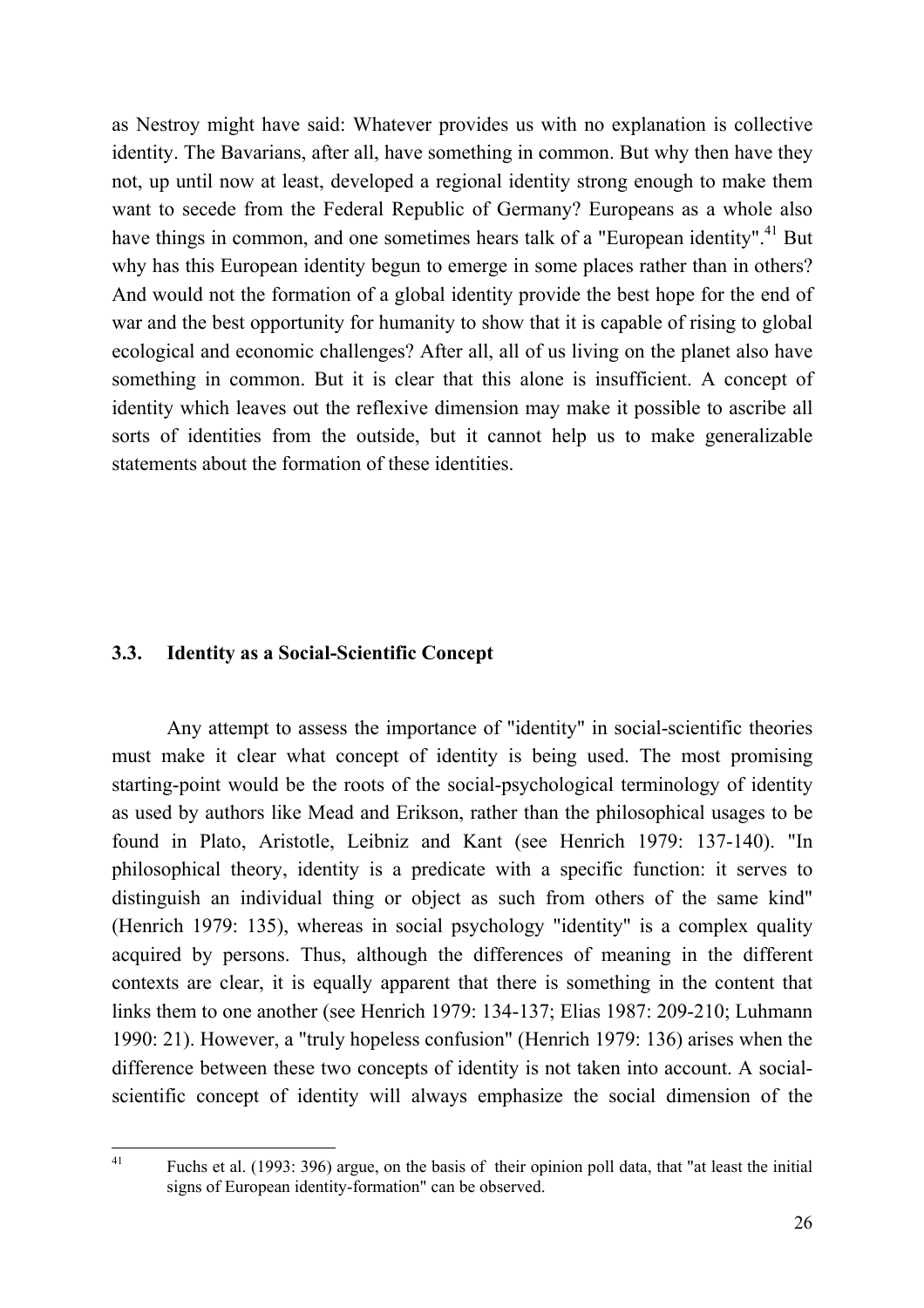emergence and effects of identity (see Mead 1973: Part III, especially Ch. 19), so that "it makes most sense to understand 'identity' as the constant pattern of behavior, and of self-interpretation of this behavior, which is the definitive result of the development within a language community of beings capable of speech" (Heinrich 1979: 134).<sup>42</sup>

This specification of the term singles out human beings involved in social exchange as the bearers of identity. Identity comes into being and changes as a consequence of individuals' interpretations of their own behavior - which entails a reflexive concept of identity. This still does not go far enough to explain how identity has the effects it does, other than in the formation of patterns of behavior, but it is clear that the subject of identification is the individual. Therefore, "identity" involves attributing greater significance to the self-understanding of individuals in contexts of social action; their behavior cannot be adequately explained if their identity is not taken into account.

<sup>42</sup> For a more strongly psychoanalytically-oriented concept of identity, see Lohauß (1995: 20- 35), and Erdheim (1992).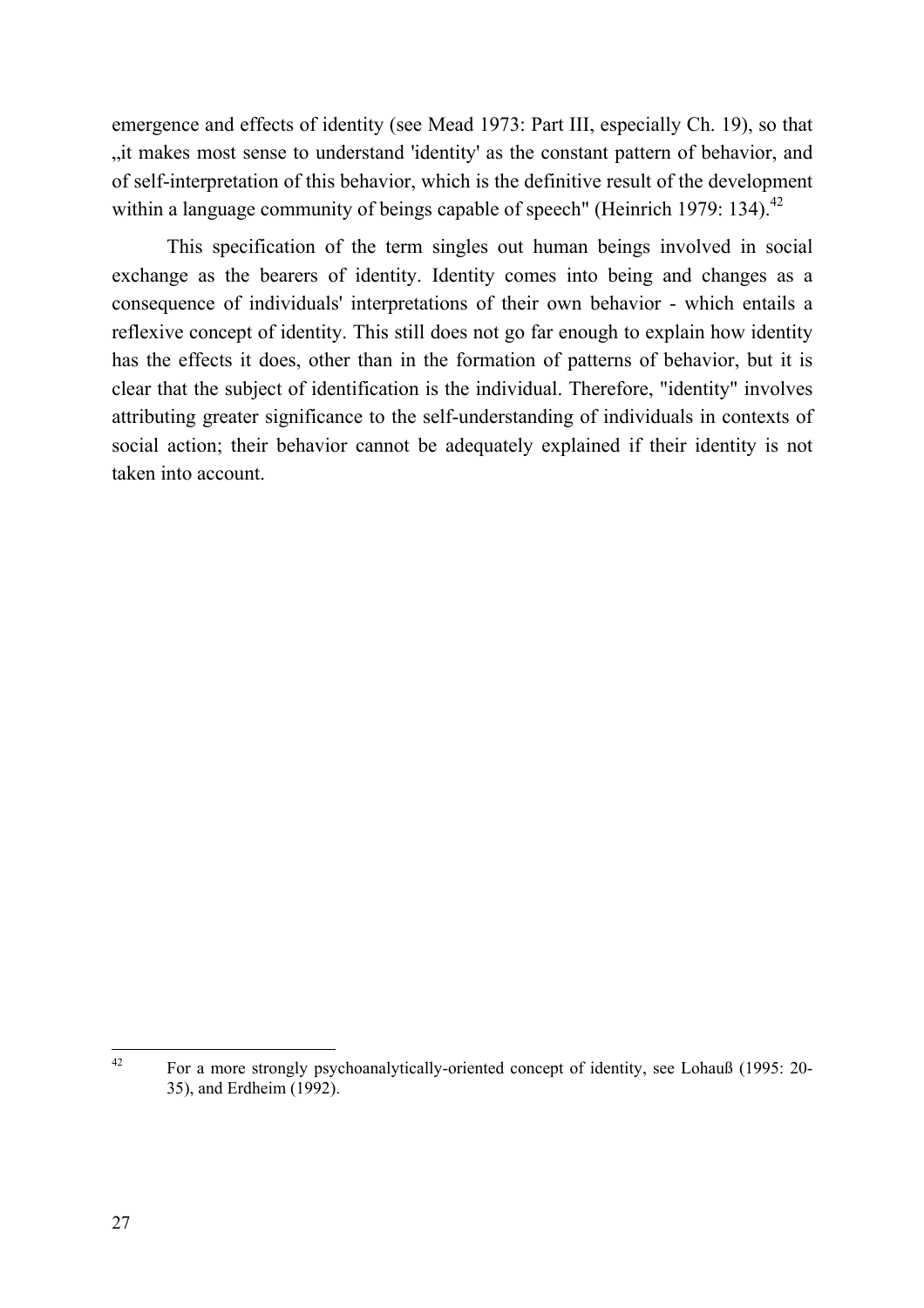#### **4. Social-psychological Theories of Identity**

#### **4.1. Social Identity Theory**

In the discussion so far I have on a number of occasions dealt briefly with the Social Identity Theory and mentioned that the need for a positive self-image is the basic motivation in the evaluation of social categories. I have also, in the course of my criticism of Mercer (1995), emphasized the fact that social identity can only be formed by individuals in a reflexive process, and that the categories used to draw boundaries between groups and to attach a lower value to the outgroup are not given from the start, but are based on the respective perceptions of reality of those involved.<sup>43</sup> The decisive point which suggests that community-formation processes can be explained with the help of Social Identity Theory can be found in the basic human need for social identity. In order to orient ourselves within our social environment, we have to define who we are with the help of social categories.

"We classify others as members of this or that group, and we also allot ourselves a place in relation to these very groups. In other words, our feeling of identity is closely connected with our membership various groups" (Brown 1990: 420).

As human beings create a social identity for themselves in this way, the categorizations made in the course of the perception of the social world acquire a special significance: they form the boundary between ingroup and outgroup. This means that a feeling of belonging arises among members of the ingroup when, in certain situations and in agreement with one another, they categorize the social world in such a way that each of them individually recognizes the others as members of this group.<sup>44</sup> In this way a certain social identity acquires a dominant significance for the

<sup>&</sup>lt;sup>43</sup> My examination of national identity has stressed the institutional benefits which make it logical for individuals to attach themselves emotionally to specific communities. The decisive role here is played by the positive evaluation, i.e. the attachment of a higher value to the ingroup than to the outgroup (see Weller 1995). However, this perspective does not provide us with any way of identifying the requirements and conditions of changes in collective identities and their significance for political action. For this reason, it is necessary to employ social-psychological theories in order to advance the debate further.

<sup>&</sup>lt;sup>44</sup> There are similarities between this feeling of belonging and the concept of the "we-group"; on this point see Elwert (1989) and Leggewie (1994: 53). Social categorization carried out in this way is directly related to the practice of according a lower value to "other" groups for the purpose of deriving a positive social identity from the superiority of one's own group, in order to derive benefit for the individual's own feeling of self-worth (see above, section 3.2., and also Weller 1992; Tajfel/Turner 1986; Oakes et al. 1994). However, this aspect of social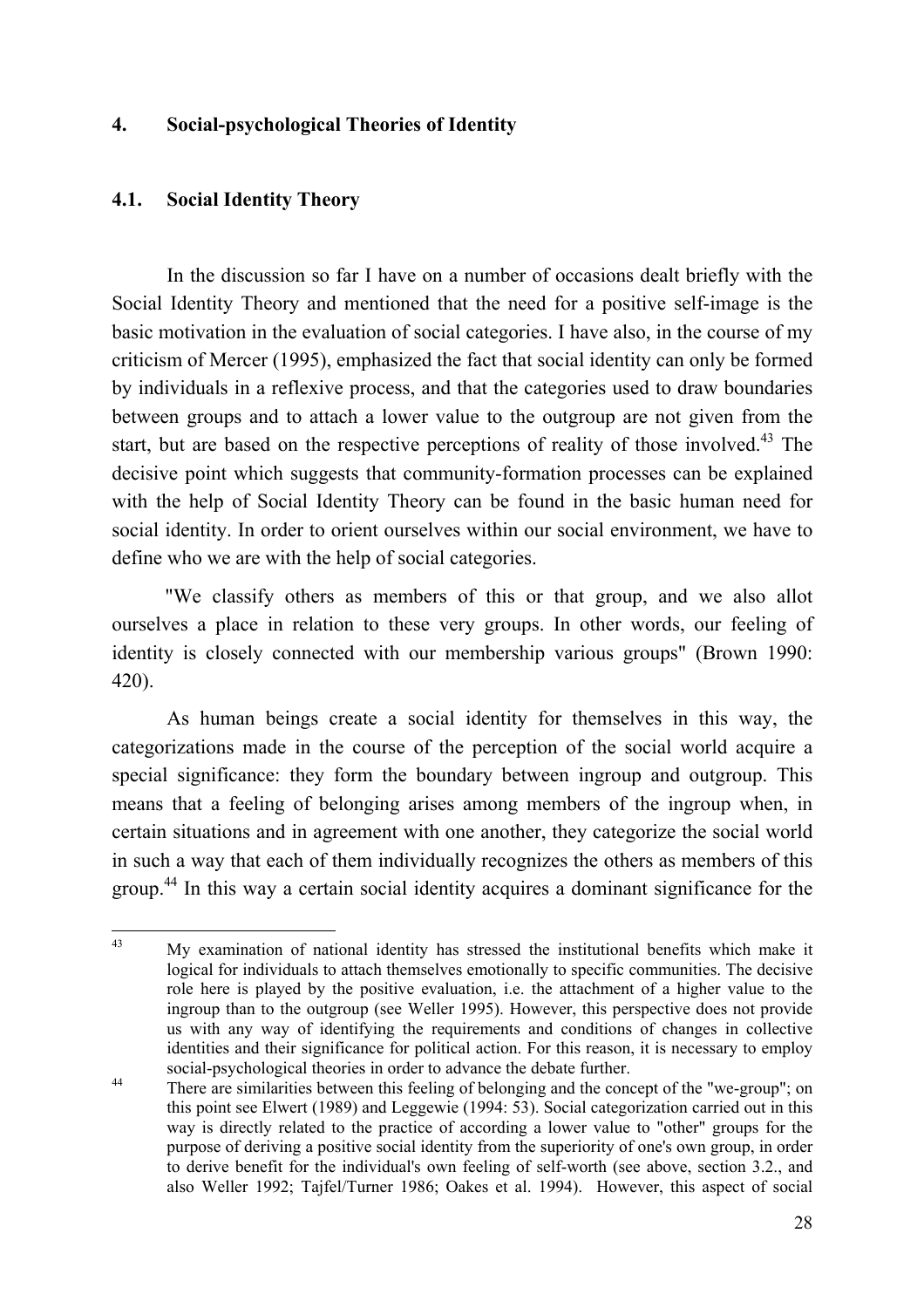members of a collective, and this can be termed "collective identity". However, it is important to stress that what happens here is not the attribution of an identity to collectives. Rather, the term "collective identity" can be employed in the sense of an identity concept developed on a reflexive, individual basis, whenever each of the individual members of a collective perceives all the others primarily as members of precisely this collective. Only this conceptualization of "collective identity" makes it possible to keep a firm grip on a reflexive concept of identity that saves us from understanding "identity" as something that is arbitrarily attributed from outside.<sup>45</sup>

The chief premise of Social Identity Theory is the categorization performed in the course of every act of human perception. On the basis of similarities and differences, the objects of perception are grouped in identical or distinctive categories. One of the main reasons why this happens is cognitive economy: without such a categorization we would be unable to deal with the enormous variety of stimulations reaching our consciousness. The order we create in this way, however, contributes not only to self-orientation but also to the structuring of the world in terms of categories and of the social world in terms of groups, and this enables each individual to find an answer to the question, "Who am I?"

"Social categorization allows the perceiver to 'structure the causal understanding of the social environment' as a guide to action. Importantly, it also provides a system of orientation for self-reference, creating and defining the individual's place in society" (Oakes et al. 1994: 81, emphasis in original).

This is basically the same conceptualization of social identity as the one put forward by George H. Mead, according to whom "the identity of the individual is derived from the societal process" (Mead 1973: 266). Each individual can only create and perceive his or her identity through social contacts, which is why we speak of "social identity". This social identity then includes those aspects of an individual's self-image which emerge from the social categories to which the individual perceives him or herself as belonging (Tajfel/Turner 1986: 16). This perception is preceded by the structuring of the social world according to categories that are context-dependent. The coming into being of collective identity therefore requires that the members of a collective perceive the social world through the prism of a certain categorization which is of great importance for the social identity of individuals.

categorization plays only a minor role in the context under discussion here. On the preconditions and problems of collective identity, see also Estel (1994: 33-38).

<sup>45</sup> This conceptualization of "collective identities" should be distinguished from an understanding of the term as meaning something essential (*wesenhaft*), which individuals can partake of in order to create their I-identity; this understanding is usually associated with a normative idea (see, for instance, Habermas 1974 or Schmücker/Hering 1994).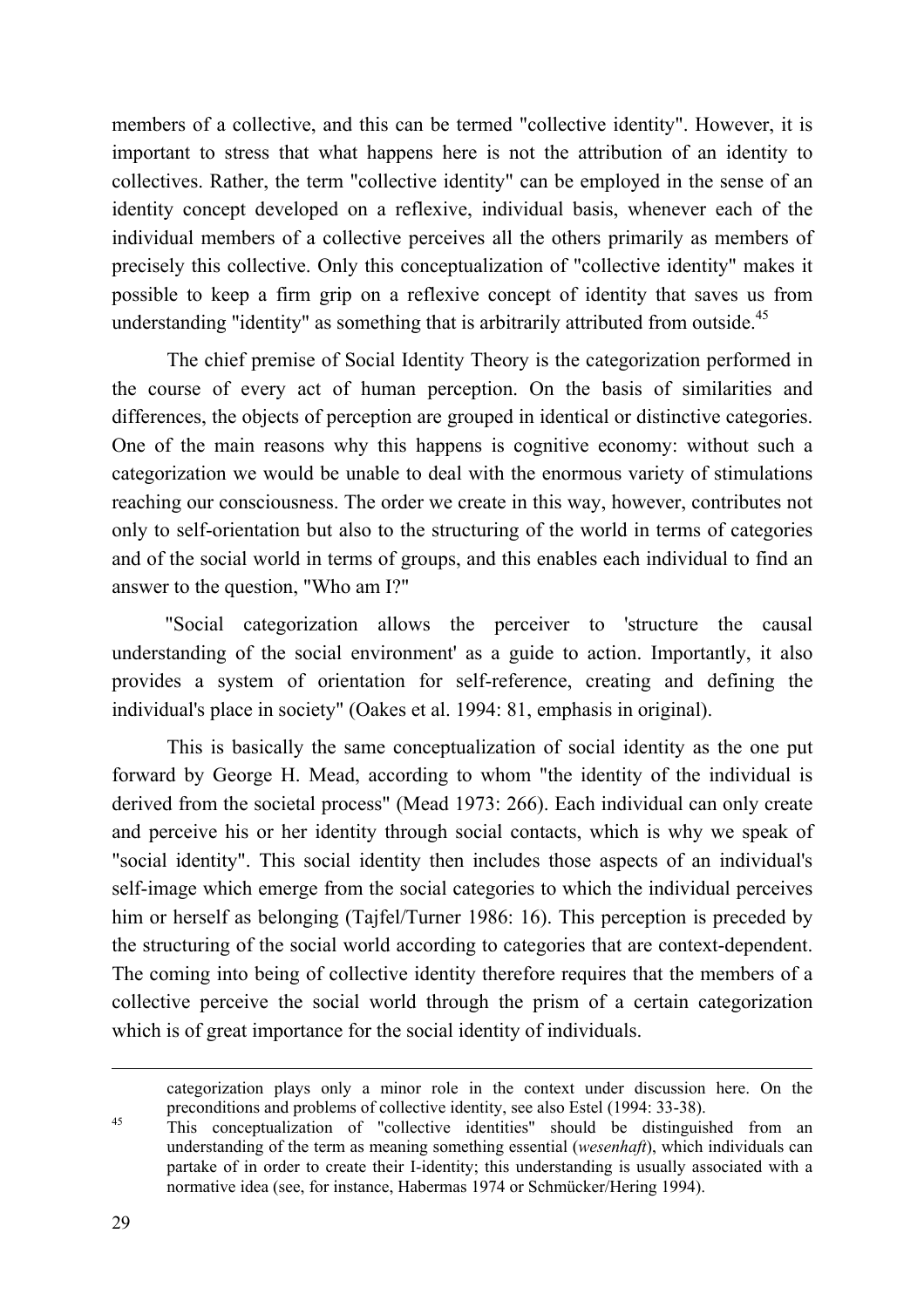One can best illustrate this process of collective identity-formation with the help of a conflict situation. If a demonstration leads to a confrontation with the police or other security forces, the perceptions of those involved will be structured by the distinction between police and demonstrators. This will undoubtedly be the dominant categorization, on the basis of which the members of both groups will form their social identities. For the police officers, the most important consideration in this situation is not the possibility that they might agree with the demands being made by the demonstrators, but their social identity as members of the forces of law and order. This self-perception results from the categorization that is dominant for all participants in the situation, and this leads to a subjective identification within the respective ingroups. Since the dominant identity on the police side is the awareness of being a police officer, a collective identity is formed which without doubt decisively influences the actions of each individual officer. The maxim guiding action here is not so much individual advantage as the feeling of belonging to the collective of one's own ingroup. This is also the case for the demonstrators.

The example of this conflict situation is intended to make it easier to see how the perception of the social world is shaped by a particular categorization process. But collective identities can also come into existence without such a direct conflict, since categorizations must be carried out whenever the social world is perceived. However, it is necessary to offer a differentiated analysis of which specific categorizations are used to structure perceptions of the social world, and of the range of the collective identities which result - in other words, which boundaries which separate ingroup from outgroup. These requirements can be met with the help of the meta-contrast principle developed within Self-Categorization Theory.

#### **4.2. Self-categorization Theory**

Self-Categorization Theory is based on the findings of Social Identity Theory, but it is also in certain respects a further development of that theory (see Oakes et al. 1994). Its main goal is to illuminate the relationship between the cognitive categorization process and the reality of groups. The basic assumption is that the formation of social identity rests on a self-categorization. This means that the individual, in the course of his or her self-perception and the associated categorization of the social world, perceives him or herself as identical with others in a certain very specific dimension - in contrast to those individuals who are perceived in this dimension of the categorization as other. Thus, self-categorization can be carried out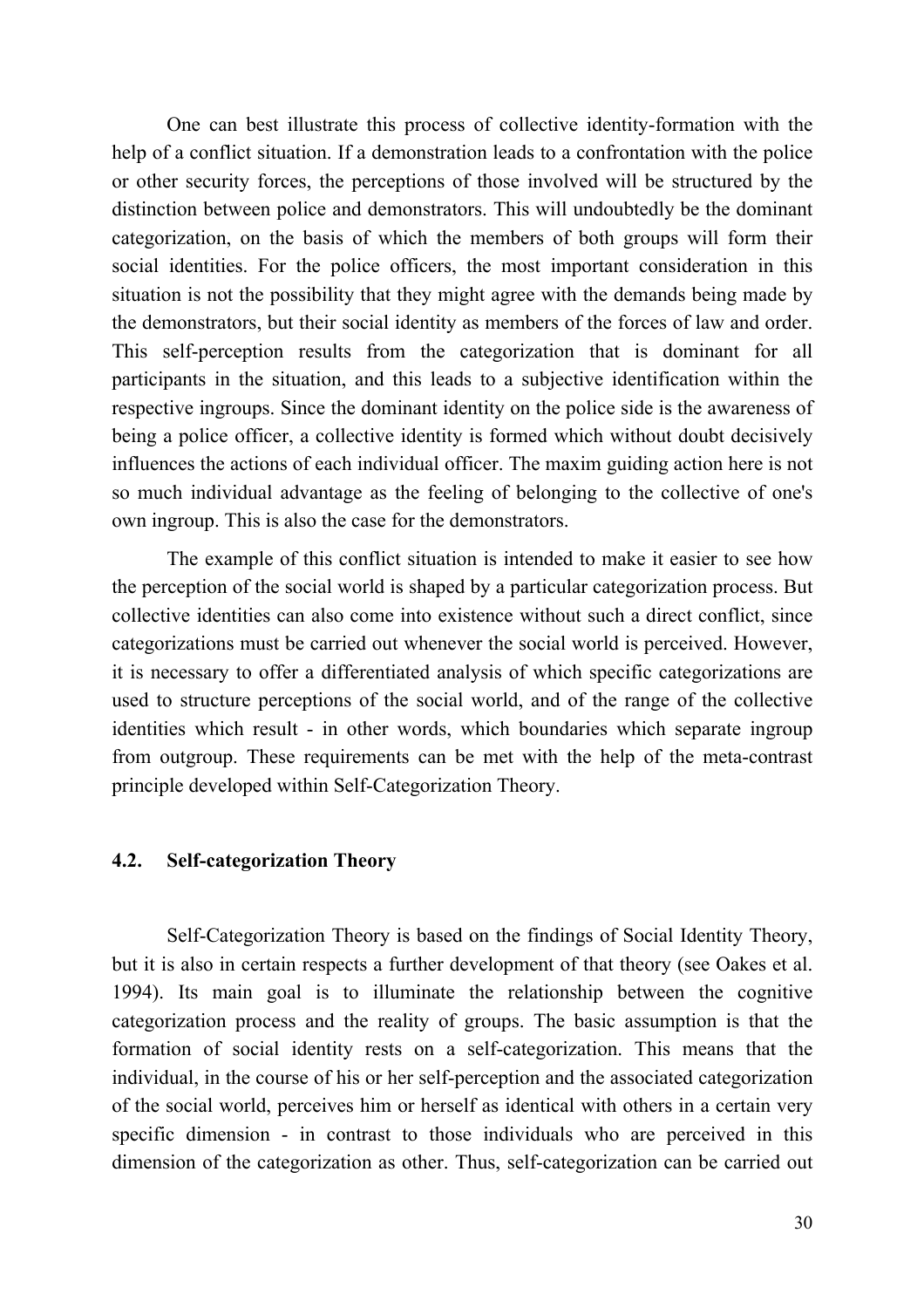at very different levels of abstraction in different categories, and the category selected is context-dependent. For example, in the context of the evaluation of university teaching, a professor will see him or herself as a teacher, a member of a group distinguished from the students. When it is a matter of a resolution protesting against cuts in the education budget, the same professor will perceive him or herself in the first instance as a member of the university along with the students. When a discussion about planned cuts in development aid takes place, people concerned about global justice and international solidarity will find their transnational identity activated as something that distinguishes them from those opposed to this form of aid. During the Olympic Games, on the other hand, national collective identity is likely to become dominant, because the differences which dominate perceptions revolve around nationality.

These examples also demonstrate that all social situations contain the potential for certain categorizations, according to which perceptions are structured and which are used as the bases of self-perceptions. The decisive contribution of Self-Categorization Theory consists of its capacity to explain theoretically which category is used for this categorization, and thus in the formation of social identity:

"This point is formalized in the principle of meta-contrast, which is so called because it involves a contrast between contrasts, a judgement of difference between differences. The meta-contrast principle predicts that a given set of items is more likely to be categorized as a single entity to the degree that differences within that set of items are less than the differences between that set and others within the comparative context" (Oakes et al. 1994: 95-96, emphases in original).

The decision about which categorization is to be made is therefore based on a comparison of the differences within potential categories with the differences between these categories. At the same time, however, it makes a difference which categories are, so to speak, made available through the social context and which of them are appropriate to this context. It is quite possible that in a personal, easily comprehensible context one perceives oneself primarily as an individual rather than in social categories, so the social identity is less significant for the individual's selfperception. But , following the meta-contrast principle, social categorization of the self and others becomes more likely as intergroup differences increase and intragroup, interpersonal differences decrease" (Oakes et al. 1994: 99, emphasis in original).

The larger the perceived social space, the more each individual is forced to make categorizations which place more emphasis on differences between the groups and similiarities within them. In this way, the social identity becomes more significant. And the result of social categorization is the depersonalization of self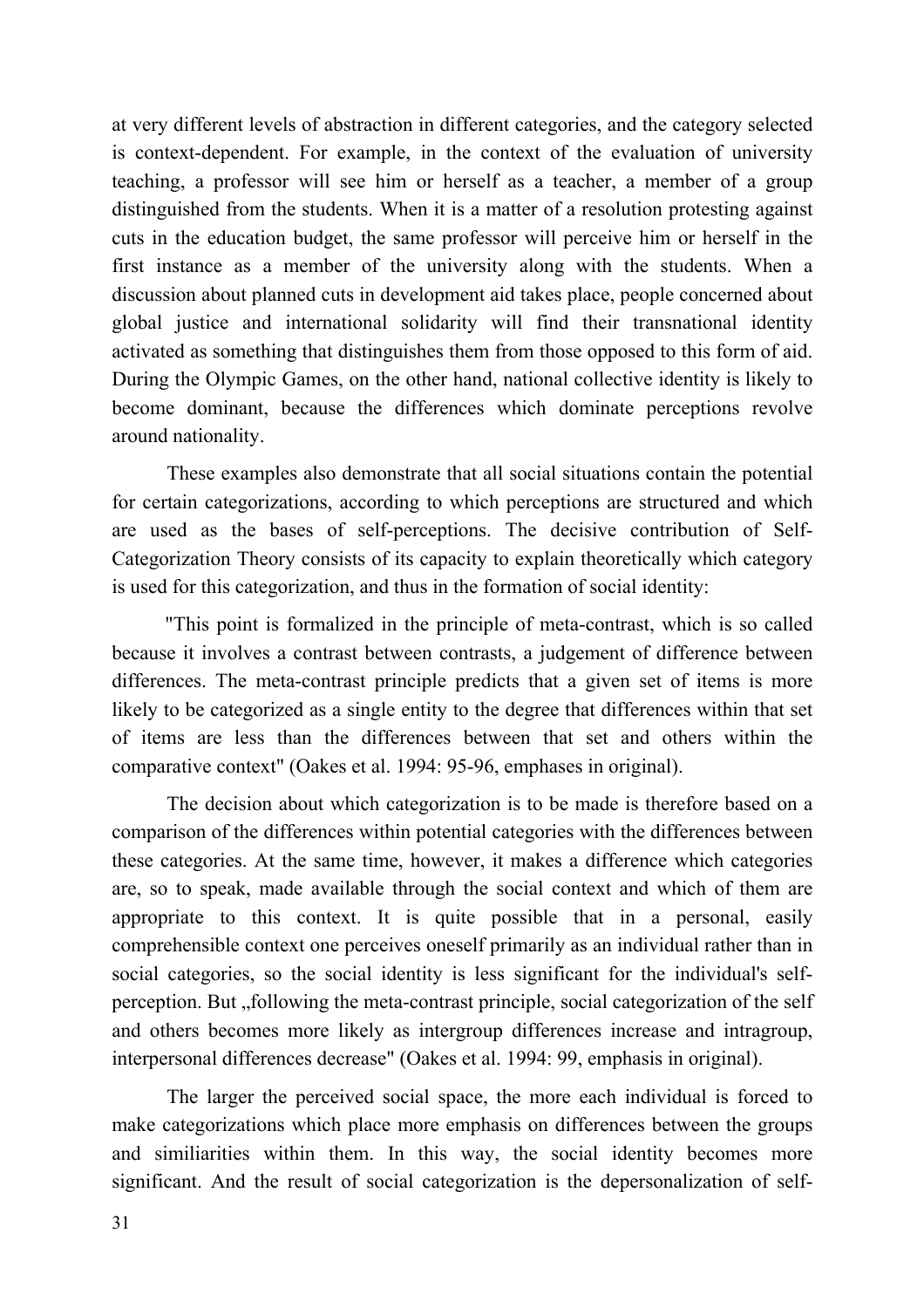perception and behavior: "Most importantly, self-categorization theory proposes that it is this process of depersonalization that makes group behavior possible and produces its emergent, irreducible properties" (Oakes et al. 1994: 100). Collective identity comes into being when the members of a collective perceive themselves primarily as members of this collective, so that a depersonalization of both perception and behavior occurs. 46

Collective identities are therefore based on the categorizations carried out in the course of the perception of the social world, by means of which individuals allot themselves a particular place in that world. In cases where states and nationality dominate the perception of international politics, it will be national collective identities that guide actions undertaken in this sphere. But we should not forget that other collective identities besides national ones are also frequently formed and can acquire partial significance, which means that categorizations are made that do not coincide with national borders. This kind of shift in collective identities can be demonstrated by means of an example from the end of the Cold War.

During the Cold War, perceptions of international relations were dominated in a very special way by questions of security policy. Security policy laid down the categories used by each individual to find his or her own place in the context of international politics. Around 1980, in accordance with the meta-contrast principle, the difference between "us" (the West) and "them" (the East) was perceived to be greater than that between "us" (Germans or Europeans) and the Americans. Therefore the categorization of the social world, as far as international relations were concerned, was mainly drawn along the border between the systems. In this systemic conflict, we perceived ourselves as "the West" and developed the corresponding collective identity. This provided us with a basis on which to develop military arsenals and strategies that now seem so irrational as to be hardly comprehensible. But when, at the beginning of the 1980s, the view that weapons and military strategies were more

<sup>&</sup>lt;sup>46</sup> The effects of collective identity-formation can vary greatly. Perceiving oneself primarily as a member of a group can be quite appropriate in one situation, problematic in a different situation and even dangerous in a third. A player in a women's football team will perceive herself primarily as a team member during the game, because the competitive situation makes it perfectly clear how her perceptions should be categorized, and even seems to determine them in a normative sense ("one for all and all for one"). However, in the context of a postmatch social event it would seem to be quite possible that the difference between the two teams will hardly matter any more, as social contact with players from the other team and an individual self-perception comes to dominate. It could also be the case that meeting male functionaries at this gathering brings out a quite different categorization of the situation, and the two women's teams form a collective identity because the difference between the two teams seems smaller than that between them and the male functionaries. The meta-contrast principle states that categorization occurs at the point where the greatest difference is perceived, and collective identities are formed according to this categorization.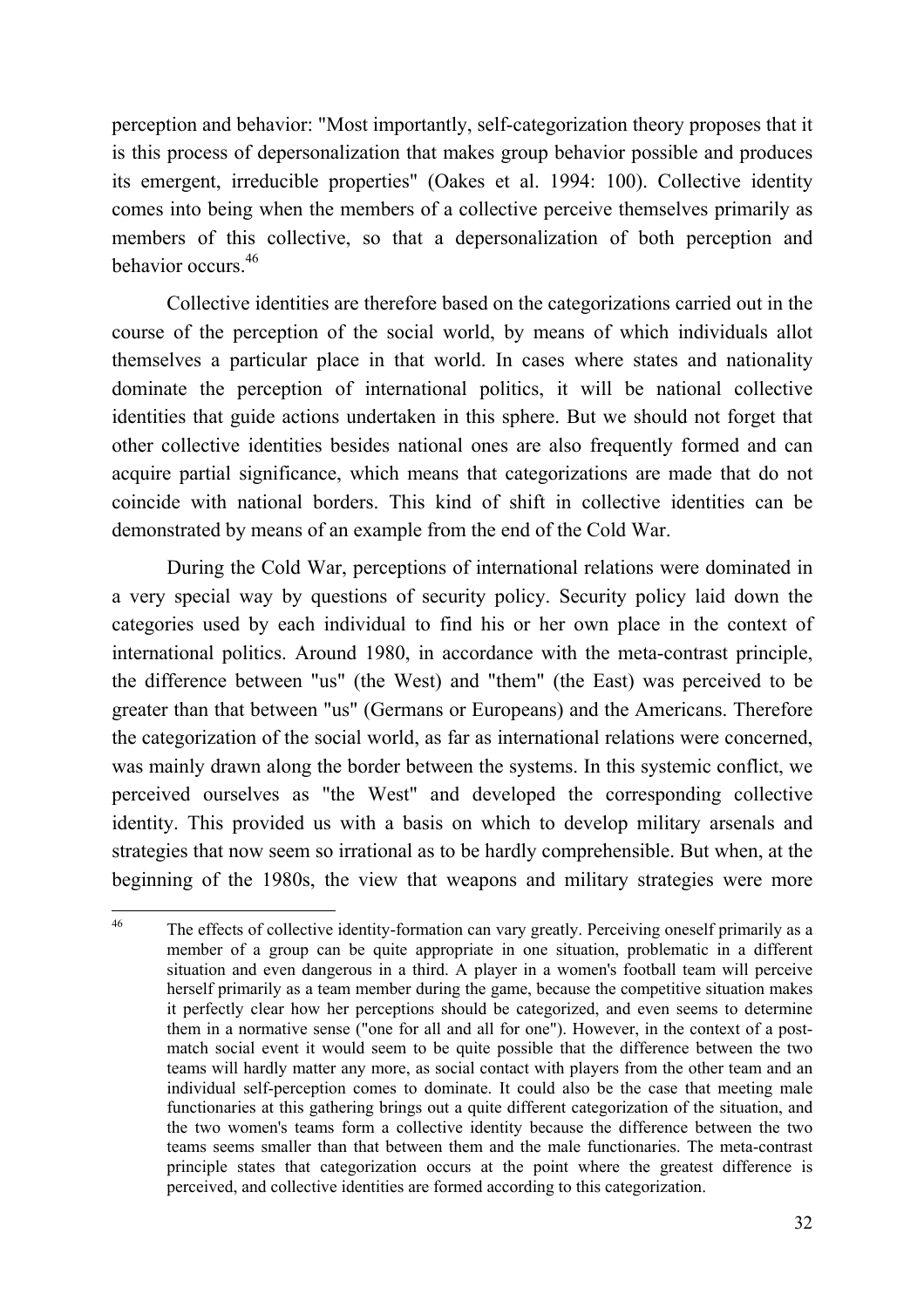dangerous than the Soviet threat became widespread, the categorization involved in the perception of international politics also began to change. The most important difference was now seen by many to be the one between those favoring political detente and those who believed in the necessity of a military strategy based on nuclear deterrence and the balance of power, rather than between "East" and "West". The resulting categorization drew boundaries which no longer coincided with the national borders: "peace movements versus military strategists" replaced "East versus West". This also produced transnational collective identities, both on the peace movement side and within NATO (see Risse-Kappen 1995b), which led to deep divisions in many Western societies. From the mid-1980s onwards, one of the determining factors in European security politics was the information being received about reforms under way in the USSR. From this moment on, a crucial influence on categorization was the division between those who were skeptical about and those who reacted more positively to Mikhail Gorbachev's reform policy, because many Europeans saw this as a more significant difference than the systemic conflict - even though this had not disappeared. For most Americans, however, the greatest perceived difference remained that between "free West" and "oppressed East". The American understanding of the USA as the stronghold of liberty was only placed in question when the categories "East" and "West" lost their significance with the collapse of the Soviet bloc.

These changes in collective identities affected the West's decisionmaking on security policy. The loss of significance suffered by the collective identity "the West" during the 1980s made it more difficult for NATO's member-states to pursue a confrontational policy towards the Warsaw Pact. As the new foreign policy pursued by the USSR after Gorbachev came to power provided impetus to the categorization "supporters of detente versus opponents", especially in West European societies, welldefined collective identities developed along the line dividing those who thought there should be a positive response to Soviet disarmament and detente proposals from those who took a more skeptical view. During the period in which this question shaped the public debate, an important aspect of social identity for every individual was which school of thought one belonged to. Because there had been a change in the categories according to which international politics was perceived, and so also in collective identities, it was no longer possible for the West European NATO governments to stick to a security policy whose dominant collective identity was "the West". In the USA, on the other hand, no particular attention was paid in the mid-1980s to the opportunities that might be presented by the new Soviet foreign policy, and so no decisive shift in collective identities occurred - which meant that the US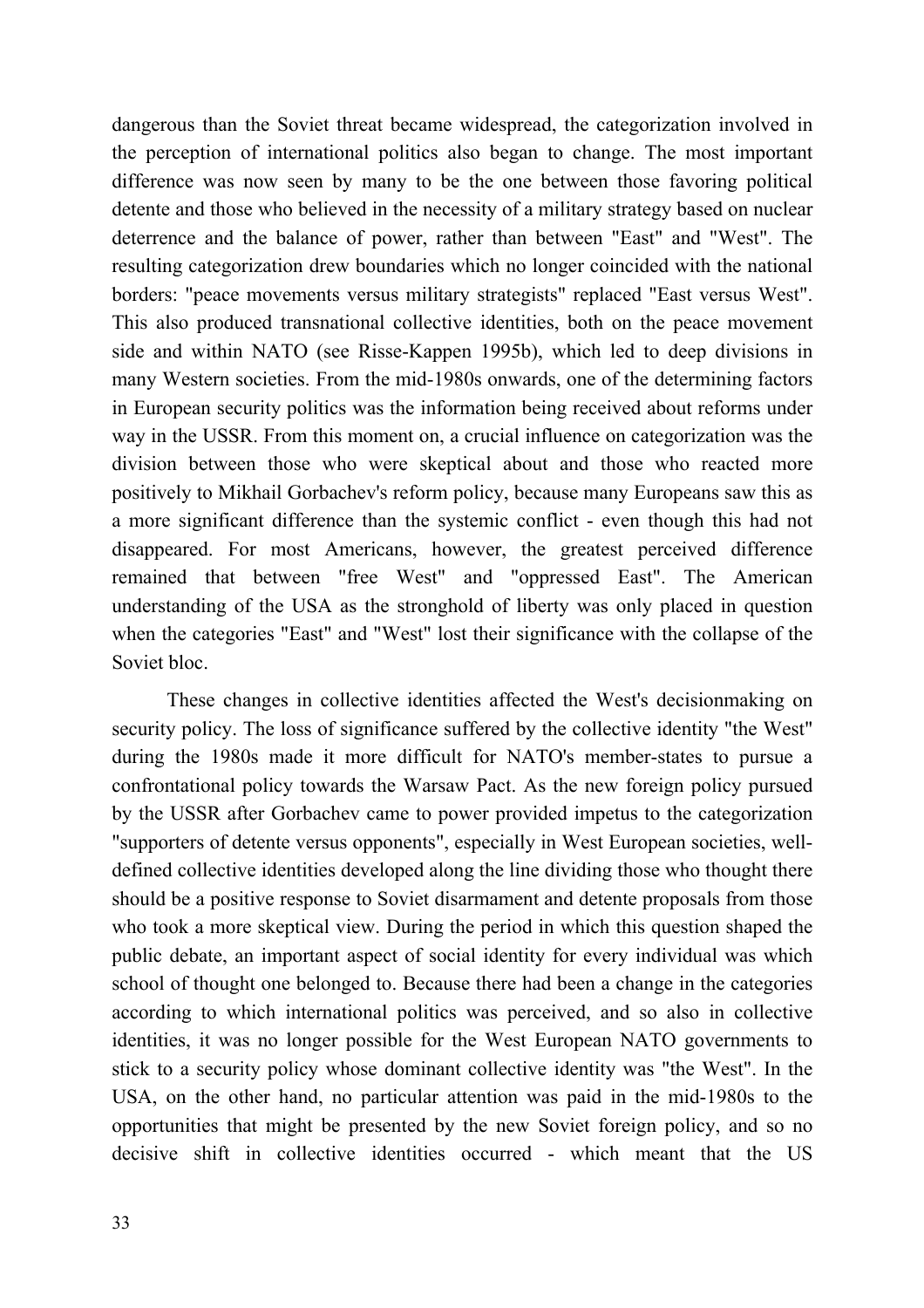administration remained attached to its old policy, oriented to the East-West dichotomy, much longer (see Risse-Kappen 1991 and Weller 1992).

The perception of international politics involves categorizations which are used by each individual as the basis of a social identity. Which collective identities emerge, in other words which correspondences in the formation of social identity, depends on which categorization is used by the individual in his or her self-perception in the context of international politics. A decision on which of the available categorizations is to be used is taken with the help of the meta-contrast principle. Another factor which is at least as influential as the meta-contrast principle is the representation of international politics. It is the media's presentation of the world which more or less implicitly provides the categorizations that guide the individual's perceptions. Social Categorization Theory therefore provides us with a concept of social identity which starts from the individual perception of the social world and the categorizations involved here. The structuring of perceptions of the social world of international relations according to the categories of ingroup and outgroup provides the basis for the formation of collective identities, and so for forms of community-formation that are not in all cases tied to state borders. By applying the meta-contrast principle to the presentation and perceptions of international politics, we can investigate the question of which dimension of collective identity-formation acquires particular significance in specific contexts of action.

#### **5. Collective Identities in World Society**

Because of the individual's need for social identity, the life of social groups always leads to the formation of collective identities which can be understood as subjective feelings of belonging, or in Weber's terminology as community-formation. If we therefore accept that community-formation needs to be treated as a form of social relations which is just as significant as society-formation, we should expect that as global society-formation proceeds and leads to the development of a world society we shall observe not the disappearance of communal structures, as is frequently predicted, but simply a change in this regard - changes in collective identities. On the basis of the interrelationship between society- and community-formation, we can expect shifts in the formation of collective identities whenever there are changes in society-formation, either because of its intensity or borders, or because of the actors involved. In a world dominated by states, national identities will be the dominant form of collective identity-formation, and in a world characterized by power blocs and/or

34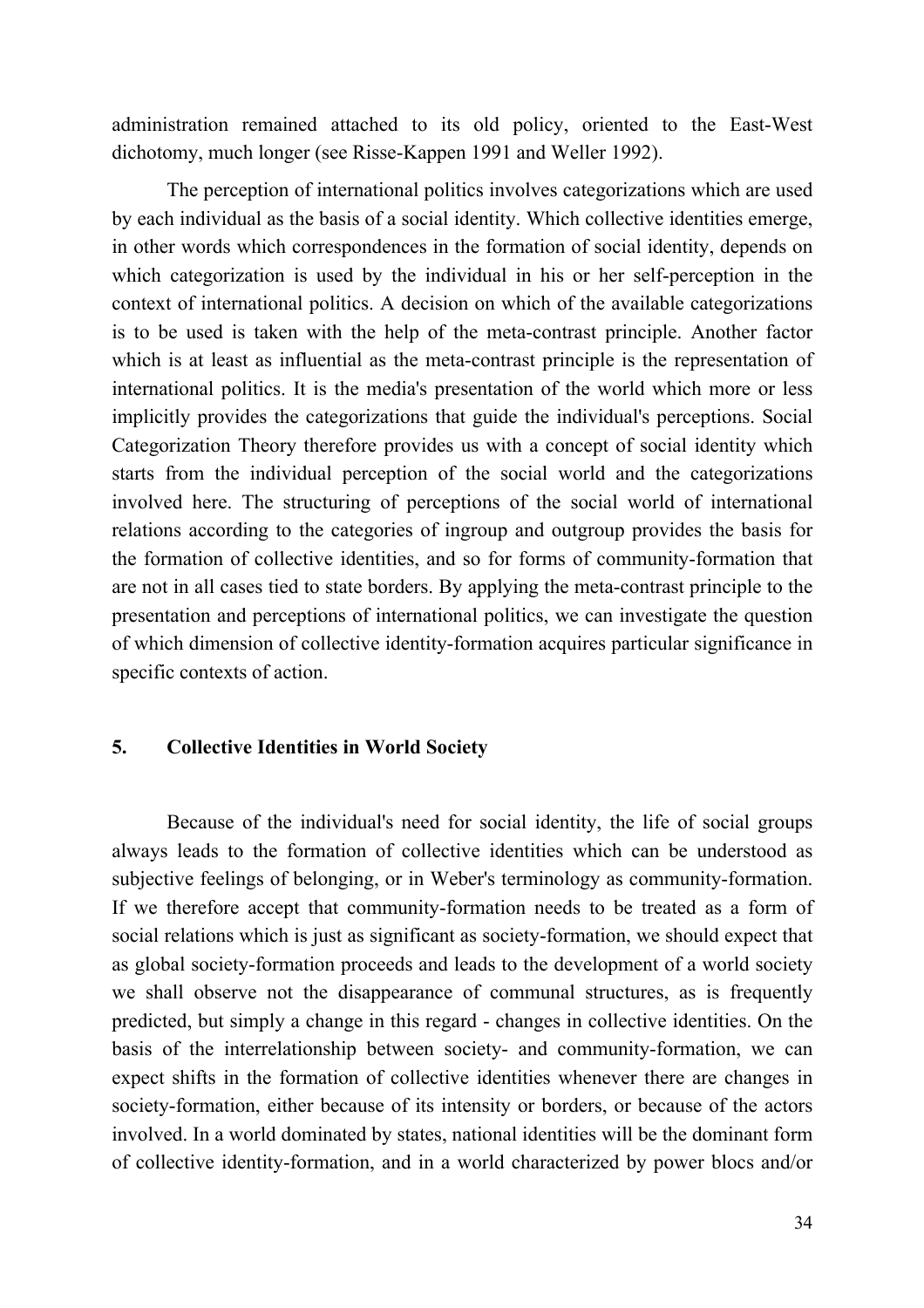global conflict formations (e.g. Cold War or North-South conflict) collective identities form in the first instance along the boundaries set by these categorizations.

With the end of the Cold War, one categorization that characterized international politics has disappeared, so that today - in accordance with the metacontrast principle - other categorizations are affecting the formation of social identity and so the emergence of collective identities. As this happens, states remain the prototypical institutions producing community-formation because they are still the guardians of the prohibition of violence internally and responsible for the instruments of force in external relations, and so national identities are still a dominant expression of collective identity-formation. But as world society develops, states are losing their significance for collective identity-formation. The first reason why this is happening is that the distinction between legitimate outwardly-directed violence and the prohibition of violence in domestic affairs, a feature of states that is decisive for national identity, is declining in significance as norms and institutions are established between states. Secondly, perceptions of international relations are increasingly being affected by other institutions, which offer alternative categorizations and so alternative ways of forming collective identities: communities of states, trading blocs, regional economic communities, sub-state regions and transnational organizations.<sup>47</sup> The changes in international politics brought about by the development of a world society may give rise to new collective identities. 48 These new identities will always mean some kind of social fragmentation, since the categorization underlying them always involves a differentiation between ingroup and outgroup, on the basis of which individuals assign themselves a place in the social context of international politics.<sup>49</sup>

The perception of international relations as consisting of a world of states characterized by the Cold War clearly provided the dominant categorizaion for the creation of collective identities during the whole period from 1945 to the end of the 1980s. National identities and the feeling of belonging that arose from the overkill capacities of both sides characterized the emotional involvement of each individual in international politics. The end of the Cold War and increasing globalization not only mean that we currently lack clear categorizations for the perception of international

<sup>47</sup> See Axtmann (1995: 93, 97). Alonso (1995: 587) comments: "Among the forces challenging citizenship as a primary identity are three which I shall call supranational, subnational and transnational".

<sup>&</sup>lt;sup>48</sup> Over twenty years ago, Habermas posed the question of "whether the reality of the world" society that is coming into being is compatible with an identity formed with reference to territories" (Habermas 1976: 110). However, Habermas uses a much less precise concept of identity than the one I have developed here with the help of Social Identity Theory.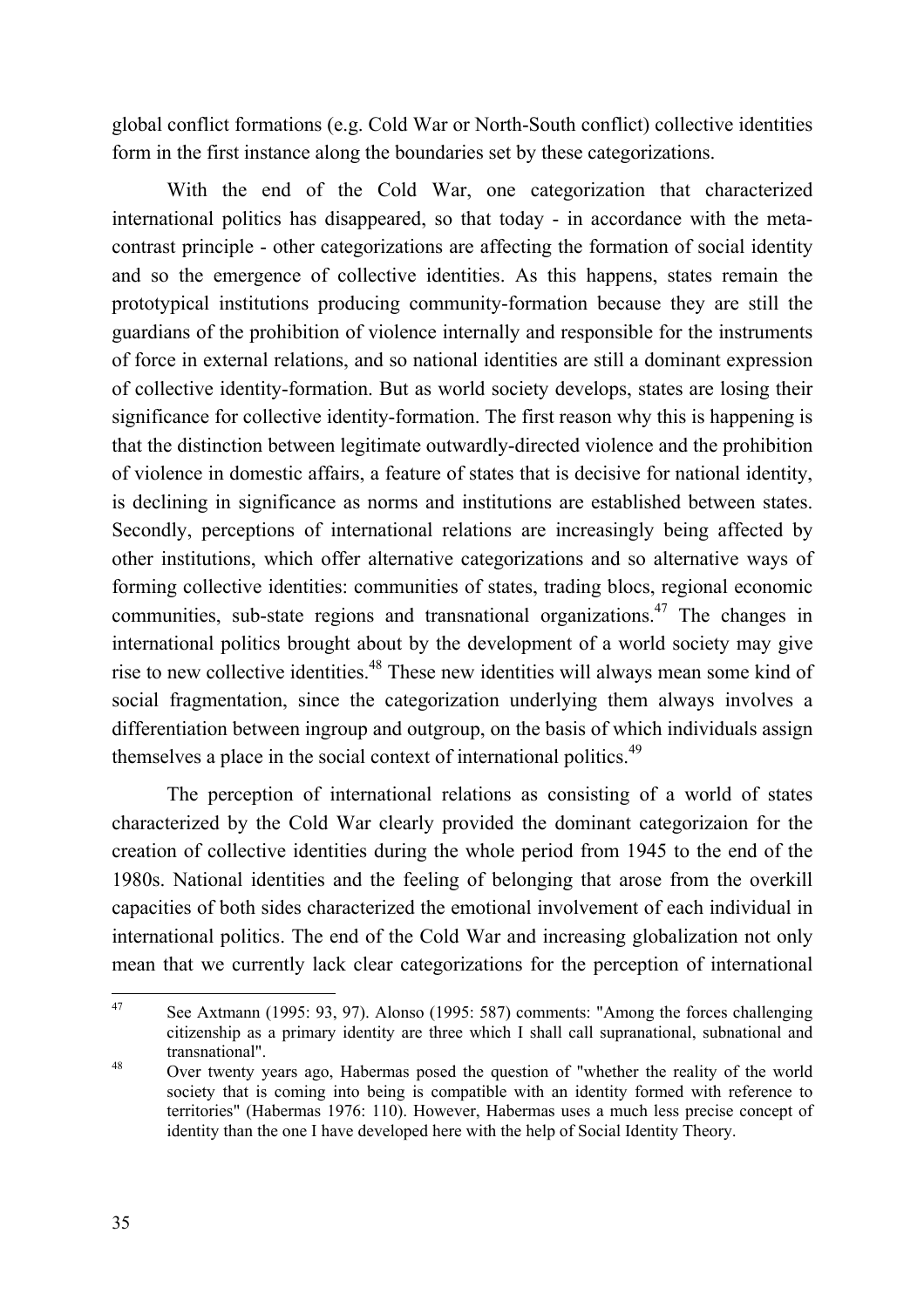politics; regional and transnational connections are also increasingly coming into being in a way that makes available alternative forms of collective identity. Since the development of world society reduces the significance of the nationality of actors on the world stage, other collective feelings of belonging come into play. Today we can observe more intensive community-formation processes at various levels: sub-state (secessionist movements) regional (e.g. border regions), transnational (e.g. the environmental movement), state (nationalism) and trans-state (e.g. the "Clash of Civilizations"). This means an increasing fragmentation of international politics, even though it is not possible to say what effects this is having on globalization and on inter-state relations. Community-formation can either strengthen or slow down the development of inter- and transnational society-formation; it all depends on whether the external borders of society-formation are the same as or different from those of community-formation (see Weller 1995).

Samuel Huntington's "The West versus the Rest" thesis (Huntington 1993) is a weak one (for a critical response see Senghaas 1995). However, it is not inconceivable that as globalization, which we can see primarily as an "OECD-ization" of the world, proceeds, a clearer dividing-line between North and South, between the rich and the poor world, will come into being. This dividing-line would not only be the place at which the majority of societized interactions come up against their limits, it would also serve to identify the boundary between ingroup and outgroup for the purposes of community-formation.<sup>50</sup> If perceptions of international politics come to be more strongly influenced by the idea of a North-South conflict, there is a danger that a "Northern" collective identity will emerge on the basis of this categorization.<sup>51</sup> If the external borders of intensive society- and community-formation processes coincide with one another and there are only a few collective identities that cross these boundaries - for example, transnational collective identities based on international

<sup>49</sup> Gephart (1993: 463-464) speaks of the "tragic paradox at the heart of universalistic community-building. [...] It seems that the formation of emotional communities is only possible if others are excluded".

<sup>50</sup> Senghaas' (1995) analysis is a convincing one: there is no sign of any geocultural conflict formations coming into being, but a "geo-material" conflict constellation seems quite possible. Cultural factors would then be added to this, which would lead to dominant collective identities similar to those of the Cold War, with an accompanying preparedness to use violence and a danger of escalation.

<sup>&</sup>lt;sup>51</sup> Huntington's thesis of the "Clash of Civilizations" has of course itself contributed to the tendency to use this primitive model as a way of interpreting international politics. In this sense, the thesis itself can be understood as an attempt to form a new "Western" collective identity by offering or proposing a particular categorization for the perception of international politics (on this point see Hummel/Wehrhöfer 1996). The best way of telling whether this categorization offer actually succeeds in bringing into being a new collective identity which determines action will be to observe the extent to which it comes to dominate the presentation in the mass media of international politics as a whole.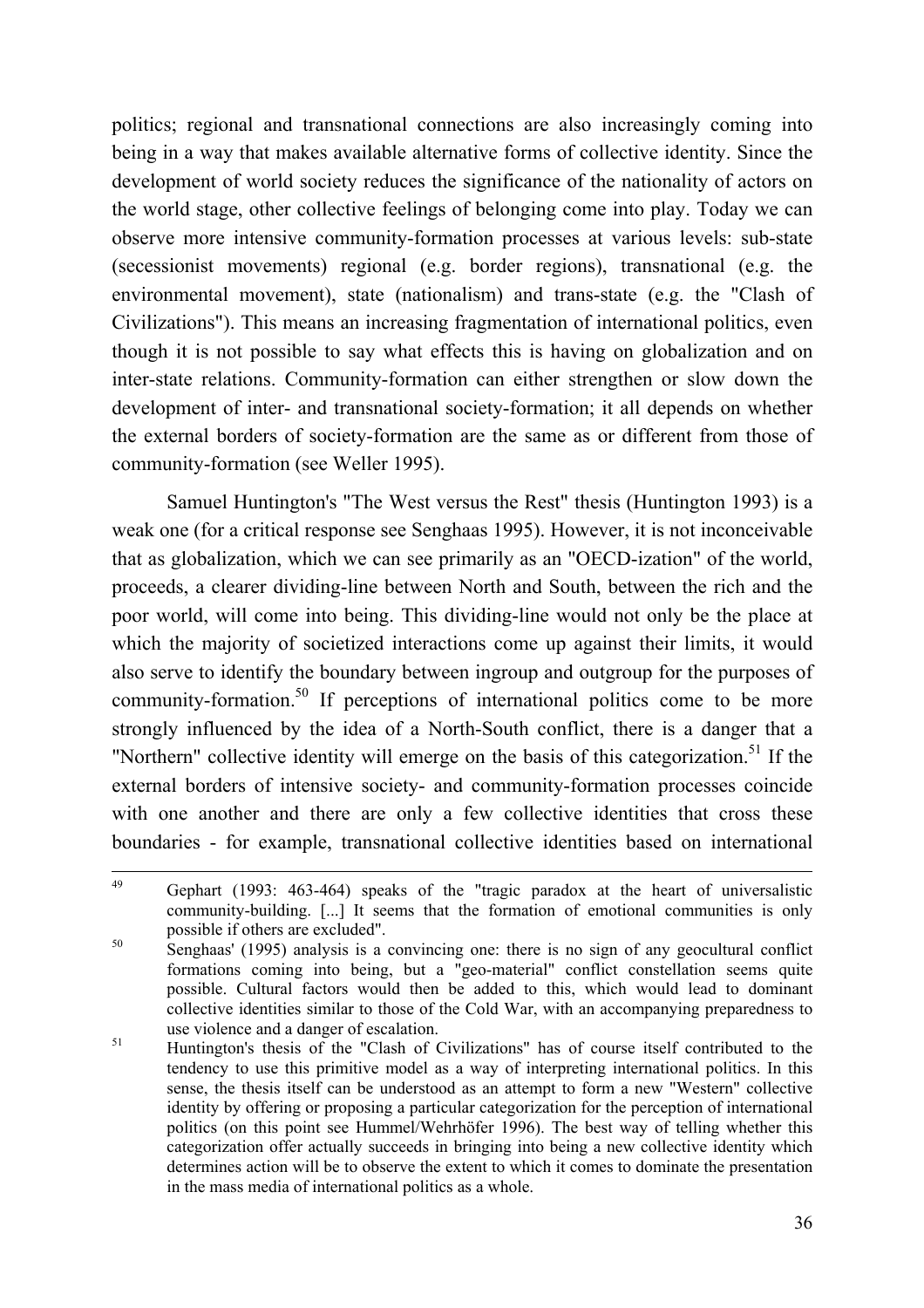solidarity - the result will be a much stronger tendency towards escalation and violence in the event of conflict (see Weller 1995). This makes it especially important for the analysis of world-societal developments not only to direct its attention to the increasing intensity and scale of social relationships, but also to ask what changes can be observed in communal relationships. Where collective action is concerned, we must above all be interested in the external borders of subjectively experienced feelings of belonging, i.e. of intensive communal relationships, which may perhaps undergo radical transformation as a result of changes in international structures and institutions. Community-formation can be understood as a form of collective identityformation, the conditions of whose emergence can be investigated with the help of social-psychological theories. The empirical analysis of collective identities in world society should therefore begin by investigating the ways in which the categorizations governing perceptions of international politics are determined.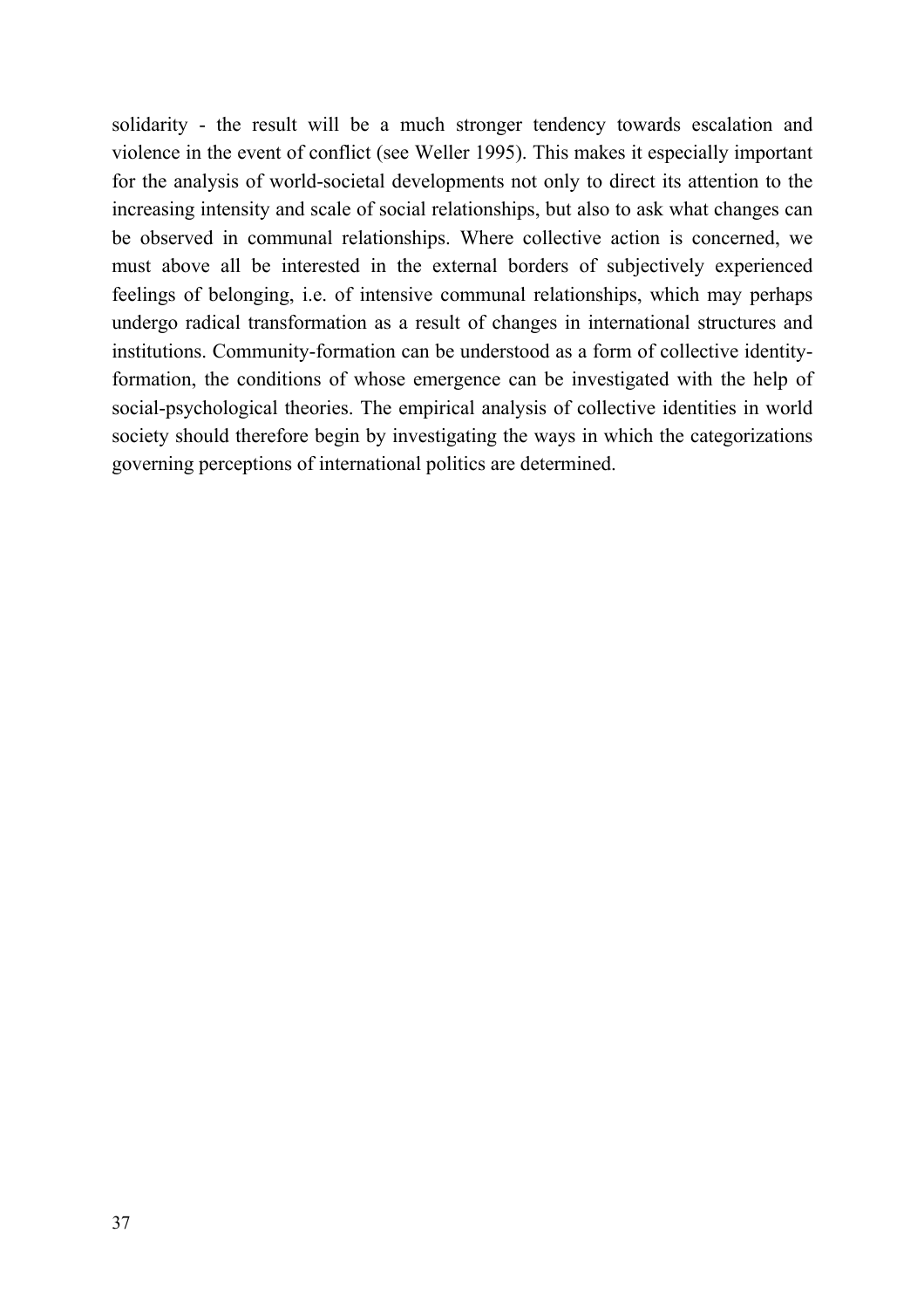#### **6. References**

- *Alonso, William* 1995: Citizenship, Nationality and Other Identities, in: Journal of International Affairs 48: 2, 585-599.
- *Anderson, Benedict* 1991: Imagined Communities: Reflections on the Origin and Spread of Nationalism, Revised Edition, London
- *Assmann, Aleida* 1993: Zum Problem der Identität aus kulturwissenschaftlicher Sicht, in: Leviathan 21: 2, 238-253.
- *Axtmann, Roland* 1995: Kulturelle Globalisierung, kollektive Identität und demokratischer Nationalstaat, in: Leviathan 23: 1, 87-101.
- *Bausinger, Hermann* 1978: Identität, in: Bausinger, Hermann et al. (eds.): Grundzüge der Volkskunde, Darmstadt, 204-211.
- *Bausinger, Hermann* 1986: Kulturelle Identität Schlagwort oder Wirklichkeit, in: Bausinger, Hermann (ed.): Ausländer - Inländer. Arbeitsmigration und kulturelle Identität, Tübingen, 141-159.
- *Beck, Ulrich* 1983: Jenseits von Stand und Klasse? Soziale Ungleichheit, gesellschaftliche Individualisierungsprozesse und die Entstehung neuer sozialer Formationen und Identitäten, in: Kreckel, Reinhard (ed.): Soziale Ungleichheiten (Soziale Welt: Sonderband 2), Göttingen, 35-74.
- *Beck, Ulrich* 1986: Risikogesellschaft. Auf dem Weg in eine andere Moderne, Frankfurt a.M.
- *Beisheim, Marianne/Walter, Gregor* 1997: Globalisierung: Kinderkrankheiten eines Konzepts, in: Zeitschrift für Internationale Beziehungen 4: 1, 153-180.
- *Berding, Helmut (ed.)* 1994: Nationales Bewußtsein und kollektive Identität. Studien zur Entwicklung des kollektiven Bewußtseins in der Neuzeit 2, Frankfurt a.M.
- *Berger, Peter* 1966: Identity as a Problem in the Sociology of Knowledge, in: European Journal of Sociology 7: 1, 32-40.
- *Berger, Peter L./Luckmann, Thomas* 1980: Die gesellschaftliche Konstruktion der Wirklichkeit. Eine Theorie der Wissenssoziologie, Frankfurt a.M.
- *Bloom, William* 1990: Personal Identity, National Identity and International Relations, Cambridge.
- *Booth, Ken/Smith, Steve* 1995: Preface, in: Booth, Ken/Smith, Steve (eds.): International Relations Theory Today, University Park, Penn., xi-xii.
- *Brand, Karl-Werner* 1993: Zur Neustrukturierung kollektiver Identitäten. Nationalistische Bewegungen in West- und Osteuropa, in: Schäfers 1993, 549-557.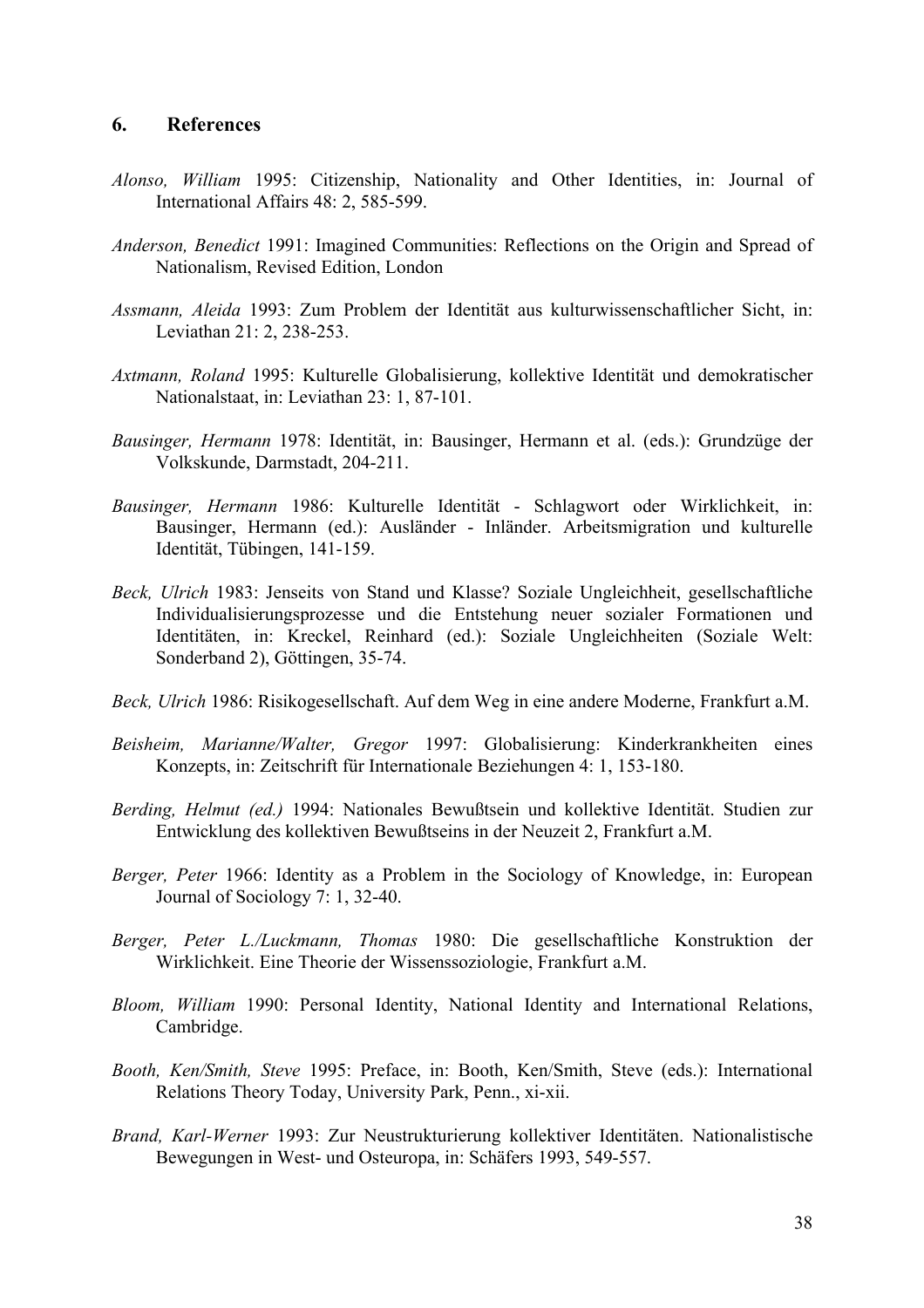- *Brock, Lothar/Albert, Mathias* 1995: Entgrenzung der Staatenwelt. Zur Analyse weltgesellschaftlicher Entwicklungstendenzen, in: Zeitschrift für Internationale Beziehungen 2: 2, 259-285.
- *Brown, Rupert* 1988: Group Processes. Dynamics within and between Groups, Oxford.
- *Brown, Rupert* 1990: Beziehungen zwischen Gruppen, in: Stroebe, Wolfgang/Hewstone, Miles/Codol, Jean-Paul/Stephenson, Geoffrey M. (eds.): Sozialpsychologie. Eine Einführung, Berlin, 400-429.
- *Brunner, Otto/Conze, Werner/Koselleck, Reinhard (eds.)* 1992: Geschichtliche Grundbegriffe. Historisches Lexikon zur politischen Sprache in Deutschland, 7 vols., Stuttgart 1972-1992.
- *Burke, Peter* 1992: We, the People: Popular Culture and Popular Identity in Modern Europe, in: Lash, Scott/Friedman, Jonathan (eds.): Modernity and Identity, Oxford, 293-308.
- *Connor, Walker* 1994: Man is a Rational Animal, in: Connor, Walker: Ethnonationalism. The Quest for Understanding, Princeton, N.J., 195-209.
- *Diehl, Michael* 1990: The Minimal Group Paradigm: Theoretical Explanations and Empirical Findings, in: Stroebe, Wolfgang/Hewstone, Miles (eds.): European Review of Social Psychology 1, Chichester, 263-292.
- *Durkheim, Emile* 1897: Der Selbstmord, Frankfurt a.M.
- *Elias, Norbert* 1970: Was ist Soziologie?, Weinheim.
- *Elias, Norbert* 1987: Wandlungen der Wir-Ich-Balance, in: Elias, Norbert: Die Gesellschaft der Individuen, Frankfurt a.M., 207-315.
- *Elwert, Georg* 1989: Nationalismus und Ethnizität. Über die Bildung von Wir-Gruppen, in: Kölner Zeitschrift für Soziologie und Sozialpsychologie 41: 3, 440-464.
- *Erdheim, Mario* 1992: Das Eigene und das Fremde. Über ethnische Identität, in: Psyche 46: 8, 730-744.
- *Esser, Hartmut* 1988: Ethnische Differenzierung und moderne Gesellschaft, in: Zeitschrift für Soziologie 17: 4, 235-248.
- *Estel, Bernd* 1994: Grundaspekte der Nation, in: Estel, Bernd/Mayer, Tilman: Das Prinzip Nation in modernen Gesellschaften. Länderdiagnosen und theoretische Perspektiven, Opladen, 13-81.
- *Forschungsgruppe Weltgesellschaft* 1996: Weltgesellschaft: Identifizierung eines "Phantoms", in: Politische Vierteljahresschrift 37: 1, 5-26.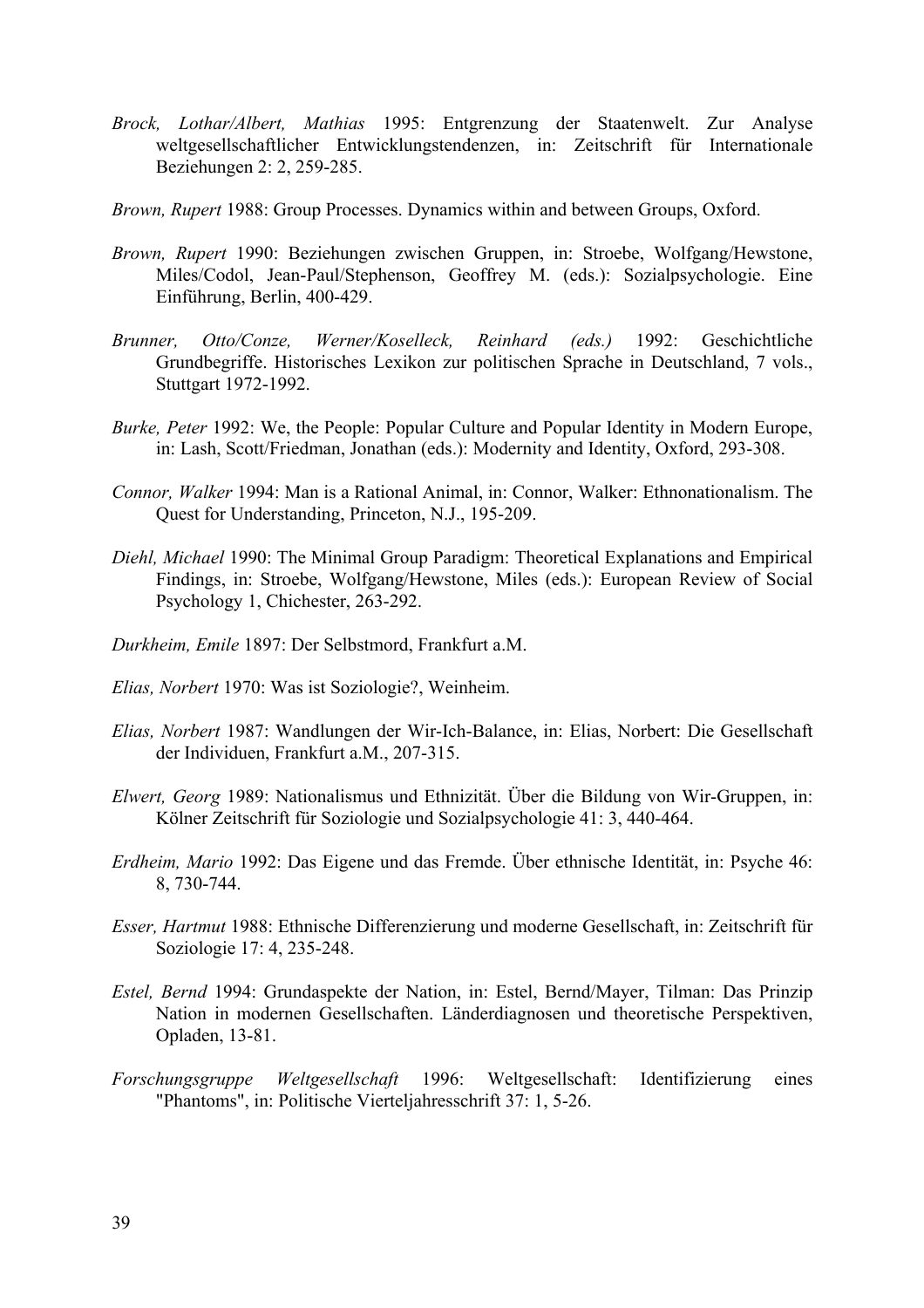- *Frey, Hans-Peter/Haußer, Karl* 1987: Entwicklungslinien sozialwissenschaftlicher Identitätsforschung, in: Frey, Hans-Peter/Haußer, Karl (eds.): Identität. Entwicklungen psychologischer und soziologischer Forschung, Stuttgart, 3-26.
- *Fuchs, Dieter/Gerhards, Jürgen/Roller, Edeltraud* 1993: Ethnozentrismus und kollektive Identitätskonstruktionen im westeuropäischen Vergleich, in: Schäfers 1993, 390-398.
- *Gephart, Werner* 1993: Partikulare Identitäten und die Grenzen der Gemeinschaftsbildung in Europa, in: Schäfers 1993, 459-465.
- *Gerdes, Dirk* 1989: "Identität", in: Nohlen, Dieter/Schultze, Rainer-Olaf (eds.): Politikwissenschaft. Theorien - Methoden - Begriffe, München, 348.
- *Goldstein, Judith/Keohane, Robert O. (eds.)* 1993: Ideas and Foreign Policy. Beliefs, Institutions, and Political Change, Ithaca, N.Y.
- *Habermas, Jürgen* 1976: Können komplexe Gesellschaften eine vernünftige Identität ausbilden?, in: Habermas, Jürgen: Zur Rekonstruktion des Historischen Materialismus, Frankfurt, 92-126.
- *Hall, Stuart* 1996: Introduction: Who Needs 'Identity'?, in: Hall, Stuart/Gay, Paul du (eds.): Questions of Cultural Identity, London, 1-17.
- *Hartfiel, Günter/Hillmann, Karl-Heinz* 1982: "Ich-Identität", in: Hartfiel, Günter/Hillmann, Karl-Heinz (eds.): Wörterbuch der Soziologie, Stuttgart, 319-320.
- *Henrich, Dieter* 1979: "Identität" Begriff, Probleme, Grenzen, in: Marquard, Odo/Stierle, Karlheinz (eds.): Identität, München, 133-186.
- *Holtmann, Everhard* 1991: "Identität", in: Holtmann, Everhard (ed.): Politik-Lexikon, München, 237.
- *Hummel, Hartwig/Wehrhöfer, Birgit* 1996: Geopolitische Identitäten. Kritik der Ethnisierung einer sich regionalisierenden Welt als paradigmatische Erweiterung der Friedensforschung, in: WeltTrends 12, 7-34.
- *Huntington, Samuel P*. 1993: The Clash of Civilazations?, in: Foreign Affairs 72: 3, 22-49.
- *Jaeger, Hans-Martin* 1996: Konstruktionsfehler des Konstruktivismus in den Internationalen Beziehungen, in: Zeitschrift für Internationale Beziehungen 3: 2, 313-340.
- *Jahn, Beate* 1995: Globale Kulturkämpfe oder einheitliche Weltkultur? Zur Relevanz von Kultur in den Internationalen Beziehungen, in: Zeitschrift für Internationale Beziehungen 2: 1, 213-236.
- *Jeismann, Michael* 1993: Alter und neuer Nationalismus, in: Jeismann, Michael/Ritter, Henning (eds.): Grenzfälle. Über neuen und alten Nationalismus, Leipzig, 9-26.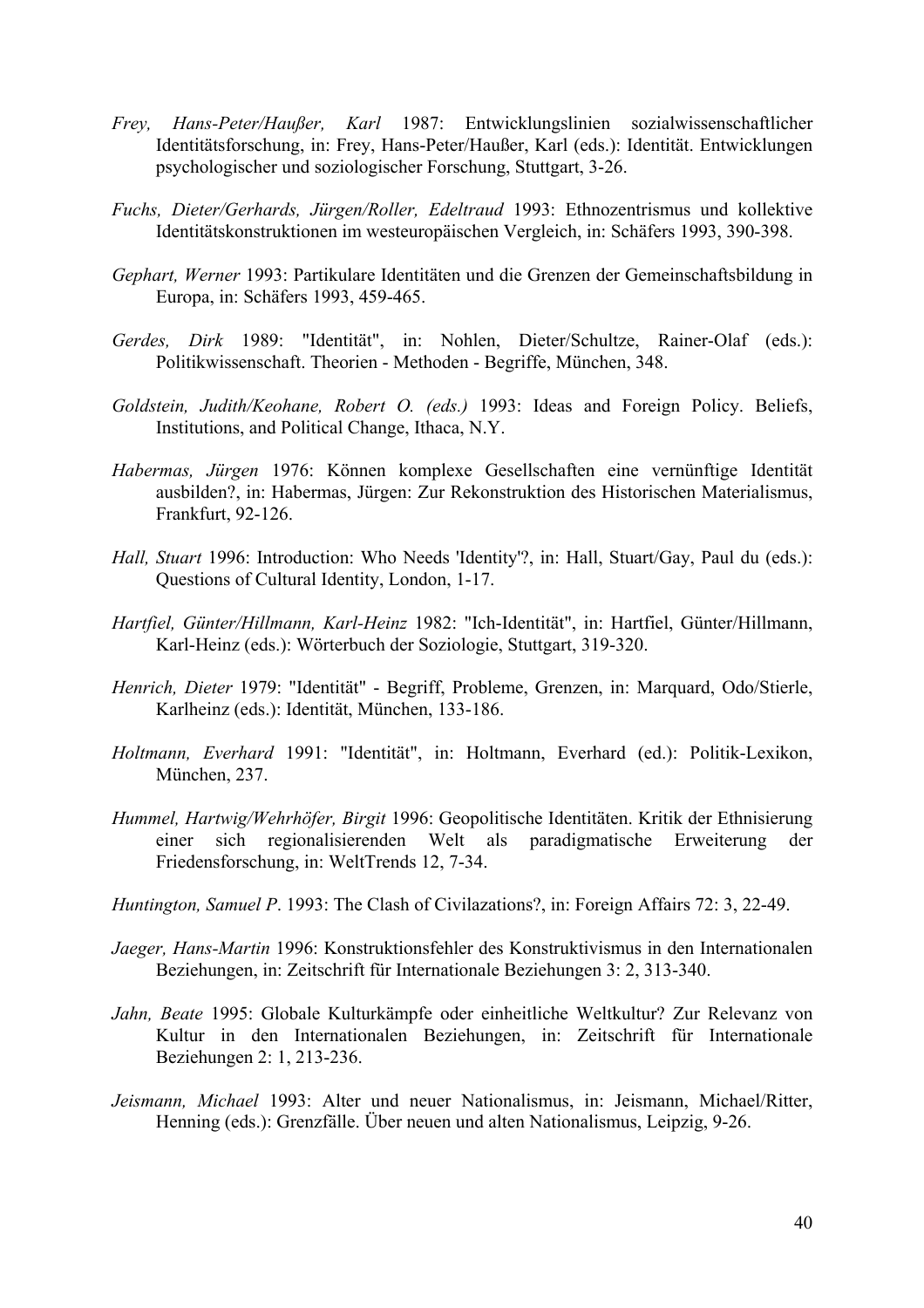- *Jepperson, Ronald L./Wendt, Alexander/Katzenstein, Peter J.* 1996: Norms, Identity, and Culture in National Security, in: Katzenstein, Peter J. (ed.): The Culture of National Security. Norms and Identity in World Politics, New York, 33-75.
- *Katzenstein, Peter J. (ed.)* 1996a: The Culture of National Security. Norms and Identity in World Politics, New York.
- *Katzenstein, Peter J.* 1996b: Introduction: Alternative Perspectives on National Security, in: Katzenstein, Peter J. (ed.): The Culture of National Security. Norms and Identity in World Politics, New York, 1-32.
- *Kratochwil, Friedrich* 1996: Is the Ship of Culture at Sea or Returning, in: Lapid, Yosef/Kratochwil, Friedrich (eds.): The Return of Culture and Identity in IR Theory, Boulder, Colo., 201-222.
- *Langewiesche, Dieter* 1995: Nation, Nationalismus, Nationalstaat: Forschungsstand und Forschungsperspektiven, in: Neue Politische Literatur 40: 2, 190-236.
- *Lapid, Yosef* 1996: Culture's Ship: Return and Departures in International Relations Theory, in: Lapid, Yosef/Kratochwil, Friedrich (eds.): The Return of Culture and Identity in IR Theory, Boulder, Colo., 3-20.
- *Lapid, Yosef/Kratochwil, Friedrich (eds.)* 1996: The Return of Culture and Identity in IR Theory, Boulder, Colo.
- *Larsen, Knud S. et al.* 1993: National Identity: Group-specific or Common Stereotypes, in: Larsen, Knud S. (ed.): Conflict and Social Psychology, London, 213-224.
- *Leggewie, Claus* 1994: Ethnizität, Nationalismus und multikulturelle Gesellschaft, in: Berding, Helmut (ed.): Nationales Bewußtsein und kollektive Identität. Studien zur Entwicklung des kollektiven Bewußtseins in der Neuzeit 2, Frankfurt, 46-65.
- *Lepsius, M. Rainer* 1990: Nation und Nationalismus in Deutschland, in: Lepsius, M. Rainer: Interessen, Ideen und Institutionen, Opladen, 232-246.
- *Locher, Birgit* 1996: Feminismus ist mehr als "political correctness". Anmerkungen und Ergänzungen zu Gert Krells Literaturbericht, in: Zeitschrift für Internationale Beziehungen 3: 2, 381-397.
- *Lohauß, Peter* 1995: Moderne Identität und Gesellschaft. Theorien und Kozepte, Opladen.
- *Luhmann, Niklas* 1990: Identität was oder wie?, in: Luhmann, Niklas: Soziologische Aufklärung 5: Konstruktivistische Perspektiven, Opladen, 14-30.
- *Marquard, Odo* 1979: Identität: Schwundtelos und Mini-Essenz Bemerkungen zur Genealogie einer aktuellen Diskussion, in: Marquard, Odo/Stierle, Karlheinz (eds.): Identität, München, 347-370.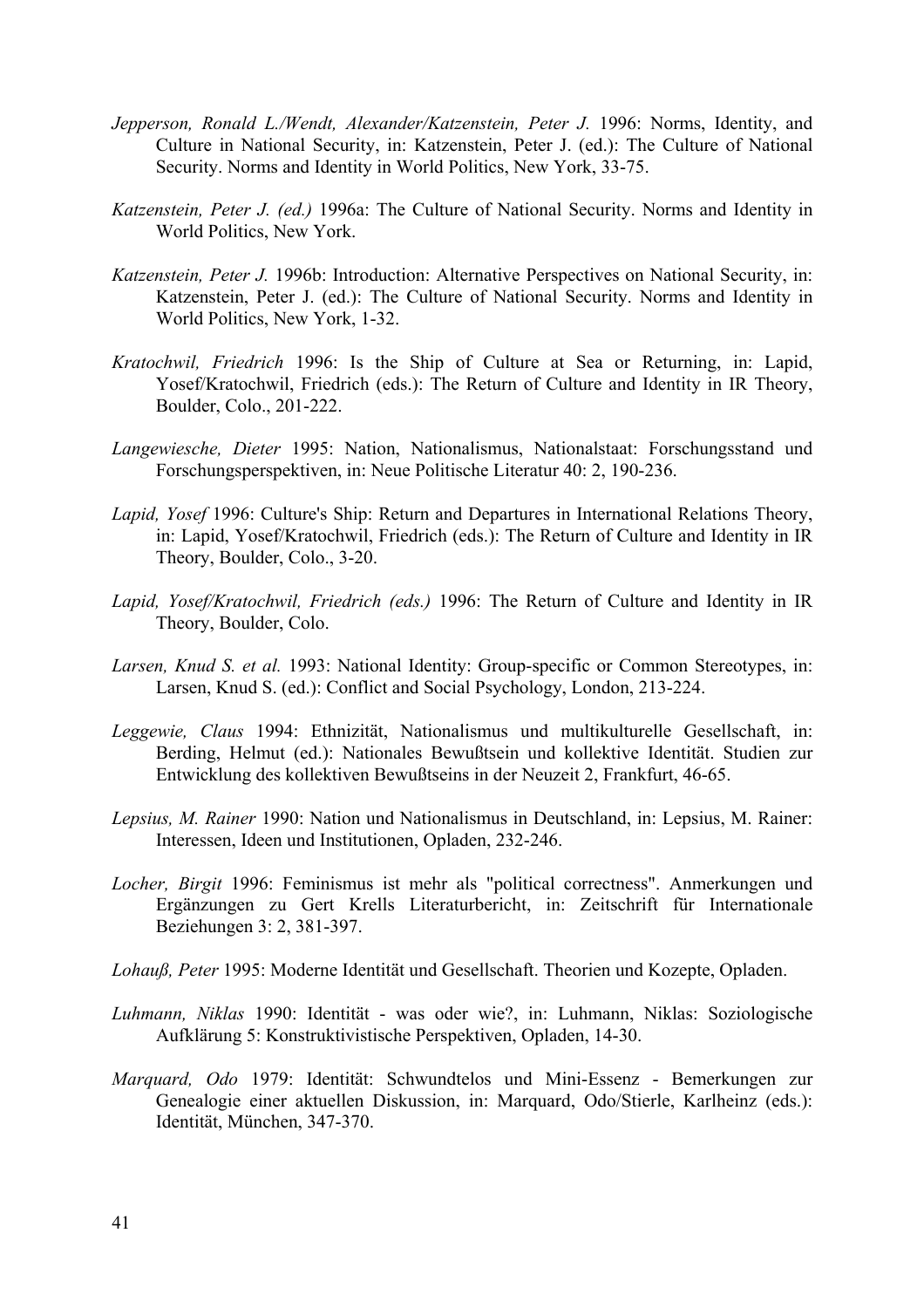- *Marx, Karl/Engels, Friedrich* 1848: Manifest der kommunistischen Partei, in: Fetscher, Iring (ed.): Marx-Engels-Studienausgabe, Band 3: Geschichte und Politik 1, Frankfurt, 59- 87.
- *McSweeney, Bill* 1996: Identity and Security: Buzan and the Copenhagen School, in: Review of International Studies 22: 1, 81-93.
- *Mead, George Herbert* 1973: Geist, Identität und Gesellschaft aus der Sicht des Sozialbehaviorismus (Mit einer Einleitung herausgegeben von Charles W. Morris), Frankfurt a.M.
- *Mercer, Jonathan* 1995: Anarchy and Identity, in: International Organization 49: 2, 229-252.
- *Müller, Harald* 1994: Internationale Beziehungen als kommunikatives Handeln. Zur Kritik der utilitaristischen Handlungstheorien, in: Zeitschrift für Internationale Beziehungen 1: 1, 15-44.
- *Mueller, John* 1995: Quiet Cataclysm: Reflections on the Recent Tranformation of World Politics, New York.
- *Neumann, Iver B.* 1992: Identity and Security, in: Journal of Peace Research 29: 2, 221-226.
- *Neumann, Iver B*. 1996: Self and Other in International Relations, in: European Journal of International Relations 2: 2, 139-174.
- *Oakes, Penelope J./Haslam, S. Alexander/Turner, John C.* 1994: Stereotyping and Social Reality, Cambridge, Mass.
- *Risse-Kappen, Thomas* 1991: Public Opinion, Domestic Structure, and Foreig Policy in Liberal Democracies, in: World Politics 43: 4, 479-512.
- *Risse-Kappen, Thomas* 1994: Demokratischer Frieden? Unfriedliche Demokratien? Überlegungen zu einem theoretischen Puzzle, in: Krell, Gert/Müller, Harald (eds.): Frieden und Konflikt in den internationalen Beziehungen, Frankfurt a.M., 159-189.
- *Risse-Kappen, Thomas* 1995a: Reden ist nicht billig. Zur Debatte um Kommunikation und Rationalität, in: Zeitschrift für Internationale Beziehungen 2: 1, 171-184.
- *Risse-Kappen, Thomas* 1995b: Cooperation Among Democracies. The European Influence on U.S. Foreign Policy, Princeton, N.J.
- *Risse-Kappen, Thomas* 1995c: Democratic Peace Warlike Democracies? A Social Constructivist Interpretation of the Liberal Argument, in: European Journal of International Relations 1: 4, 491-517.
- *Risse-Kappen, Thomas* 1996: Collective Identity in a Democratic Community: The Case of NATO, in: Katzenstein, Peter J. (ed.): The Culture of National Security. Norms and Identity in World Politics, New York, 357-399.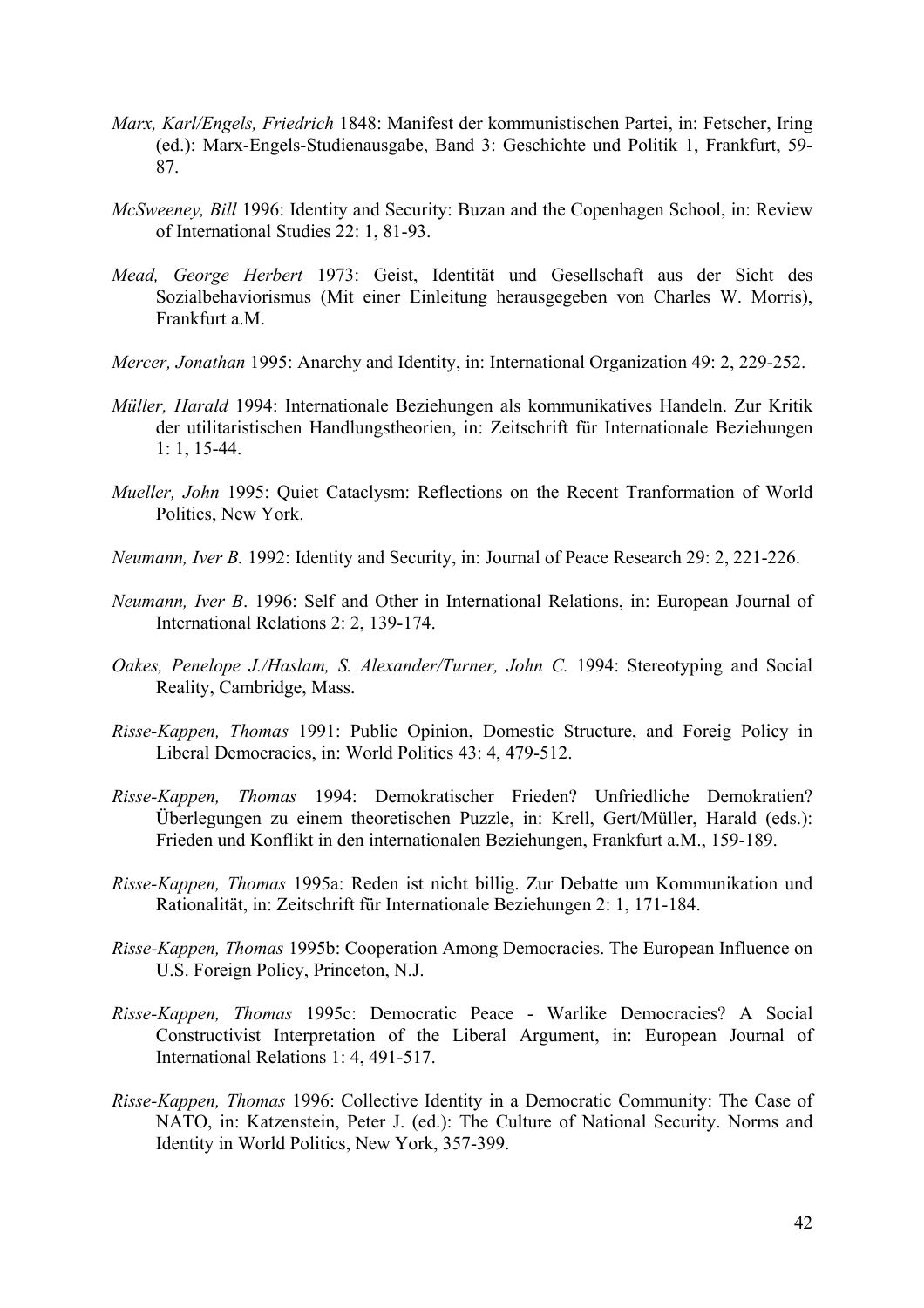- *Schäfers, Bernhard (ed.)* 1993: Lebensverhältnisse und soziale Konflikte im neuen Europa, Frankfurt a.M.
- *Schmidt, Manfred G.* 1995: "Identität", in: Schmidt, Manfred G.: Wörterbuch zur Politik, Stuttgart, 409.
- *Schmücker, Reinold/Hering, Rainer* 1994: Der Begriff der Nation berührt nur zwei Identitäten. Über Patriotismus, Nationalpatriotismus und die Suche nach Identität als Ausweg aus Unübersichtlichkeiten, in: Frankfurter Rundschau, 22.6.1994, 10.
- *Senghaas, Dieter* 1994: Wohin driftet die Welt? Über die Zukunft der friedlichen Koexistenz, Frankfurt a.M.
- *Senghaas, Dieter* 1995: Die Wirklichkeit der Kulturkämpfe, in: Leviathan 23: 2, 197-212.
- *Smith, Anthony* 1991: National Identity, London.
- *Smith, Anthony D.* 1992: National Identity and the Idea of European Unity, in: International Affairs 68: 1, 55-76.
- *Tajfel, Henri/Turner, John C*. 1986: The Social Identity Theory of Intergroup Behavior, in: Worchel, Stephen/Austin, William G. (eds.): Psychology of Intergroup Relations, 2. Edition, Chicago, Ill., 7-24.
- *Taylor, Charles* 1994: Was ist die Quelle kollektiver Identität?, in: Dewandre, Nicole/Lenoble, Jacques (eds.): Projekt Europa. Postnationale Identität: Grundlage für eine europäische Demokratie?, Berlin, 42-46.
- *Wæver, Ole* 1993: Societal Security: The Concept, in: Wæver, Ole/Buzan, Barry/Kelstrup, Morten/Lemaitre, Pierre: Identity, Migration and the New Security Agenda in Europe, London, 17-40.
- *Wæver, Ole/Buzan, Barry/Kelstrup, Morton/Lemaitre, Pierre* 1993: Identity, Migration and the New Security Agenda in Europe, London.
- *Weber, Max* 1968: Economy and Society: An Outline of Interpretive Sociology, eds. Guenther Roth and Claus Wittich, 2 vols., New York
- *Weidenfeld, Werner* 1992: "Identität", in: Weidenfeld, Werner/Korte, Karl-Rudolf (eds.): Handwörterbuch zur deutschen Einheit, Frankfurt a.M., 376-383.
- *Weller, Christoph* 1992: Feindbilder und ihr Zerfall. Eine Analyse des Einstellungswandels gegenüber der Sowjetunion (Tübinger Arbeitspapiere zur Internationalen Politik und Friedensforschung Nr. 18), Tübingen (also published as: Feindbilder und Einstellungen - Die kognitive Erklärung, ihre Mängel und sozialpsychologische Abhilfe, in: Wolf, Klaus Dieter (ed.): Ordnung zwischen Gewaltproduktion und Friedensstiftung, Baden-Baden 1993, 249-291).